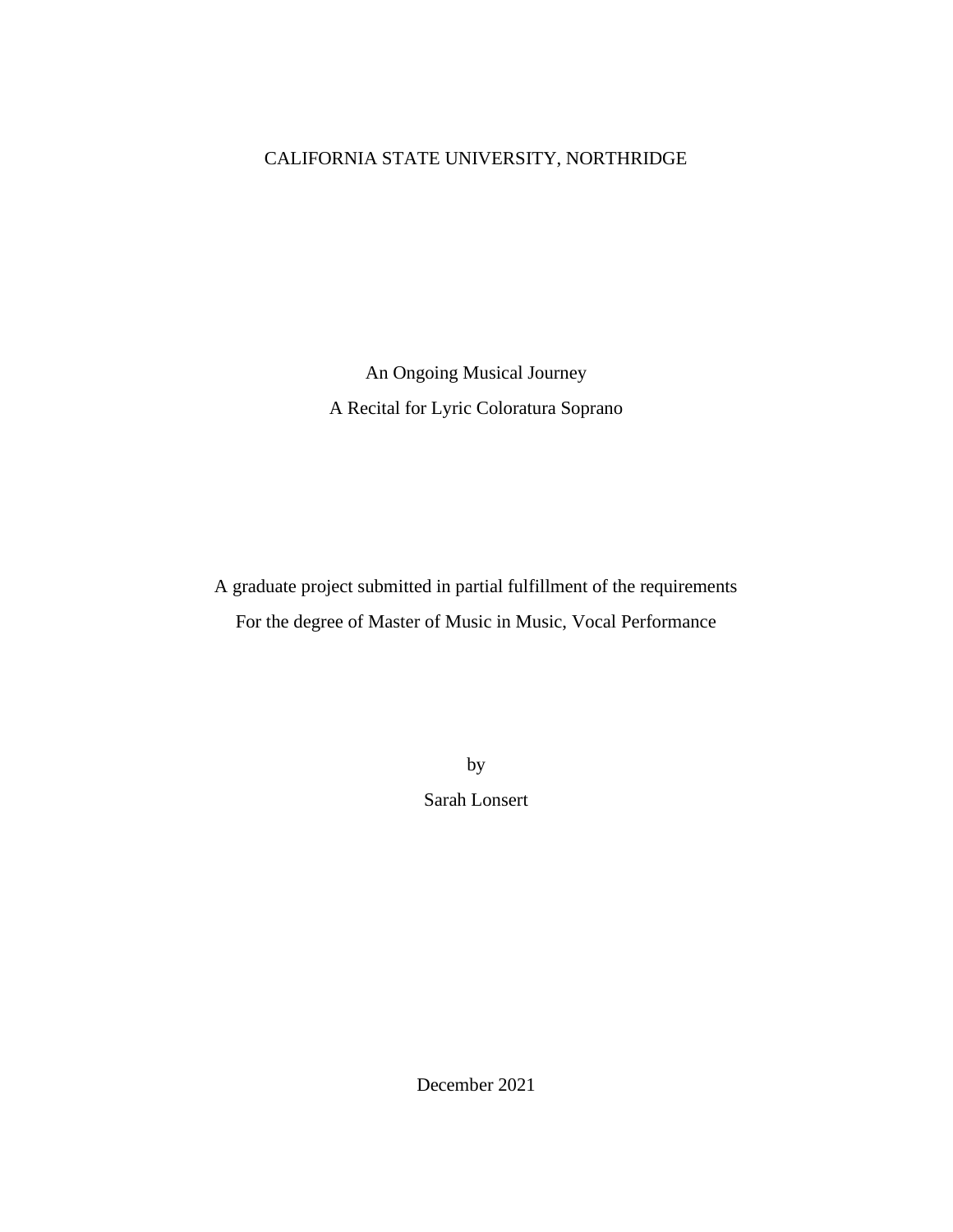The graduate project of Sarah Lonsert is approved:

Professor Diane Ketchie Date

Professor Erica Davis Date

Dr. Hugo Vera, Chair Date

California State University, Northridge

ii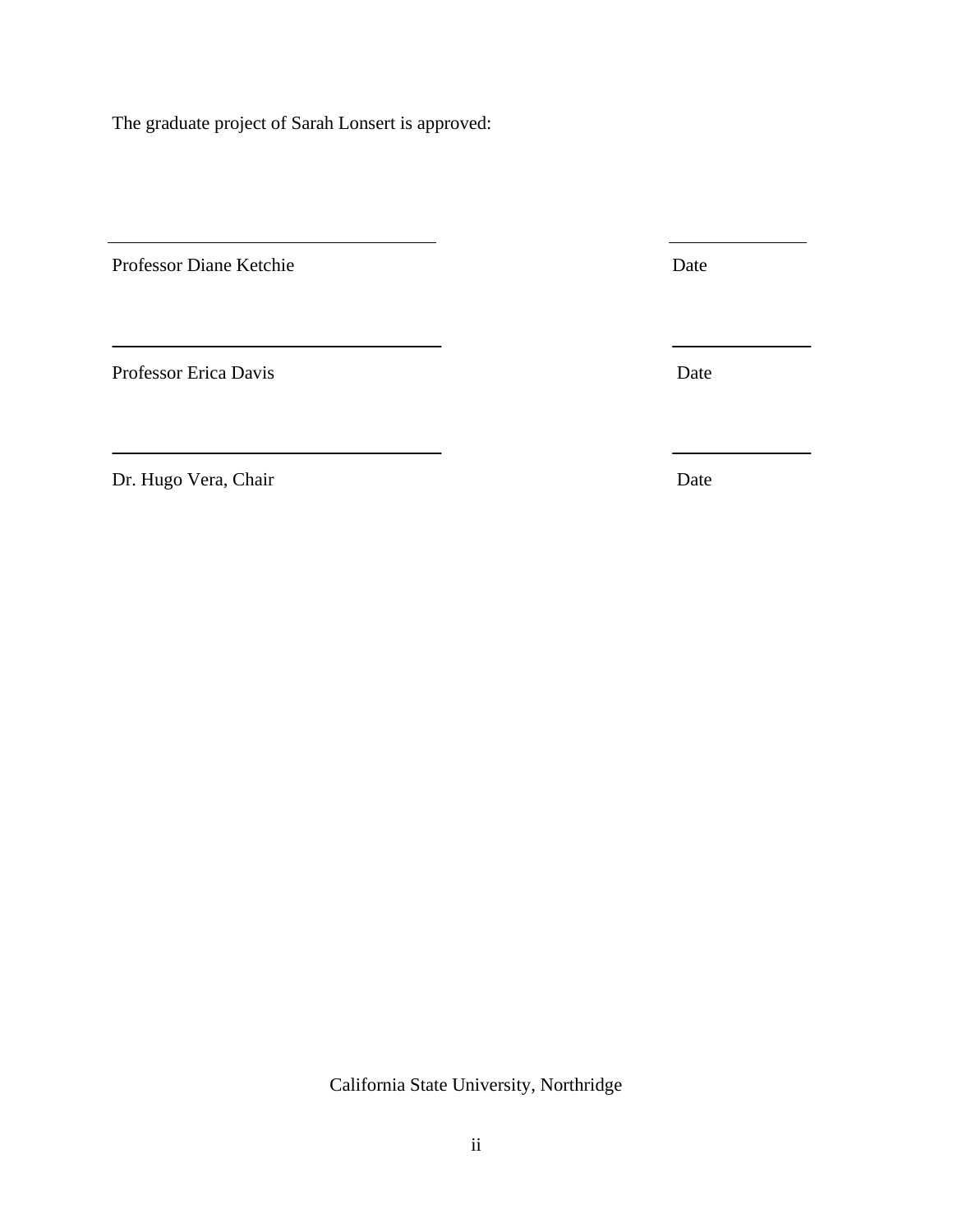# Acknowledgments

I would like to personally thank many of my teachers without whom, I would not be the musician I am today. Thank you to the wonderful Dr. Tali Tadmor who always inspires me to dive deeper into the music and make it come alive. Thank you to the impeccable Mercedes Juan Musotto who has always pushed me to be one level better than what I could have thought possible for myself. Thank you to the imaginative Maurice Godin who has taught me so much about myself and how to build a truthful character. Thank you immensely to my incomparable mentor Danny Maseng for whom I can never say enough praise.

Finally, a huge and full hearted thank you to my gorgeous and inspiring voice teacher Professor Diane Ketchie. You always believed in me even when I didn't believe in myself. You always express how much faith you have in me. You never let me get away with anything, for you always say that I can do better. I wouldn't be the singer or performer I am today without you, and I am so thankful for everything you have done. Your heart is huge, and your soul is kind. Thank you, Professor Diane Ketchie, thank you with all my heart.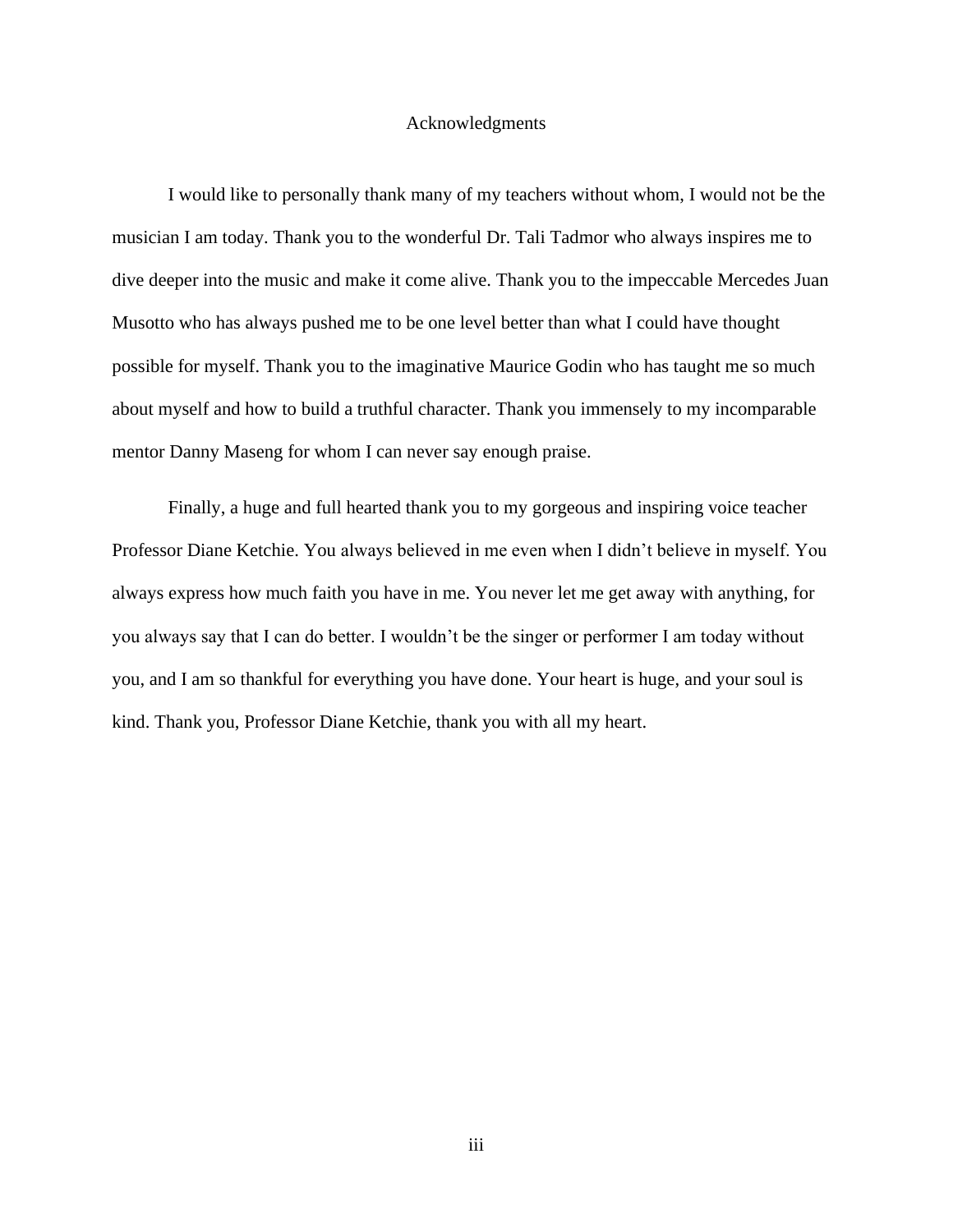# Dedication

I would like to dedicate this thesis and recital to my family. Thank you for always being so patient and understanding of this crazy musician lifestyle I choose to live. I love you all so much and I wouldn't be where I am or who I am without you. Your support has been invaluable to me, and I will never forget it. Thank you so much and I love you all deeply. I hope you enjoy because this is for you. Also, I will always apologize for my vocal practicing at eleven at night.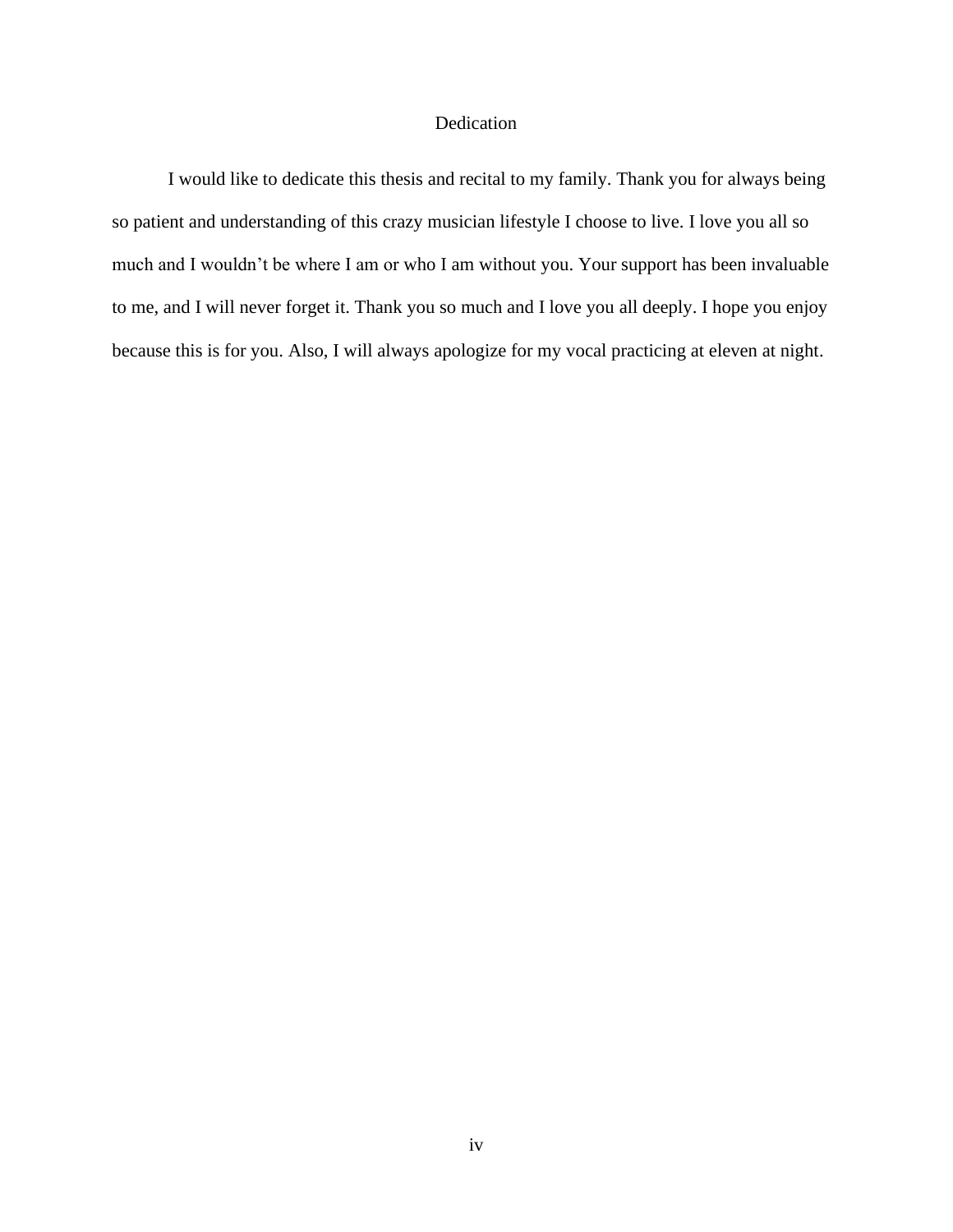# Table of Contents

| <b>Signature Page</b>                                                                              | $\mathbf{ii}$  |
|----------------------------------------------------------------------------------------------------|----------------|
| Acknowledgments                                                                                    | iii            |
| Dedication                                                                                         | iv             |
| Abstract                                                                                           | vi             |
| Section 1: Alcina by George Frideric Handel                                                        | $\mathbf{1}$   |
| Section 2: Chanson Triste by Henri Duparc                                                          | $\overline{4}$ |
| Section 3: L'heure Exquise by Reynaldo Hahn                                                        | 7              |
| Section 4: Après un rêve by Gabriel Fauré                                                          | 9              |
| Section 5: "The Jewel Song" from Faust by Charles Gounod                                           | 10             |
| Section 6: Four Lieder from Richard Strauss                                                        | 13             |
| Section 7: "Quel guardo, So anch'io la virtu magica" from <i>Don Pasquale</i> by Gaetano Donizetti | 17             |
| Section 8: Hayu Leilot by Mordechai Zeira                                                          | 19             |
| Section 9: Chakeh Li Aba by Danny Maseng                                                           | 21             |
| Section 10: Kedusha by Michael Skloff                                                              | 22             |
| Section 11: Heart, we will forget him by Aaron Copland                                             | 23             |
| Section 12: Will there really be a morning? by Ricky Ian Gordon                                    | 25             |
| Section 13: I am Rose by Ned Rorem                                                                 | 26             |
| Section 14: The Year's at the Spring by Amy Beach                                                  | 27             |
| Section 15: "Never" from On the Twentieth Century by Cy Coleman                                    | 29             |
| Section 16: "How could I ever know?" from The Secret Garden by Lucy Simon                          | 31             |
| Section 17: "Love Never Dies" from Love Never Dies by Andrew Lloyd Webber                          | 32             |
| Section 18: "Mein Herr Marquis" from Die Fledermaus by Johann Strauss II                           | 34             |
| Bibliography                                                                                       | 36             |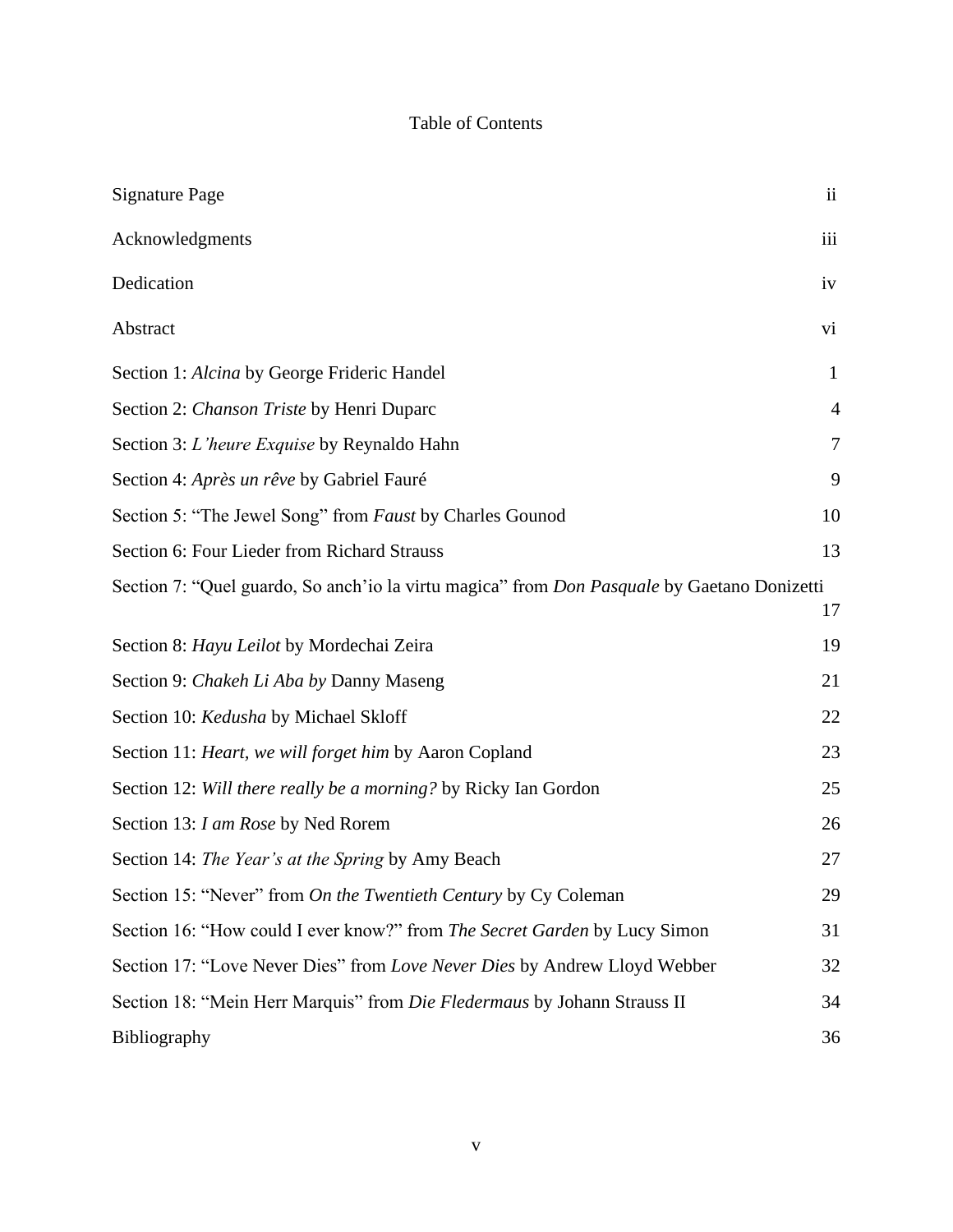# **Abstract**

# An Ongoing Musical Journey A Recital for Lyric Coloratura Soprano

# By

Sarah Lonsert

Master of Music in Music, Performance

While many of the selections may seem random, all the selections reflect my own personal growth as a musician throughout my college career. Having started out not even knowing how to read music, I wanted to share the many pieces I have fallen in love with over the years of this musical journey.

While most well-known today for his oratorios such as *Samson* and *Messiah*, George Frederic Handel (1685-1759) also was a prolific composer of operas. His last opera to have a magical plot, *Alcina* helped restore Handel's image in the London public eye. Its success helped establish Handel's relationship with John Rich's newly founded Covent Garden Theatre where he would stay until he retired from opera in 1741.

*Chanson Triste* was Henri Duparc's (1848-1933) first ever mélodie which he composed in a way that looks back on the salon style of Gounod. Duparc was highly critical of himself and only composed for twenty-five years before suddenly stopping at the age of thirty-seven. While only composing sixteen mélodies all using living Parnassian poets, Duparc's mélodies are some of the finest in all the genre.

The epitome of French restraint, Reynaldo Hahn (1874-1947) wrote his first song cycle, and therefore *L'heure exquise,* which was the fifth song in the set, at eighteen years of age.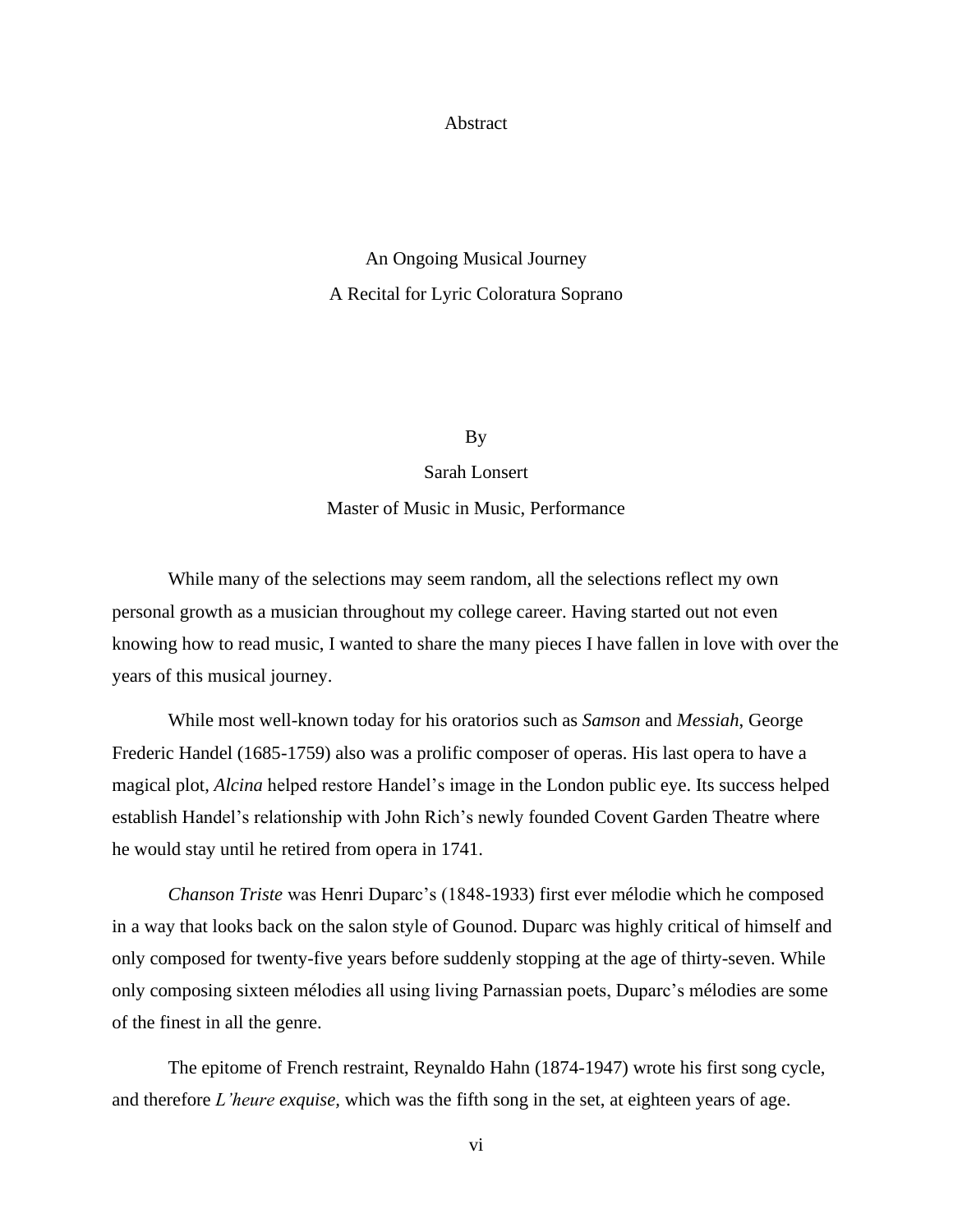Heavily influenced by his conservative teacher Jules Massenet, Hahn demonstrates a mastery over subtlety, melodic writing, and atmospheric composition setting him up for a long career in Paris.

*Après un rêve* is perhaps the most well-known piece of the perfector of the French Mélodie, Gabriel Fauré (1845-1924). While many of his songs are familiar to modern audiences, one must remember to keep listening for the ways in which he broadened the French art song and the poetry that he highly regarded and wrote the music around.

Charles Gounod (1818-1893) was born to compose music and did everything in his power to pursue a career in it. Known as the "father of the French Mélodie", Gounod's art songs have influenced many later composers. Gounod's claim to fame are his operas and no other opera exemplifies Gounod's musical talents than one of his most successful operas, *Faust.*

One of the three most celebrated operatic composers of the Italian Romantic age, Gaetano Donizetti (1297-1848) would leave behind a legacy of compositions and helped to pave the way for the bel canto style of singing. Many composers followed in his footsteps for dramatic and comedic opera writing and one of his best known and most performed comic operas is *Don Pasquale.*

Written during the 'golden age' of Israeli music, Mordechai Zeira's (1905-1968) *Hayu Leilot* has become one of the staple tunes for Israeli culture. Sung during Israeli's Remembrance Day, this is only one example of Zeira's many contributions to the young country's musical library.

*Chakeh li aba* was composed as a dedication to Danny Maseng's (b.1950) poet mentor Natan Yonatan. Known throughout the secular and religious music scenes in Israel, Maseng continues to increase his Israeli music contributions with subtle yet deeply emotional settings of the texts.

Best known for composing the "Friends" TV series theme song, Michael Skloff (b. 1959) has also been very active in the religious music scene. Dedicated to Danny Maseng, Skloff's *Kedusha* has become one of the staples of the Jewish High Holy Days in the reformed and liberal synagogues.

vii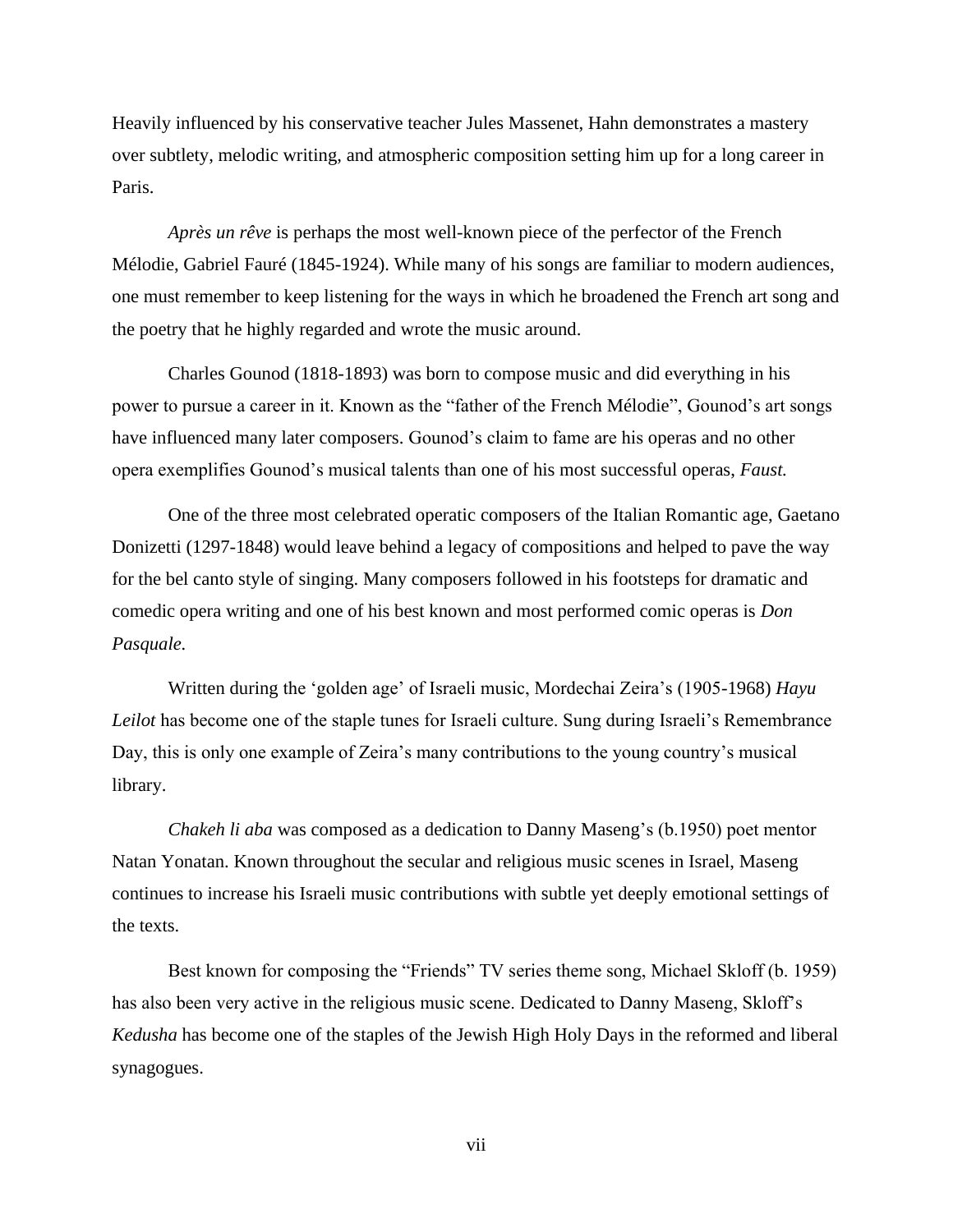The quintessential American composer, Aaron Copland (1900-1990) has contributed greatly to the American musical sound. One of his greatest contributions comes in the form of his song cycle "Twelve Poems of Emily Dickinson" in which *Heart, We Will Forget Him* can be found.

Composing to this very day (at the time of writing this), Ricky Ian Gordon (b. 1956) is a highly prolific American composer whose works are deeply instilled in the cabaret and musical theatre tradition. Very open with his inspirations, *Will There Really Be a Morning?* seems to be the only composition that has ever warranted the composer to use a repeat for he "simply wanted to hear it again".

One of the most prolific and influential modern classical composers, Ned Rorem (b.1923) continues to make huge impacts in the classical world. His masterful work of marrying the words to a lyrical musical line can best displayed in his vocal music. A very short but sweet example would be his birthday present composition *I am Rose.*

A musical prodigy since she entered the world, Amy Marcy Cheney Beach (1867-1944) would become one of the most heroic figures for female composers in America. With her prolific composing, including her most remembered art song "The Year's at the Spring" from *The Browning Songs*, and her generous heart, Beach helped paved the way for American females to chase their own musical dreams.

In her first attempt at a Broadway musical, Lucy Simon (b. 1944) teamed up with famed playwright Marsha Norman to create a truly 'lighting in a bottle' musical debut for both with *The Secret Garden* (1991). Even though she is not as prolific as her other siblings, who include Carly Simon, Lucy preferred to focus on her family and children's albums, and would go on to write one more musical, *Doctor Zhivago* (2015).

Brought up playing classical piano, Cy Coleman (1929-2004) would leave his classical roots to pursue a musical career on Broadway. Through his many collaborations, Coleman would go on to create many musicals in differentiating styles, but arguably his most remembered show would be *On the Twentieth Century* (1978).

Despite his mother's wishes for him to be a classical musician, Andrew Lloyd Webber (b. 1948) would pursue his passion of musical theatre to bring the world some of the most well-

viii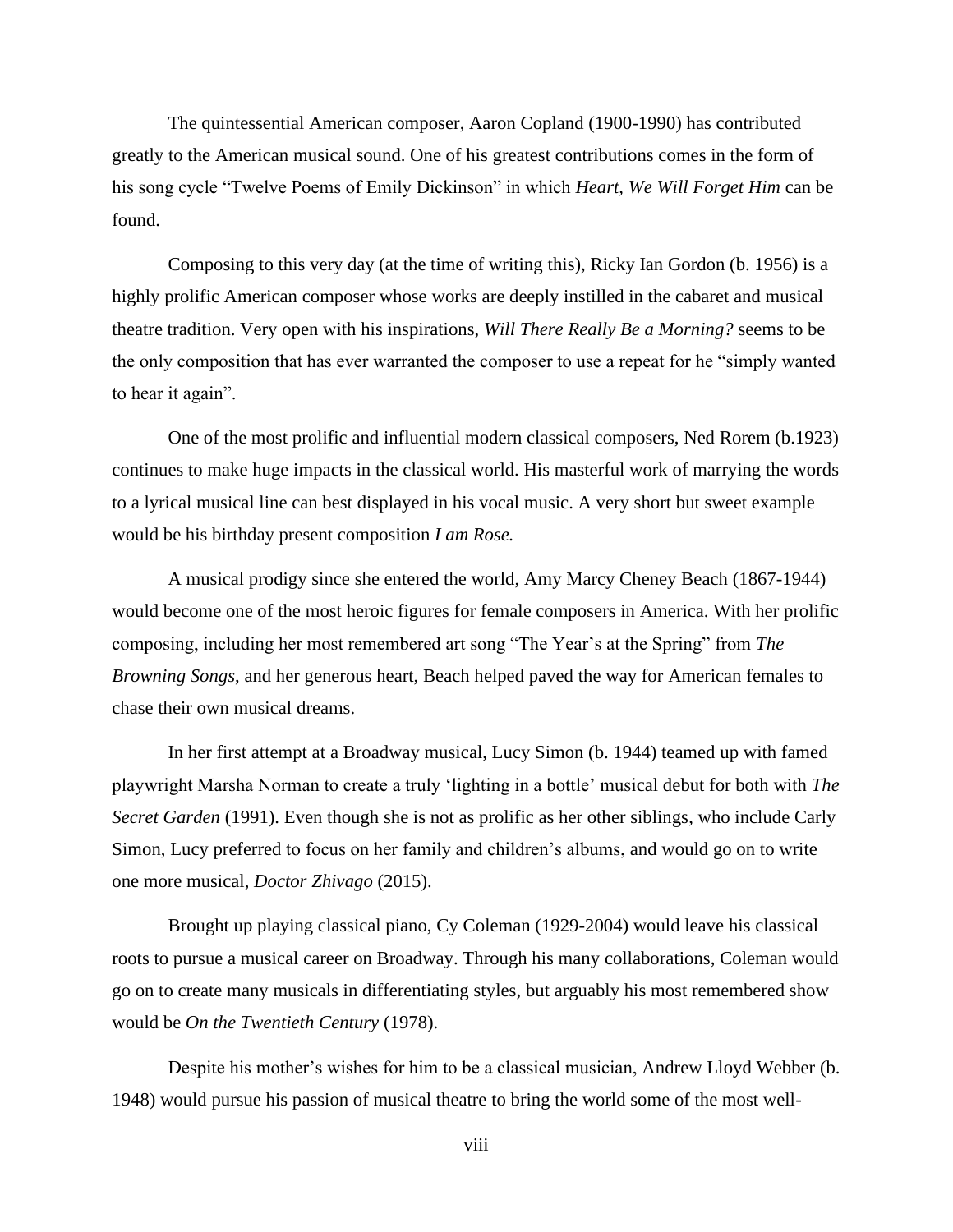known and beloved musicals and songs. Even having experienced the low points in his career, Webber is still a master at his craft and manages to produce memorable songs even in his less successful musicals, such as "Love Never Dies" from *Love Never Dies.*

Against his father's wishes, Johann Strauss II (1825-1899) became a musician and eventually overtook his father in popularity. One of Strauss's many accomplishments would be solidifying the art form of the operetta. One of the masterpieces of this genre would be Strauss's very own *Die Fledermaus.*

Throughout this program, I hope I have shared a little bit of my passion for the great art that is music. I have only shared a small sliver of the music I have grown to love, and I hope that you will grow to love its beauty and complexity as well. I am excited to continue down the journey music has laid before me. The journey will never end now that it has begun.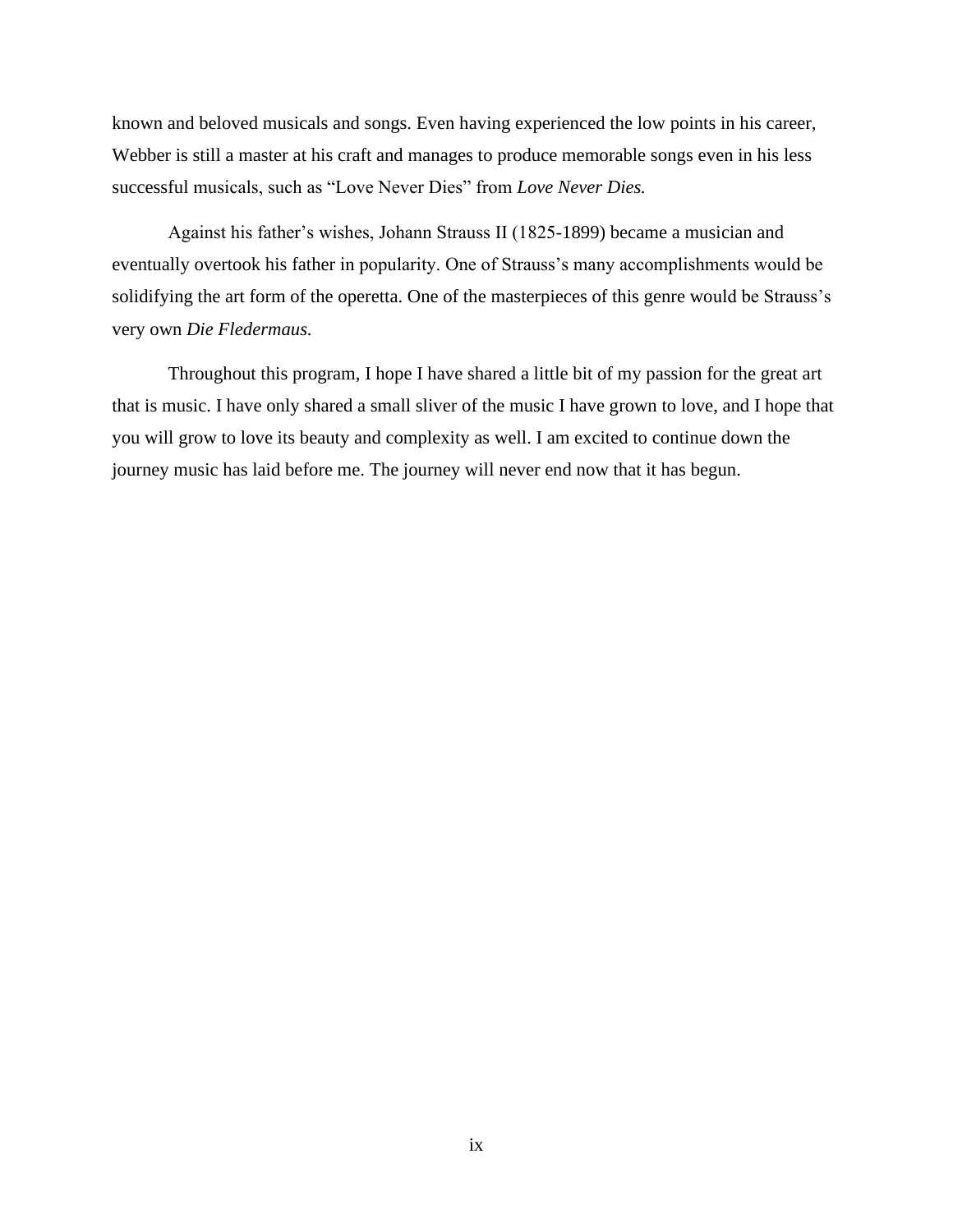# **Section 1:** *Alcina* **by George Frideric Handel**

George Frideric Handel (1685-1759) was a prolific writer of music during the Baroque era. Whether he was composing in Germany or England, Handel's works influenced many composers of both oratorio and opera alike. While most well-known for his oratorios, Handel spent much of his life, and indeed his later years, composing operas. While famous for his music, Handel's life was riddled with politics, business, and dealings with royalty. In a strange way, Handel can be looked at as a 18<sup>th</sup> century entrepreneur with how many companies/theatres he helped establish and with how much he sought out and built his own network for his music. Handel was also wonderfully inventive when it came to building relationships with people to help further his career. A great example of how charming Handel was would be with his lifelong relationship with King George I of London, whom Handel had worked under as Kapellmeister when George was still the Elector of Hanover. Handel would go on to desert George to go to London and ended up composing a piece of music for him as an apology for when George became King of England<sup>1</sup>.

During his life in London, Handel became a celebrity of his day, mostly due to his operas. He was a prolific composer and wrote 41 operas in England in a 30-year time span  $(1710-1740)^2$ . During these years, he also helped to found three commercial opera companies in England and was the biggest influencer of Italian Opera in England. Even with all of this success, Handel, being the shrewd businessman he was, never seemed to settle in one place. Once his contract with the Royal Academy of Music was up, Handel went to work for John Rich's newly founded theatre in Covent Garden, a theatre that was in direct opposition to the Opera of the Nobility at the King's Theatre.<sup>3</sup>

It was here, in John Rich's Covent Garden Theatre that Handel composed the opera *Alcina* in the Italian opera seria tradition. Its official premiere was on the 16<sup>th</sup> of April 1735 with the autographed score signed by Handel on the  $8<sup>th</sup>$  of April, only eight days before its premiere. The librettist of the opera is unknown; however, it does appear that Handel adapted the plot from Riccardo Broschi's *L'isola di Alcina* (written in 1728 in Rome). While being an Italian opera

<sup>1</sup> J. Peter Burkholder, Donald Jay Grout, and Claude V. Palisca, *A History of Western Music*, 8th ed. (New York, NY: W.W. Norton & Company, 2010).

 $<sup>2</sup>$  Ibid.</sup>

<sup>3</sup> Donald Burrows, *Handel*, 2nd ed. (New York City: Oxford University Press, 2012).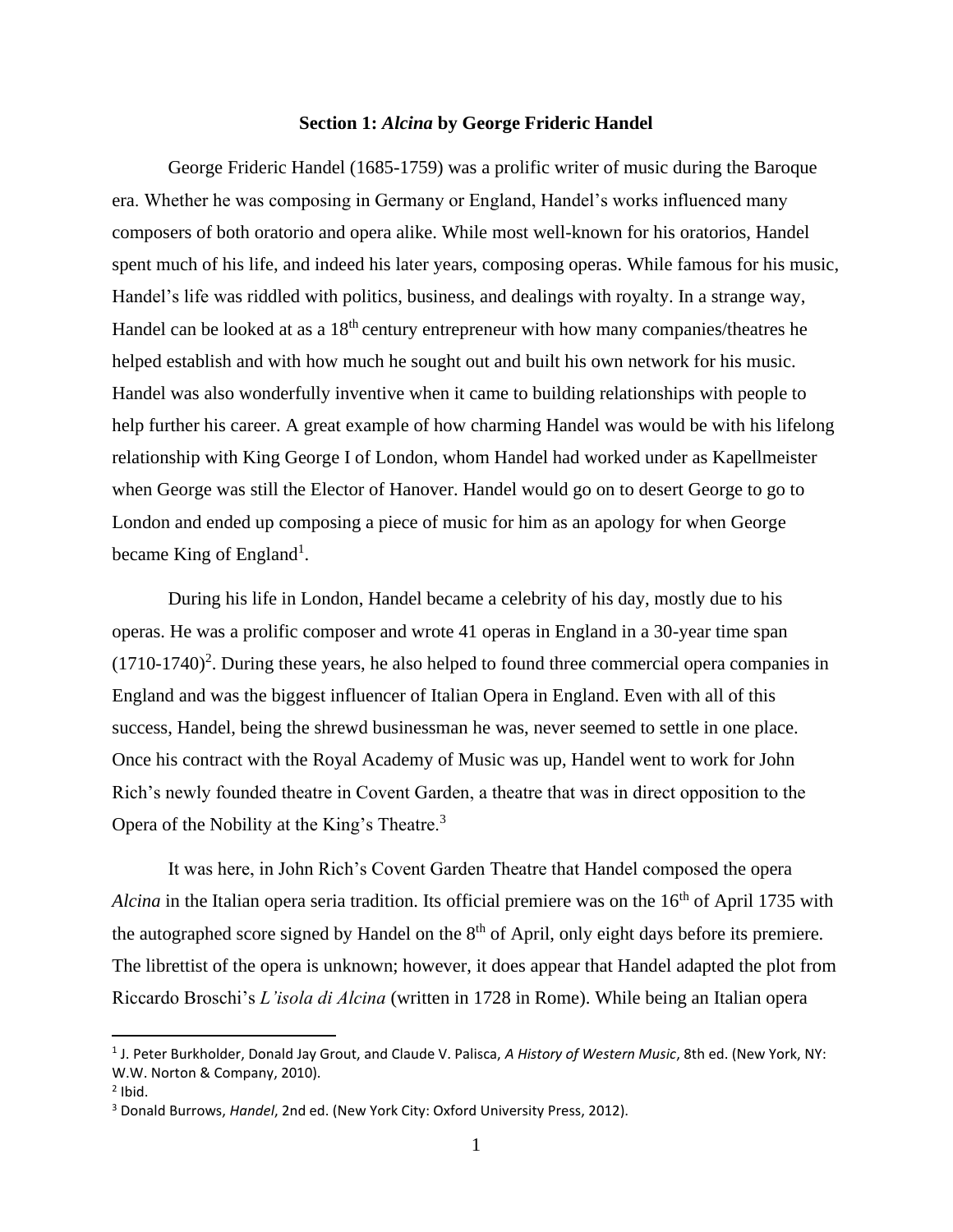seria due to the structure of the opera and the predominance of da capo arias, in *Alcina* there are many references to French opera. One of the most notable of these references are the ballet sequences that happen throughout the opera. The titular character of Alcina uses dance to help seduce would-be heroes to her enchanted island. These ballet dances would often be performed by the French dancer Marie Sallé and her company. <sup>4</sup> These dance numbers were added spectacle to help boost the Covent Garden Theatre's popularity during its rivalry with the Opera of the Nobility.

Spectacle would be something that John Rich and the Covent Garden Theatre would become well known for as Rich would go to great lengths to add this element into his productions. Rich's first big blockbuster at the Covent Garden Theatre would be with John Gay's *The Beggar's Opera* for which he commissioned leading landscape painters to paint elaborate backdrops and scenery. However, this spectacle idea would backfire as Sallé was hissed off stage during a performance of *Alcina* for wearing too provocative an outfit for the London public's taste. Despite this, *Alcina* did much to revived Handel's position in the fickle eye of the London public. $5$ 

One of the more interesting notes in *Alcina*'s history would be the subplot and character of Oberto. Oberto does not appear in Broschi's original *L'isola di Alcina* and it appears that Handel wrote in the character at the last minute to showcase the young and talented boy, William Savage. Savage had sung for Handel in his oratorio *Athalia* and seemed to have impressed Handel enough to write a part specifically for him into the opera of *Alcina*. Savage and Handel would continue working together even as Savage grew from a boy treble into a bass. Savage, as a bass, would go on to create the roles of Imeneo from *Imeneo*, Fenice in *Deidamia*, and Manoa in the oratorio *Samson.<sup>6</sup>*

While not impressively successful, *Alcina* had a very good run at the Covent Garden Theatre with eighteen shows by the end of the season. Handel would go on to revive the opera twice within the span of his life, both times at the Covent Garden Theatre and with a shorter run time (without the dances). This would be the last opera that Handel would write that used magic

<sup>4</sup> Stanley Sadie and Laura Macy, *The Grove Book of Operas*, 2nd ed. (New York: Oxford University Press, 2009). <sup>5</sup> "Handel House - Handel's Operas: Alcina," Handel and Hendrix, June 14, 2018,

https://handelhendrix.org/learn/about-handel/opera-synopses/alcina/.

<sup>6</sup> Simon Ravens, *The Supernatural Voice: A History of High Male Singing* (Woodbridge: Boydell & Brewer, 2014).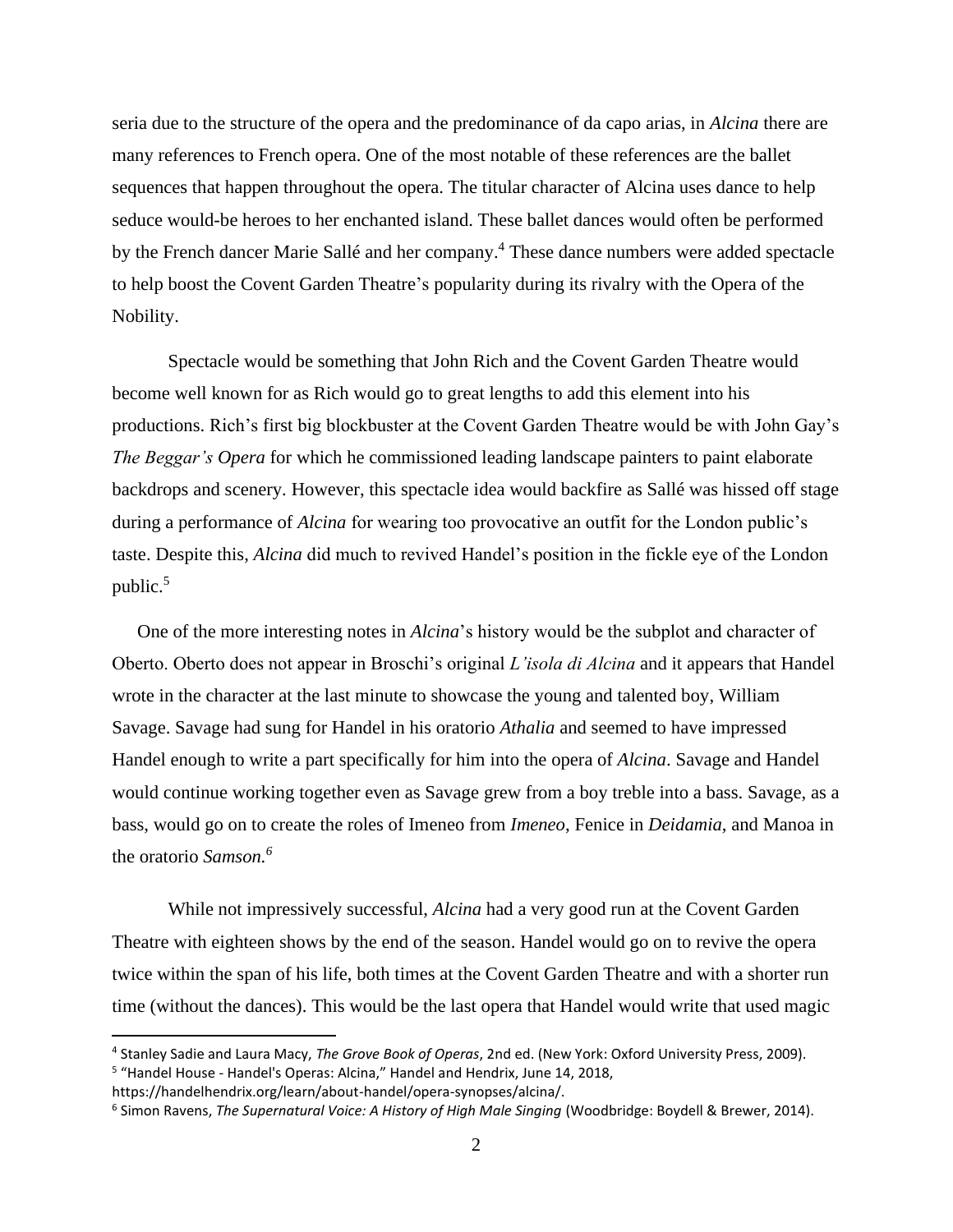as a major plot point. Musically speaking, by this time in his life, Handel had grown from the simple melodies of *Giulio Cesare* and into the more complex and challenging melodies of *Alcina*. While still beautifully written for the voice, *Alcina* offers new melodies that are a bit more challenging vocally than Handel's earlier works. Mary Pendarves, one of Handel's neighbors, even comments on the beauty of Handel's music by writing,

'I think it is the best he ever made', she reported 'but I have thought so of so many, that I will not say positively 'tis the finest, but 'tis so fine I have not words to describe it…Whilst Mr. Handel was playing his part, I could not help thinking of him a necromancer in the midst of his own enchantments.<sup>7</sup>

<sup>7</sup> Donald Burrows, *Handel*, 2nd ed. (New York City: Oxford University Press, 2012).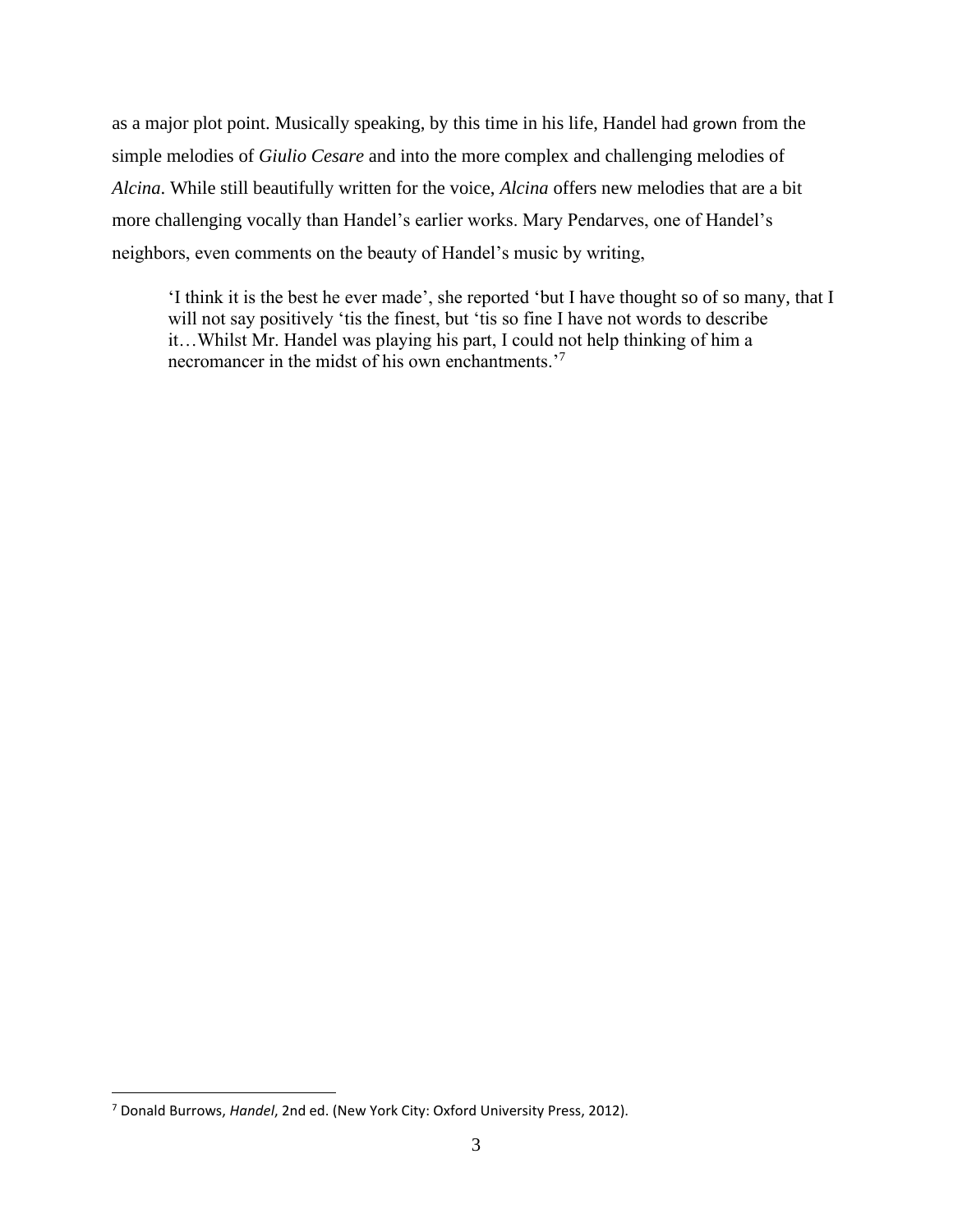# **Section 2:** *Chanson Triste* **by Henri Duparc**

While not the most prolific of composers, Henri Duparc (1848-1933) left sixteen mélodies (French art songs) behind at the time of his death. Even though his art song output is low, the quality and the impact his compositions had on French salon music and mélodies is considerable. A piano pupil of César Franck at the Jesuit College of Vanguard and an acquaintance of Franz Liszt and Richard Wagner, Duparc's compositional style centered a lot around the use of the piano to create intricate and beautiful scenes. Many of his mélodies are marked with a beautiful shimmery sound, rich piano texture, and an expressive bassline.<sup>8</sup>

Unfortunately, Duparc suffered during his life and one of his main struggles was with his perfectionism. Many of his works would be unpublished or some even suffered a worse fate, destruction. Alongside battling his perfectionism, Duparc would also suffer from a nervous system disease which was diagnosed back in 1885 as "neurasthenia" but further modern-day investigations have been vague at best. This disease would cause Duparc to quit composing all together in 1886 even though Duparc was still full of ideas as is evidenced by him beginning composing his new opera, *Roussalka* (which would later be destroyed having never been finished). $9$ 

"Chanson Triste", Duparc's first mélodie, was composed in 1868 and was dedicated to Duparc's brother-in-law M. Leon MacSwiney. "Chanson Triste" would later be incorporated into a small collection called *Cinq Mélodies, op. 2*. MacSwiney was a very talented, albeit amateur, vocalist as evidenced by Duparc's use of what he coined as, the "violin voice" which was a voice capable of flexible phrasing and had an intense tone to cut through the thick piano arpeggios.<sup>10</sup> Duparc utilized the broad lines in the voice part to write counter melodies that appear in the piano part during the reprisal of the B section. When the text starts proclaiming the ballade that

<sup>8</sup> Carol Kimball and Richard Walters, eds., *The French Song Anthology High Voice* (Milwaukee, WI: Hal Leonard Corporation, 2001).

<sup>9</sup> Frits Noske and Rita Bentom, *French Song from Berlioz to Duparc: The Origin and Development of the mélodie* (New York: Dover Publications, 1988).

<sup>&</sup>lt;sup>10</sup> Carol Kimball, *Song: A Guide to Art Song Style and Literature* (Milwaukee, WI: Hal Leonard Corporation, 2005).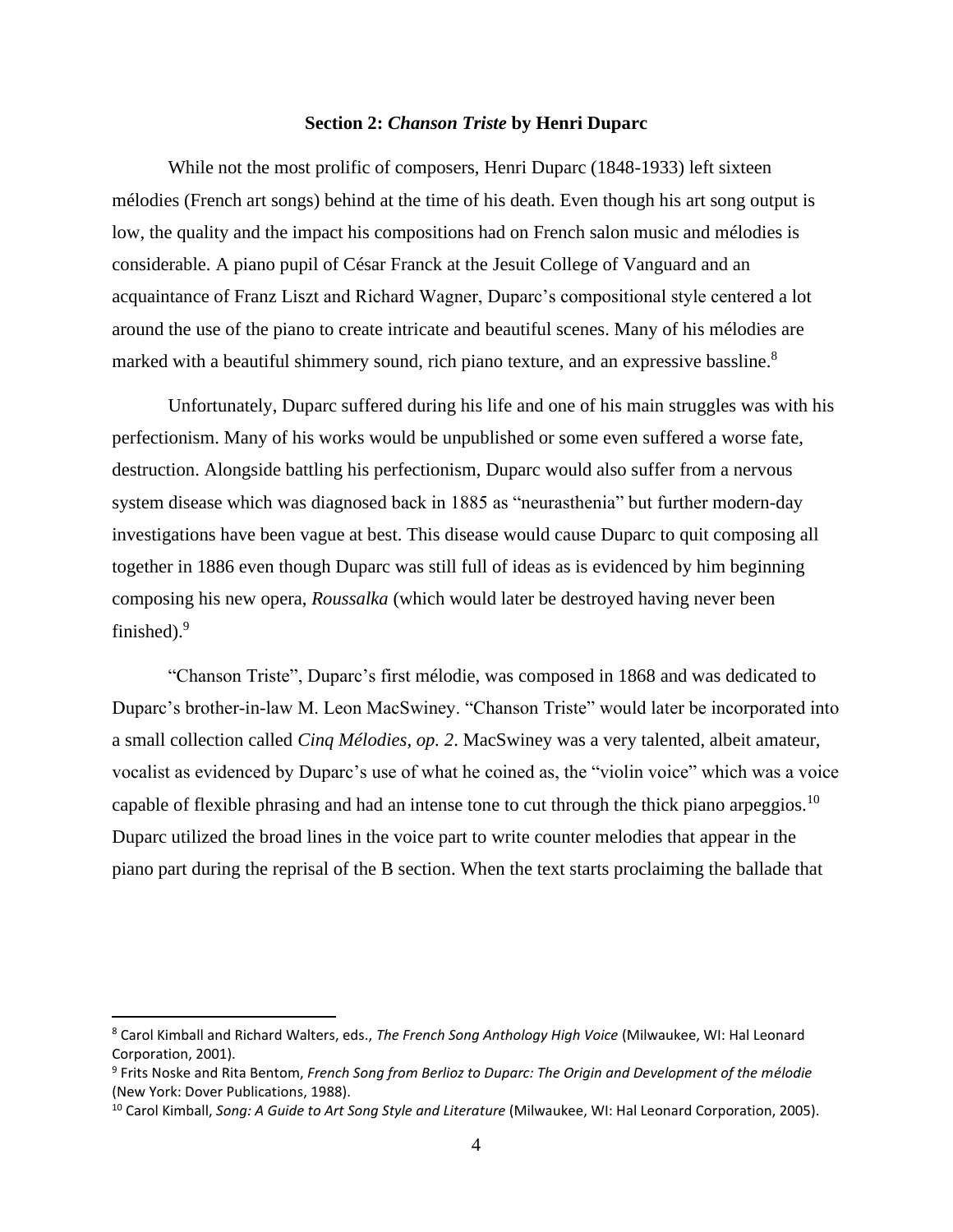the person shall sing to soothe their pain, the ballade can be heard in the upper line of the piano which helps soothe the singer's sadness and brings the song a sense of hope and comfort.  $^{11}$ 

The text was very important to Duparc as it helped influence his composition. Duparc was insistent on using only living poets from the Parnassian school. This school of poetry was headed by Charles-Marie-René Leconte de Lisle and they "stressed restraint, objectivity, technical perfection, and precise description as a reaction against the emotionalism and verbal imprecision of the Romantics."<sup>12</sup> Many of this schools' poets would go on to found and be a part of the Symbolist movement of poetry in the  $19<sup>th</sup>$  century. One of the poets Duparc used was Jean Lahor, one of the pen names of Dr. Henri Cazalis. A well-travelled and intellectual individual, he would also write the poetry that would inspire Duparc's compositions of "Extase" and "Sérénade Florentine". The Parnassian school's view on poetry resonated with Duparc's own opinions about the human voice and his songs. Duparc despised many romantic ideals or indulgence and vocal exuberance. Duparc once even said to the singer Clair Croiza in a letter "If I had known what some singers do with them, I would never have put any *rallentandi* in my songs".<sup>13</sup>

Even though the Parnassians valued restraint and were a reaction to the romanticism of the time, the slight sentimentalism of "Chanson Triste" leans more towards the salon style of composition. It is also interesting to note that Duparc marks "Chanson Triste" at the beginning with the phrase "with tender and intimate feelings". Indeed, much of Duparc's compositional choices in this song seem to start out in the Parnassian idea but they slowly melt into romanticism, not only with the counter melody example in the piano mentioned above. Another example of this transition into romanticism is Duparc's small postlude after the singer has finished. This piano postlude melody is built on the vocal line that was just heard. "Et dans tes yeux pleins de tristesse" or "and from your eyes that are full of sorrow". This gives the song a nostalgic feeling towards the end as the song ends with a slow diminuendo and finally lands on the major tonic. These choices give "Chanson Triste" (sorrowful song) an underlying sense of comfort and peace, an idea that goes against the objectivity and restraint that was stressed in the

<sup>11</sup> Barbara Meister, *Nineteenth-Century French Song: Fauré, Chausson, Duparc, and Debussy* (Bloomington, IN: Indiana University Press, 1998).

<sup>12</sup> "Parnassian," Encyclopedia Britannica (Encyclopedia Britannica, inc.), accessed October 20, 2021, https://www.britannica.com/topic/Parnassian.

<sup>13</sup> Carol Kimball, *Song: A Guide to Art Song Style and Literature* (Milwaukee, WI: Hal Leonard Corporation, 2005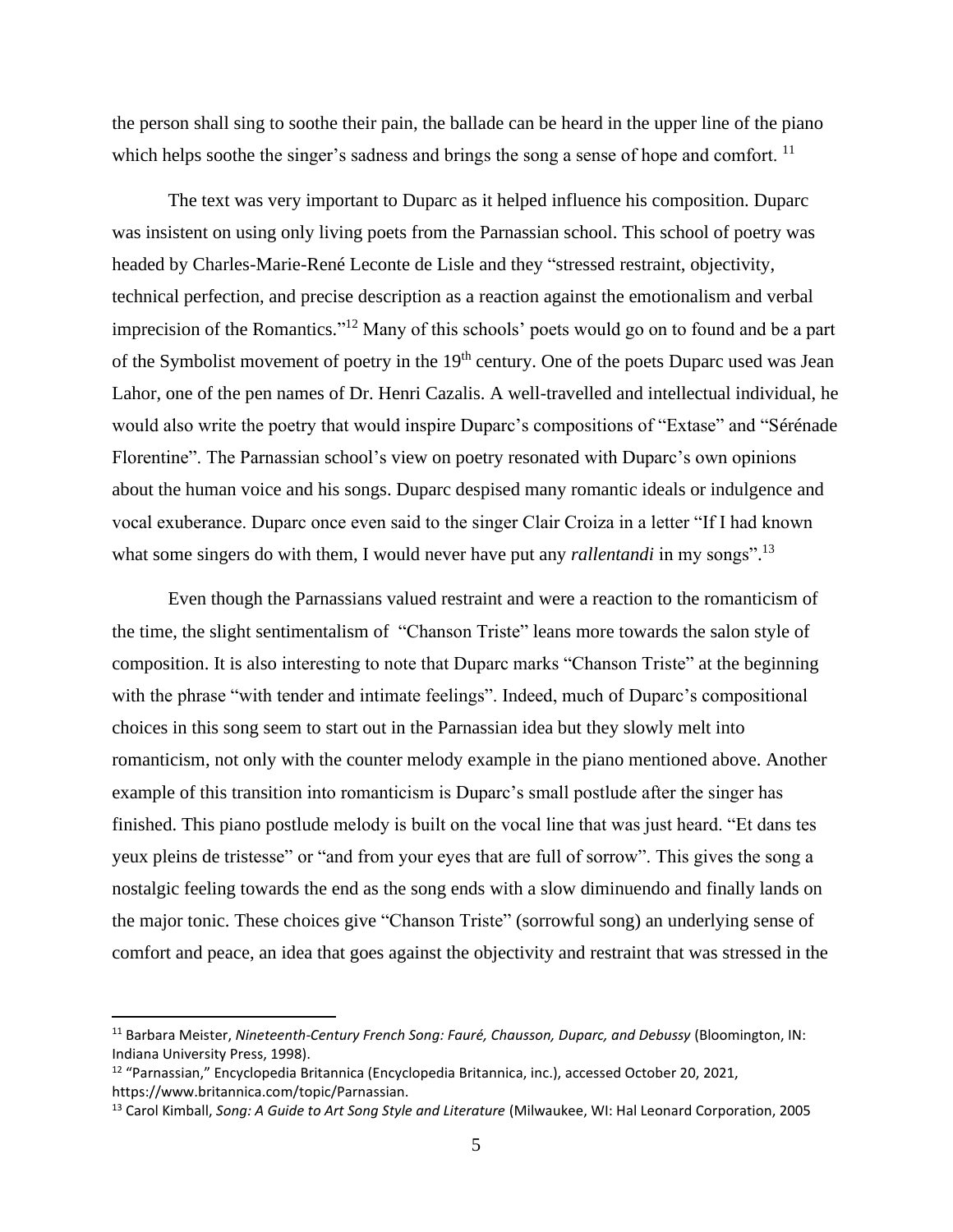Parnassian poetry. Perhaps there was an inner struggle with Duparc about how much to emotionally express in his music within the 'taste of the times'.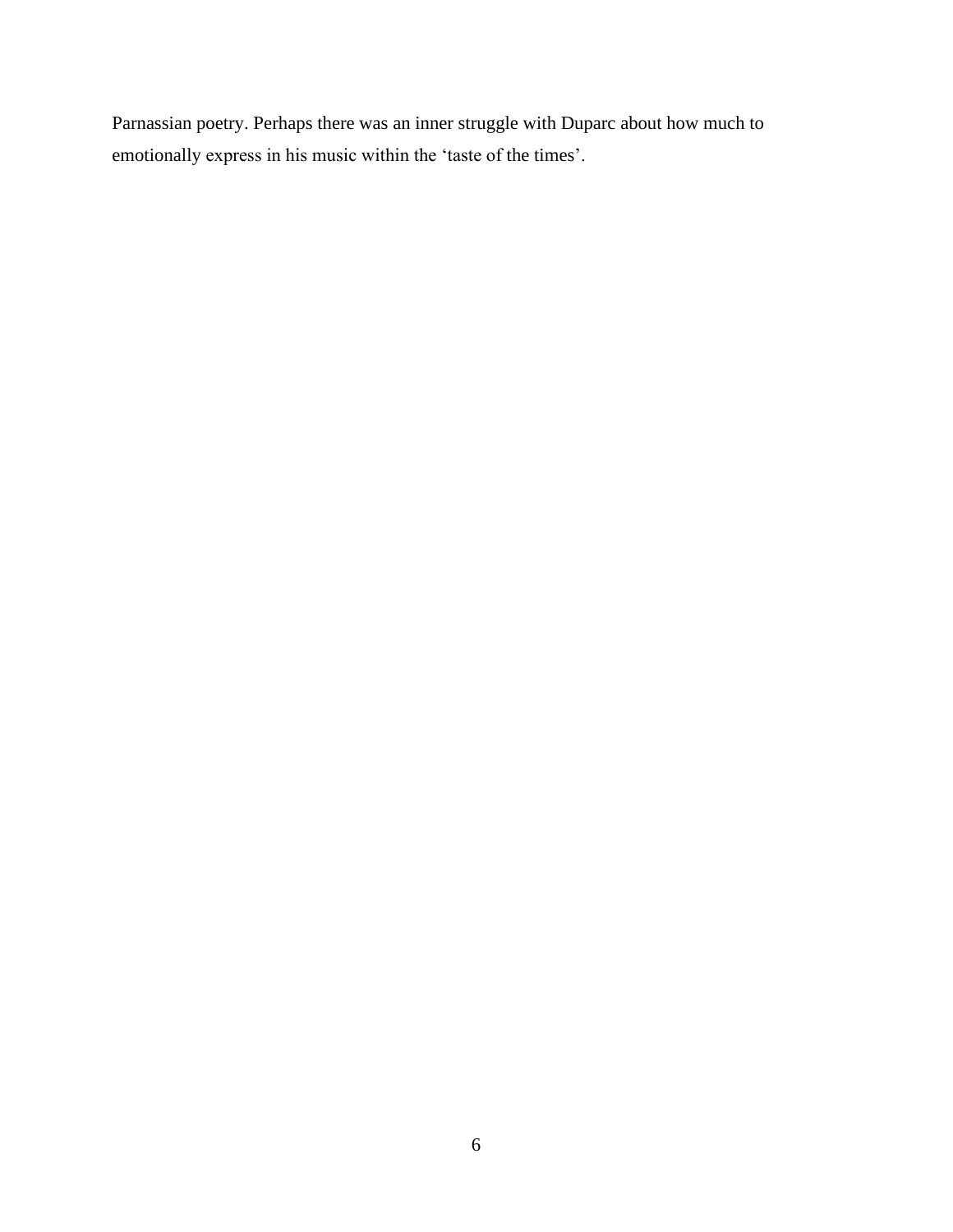# **Section 3:** *L'heure Exquise* **by Reynaldo Hahn**

A Venezuelan by birth, Reynaldo Hahn (1874-1947) made quite the name for himself in France by composing the model of French mélodies. Hahn was the product of the very effective French music education and the cosmopolitan nature of Paris and, because of this, the fact that Hahn was not actually French never deterred people from thinking otherwise. He became so well integrated into the French culture that by all definitions, Hahn was indeed French. Hahn began composing at the tender age of thirteen under the tutelage of Jules Massenet at the Paris conservatoire. Massenet was one of Hahn's biggest supporters, and he even helped get Hahn's first song cycle, *Chanson grises*, published. It was Massenet who would also nurture Hahn's love for the poetry of Victor Hugo, Théophile Gautier, and Paul Verlaine. <sup>14</sup>

Perhaps it is because of Massenet's huge influence on his early composition life that Hahn's music was so conservative in nature. Throughout his life, Hahn composed ninety-five works for solo voice, eighty-four of which were mélodies. All his mélodies share in the idea of French restraint. Most of his songs are simple, yet poignant; uncomplicated, yet romantic. He was very much against complicated and 'unnecessary' compositional techniques and therefore he never broke any new ground during his life. However, regardless of Hahn's interest in pursuing new techniques, his songs are still a staple of the romantic period in France and fully capture the spirit of their time.<sup>15</sup>

Being only eighteen when he composed *Chanson grises* and using the poetry of Verlaine, Hahn displays a great deal of compositional mastery and restraint in his first song cycle. *L'heure exquise* is the fifth song of this song cycle and is the most recognizable of the set. Most of the text setting of this song is simple in nature with rhythmic intricacies woven into the vocal line. The constant fluid piano arpeggio that permeates throughout the piece evokes a feeling of nighttime, awe, and serenity. With an overall passive melodic line, Hahn only builds to 2 climaxes during the lines "O, bien-aimée" (Oh beloved) and "C'est l'heure exquise" (It is the exquisite hour). Both climaxes aren't loud or declamatory. Both are soft, introspective, and float over the piano line. Overall, Hahn manages to create a hypnotic atmosphere that doesn't overstay its welcome and lures the listener into a place of peace and calm.

<sup>14</sup> Carol Kimball, *Song: A Guide to Art Song Style and Literature* (Milwaukee, WI: Hal Leonard Corporation, 2005).  $15$  Ibid.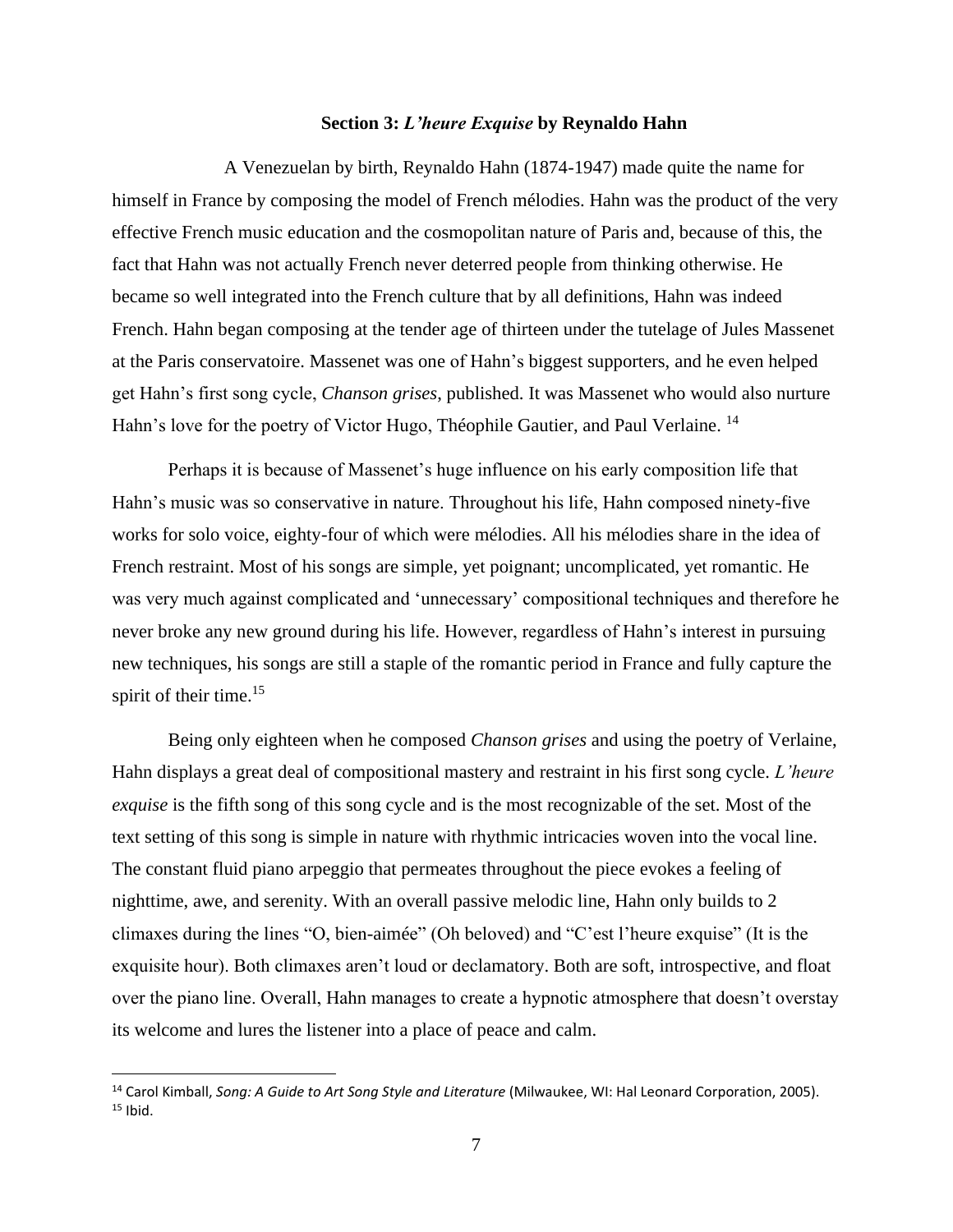Later in his life, Hahn would go on to become the conductor of the Paris Opera, during which time he favored the works of Mozart above all else. Hahn's life would be intricately woven in with the voice, as he himself was a singer as well as being a composer, and he would show his passion for the voice. Hahn would go on to write many lectures on singers and the art of singing that would later be compiled into a book. An excerpt from his lectures shows just how passionate he was for the art of singing,

The genuine beauty of singing consists in a perfect union, an amalgam, a mysterious alloy of the singing and the speaking voice, or, to put it better, the melody and the spoken word…In singing, melody represents the spiritual element that gives the words an additional intensity, force, subtlety, poetry, charm, or exoticism in ways that elude analysis but through which we experience enchantment without being able to say why.<sup>16</sup>

<sup>16</sup> Reynaldo Hahn, Simoneau Léopold, and Reinhard G. Pauly, *On Singers and Singing: Lectures and an Essay* (Portland: Amadeus Press, 1990).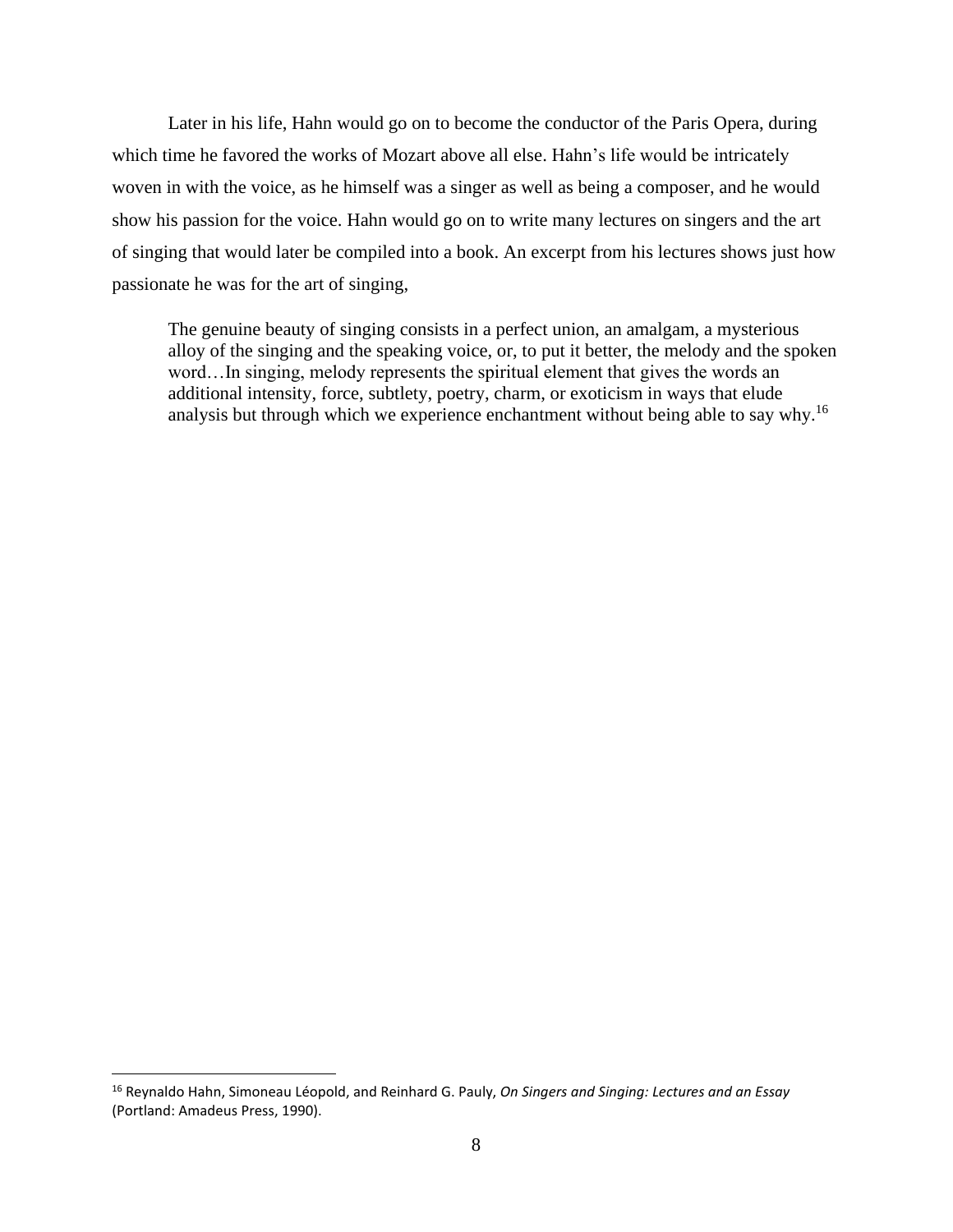# **Section 4:** *Après un rêve* **by Gabriel Fauré**

Dubbed "the master of charms" by Debussy, Gabriel Fauré (1845-1924) was well regarded for his skill with the French Mélodie. In fact, Fauré, alongside Debussy and Duparc, would go on to define and perfect exactly what a French mélodie was and how it was to be composed. An organist and composer by trade, Fauré's talent for music was discovered at a young age and he would go to the École de Musique Classique et Religieuse (School of Classical and Religious Music), better known as the École Niedermeyer de Paris, where he would be mentored by Camille Saint-Saëns who introduced Fauré to contemporary music, including that of Schumann, Liszt, and Wagner.

Fauré's musical style would go on to extend the French style into much broader and varying musical textures. However, just because Fauré broadened the French song horizon didn't mean that he wasn't considered a master at the subtle nuances and details that defined the French musical style. It appeared that all Fauré wished to do was to compose music night and day which is proved by his output of over one hundred songs can attest to. He was devoted to the music but more importantly, he was married to the poetry. Many composers in the twentieth century have very specific instructions to singers but, perhaps, Fauré was the one who popularized that trend. Fauré was extremely strict with his instructions to the singers. He was adamant that the music was about the poetry, not the singer. He made sure to instruct the singer at every turn to not have a 'diva' sing his music.

Much of Fauré's work that people are most familiar come from his early and middle periods. During his early period, Fauré used Romantic poets and seemed to compose more tuneful, strophic songs. One can hear the influence of his mentor and of Gounod in these songs. It is in the early period in which Fauré would compose *Après un rêve.* Composed in his thirties, *Après un rêve* would be the opening number for Opus 7. *Après un rêve* showcases the piano's subordination to the lyrical line but, even so, its soft rhythmic insistence drives the piece forward in passion and intensity.<sup>17</sup> The simplicity of the song helps bring out the poetry and the singer begs for the night to return to them so they can return to their beautiful dream. In the vocal line, Fauré employs an almost hypnotic motive that enraptures both the singer and the audience. Perhaps it is the call of the music to bring the beauty of night back.

<sup>17</sup> Carol Kimball, *Song: A Guide to Art Song Style and Literature* (Milwaukee, WI: Hal Leonard Corporation, 2005).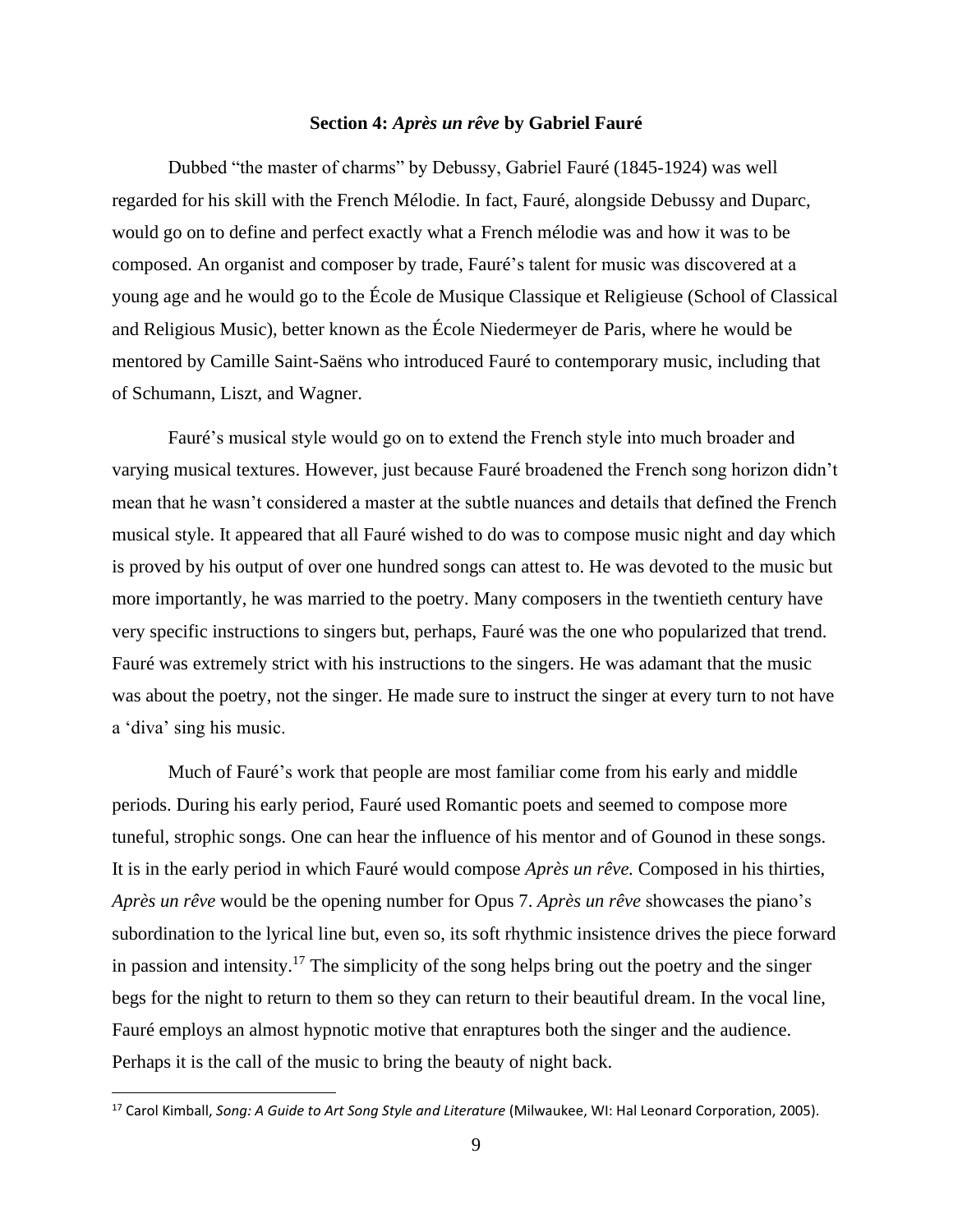# **Section 5: "The Jewel Song" from** *Faust* **by Charles Gounod**

Many of the most well-known French composers, such as Fauré and Duparc, constantly attribute their musical inspirations to Charles Gounod (1818-1893). Dubbed the "Father of the Mélodie", Gounod was a very well-travelled and learned composer. Coming from a wealthy family, Gounod's first introduction to music was through his mother, a talented pianist in her own right. She began giving Gounod lessons, but she had hopes for her son to become a lawyer as Gounod was a very bright individual, excelling in both Latin and Greek. However, Gounod's interests would always be in the arts as he would pursue a career in music and become quite an accomplished painter, a talent possibly inherited by his father who was a very accomplished painter before his death.

Gounod's schooling seemed to foreshadow his future love of travel. He jumped from school to school all the while thinking about compositions he would want to write. Gounod recounts a night at the theatre during his time at the Lycée Saint-Louis,

That night I never closed my eyes; I was haunted, 'possessed;' I was wild to write an 'Otello' myself! I am ashamed to say my work in school betrayed my state of mind. I scamped my duties in every possible way; I used to dash off my exercises without making any draft, so as to gain more time to give to musical composition, my favourite occupation-the only one worth attention, as it seemed to me.<sup>18</sup>

It should be known however that even though Gounod's mind was always fixated on music, he still managed to learn many different languages and obtain a degree in philosophy while he was enrolled in his various institutions of learning.

One of the best places of study for Gounod would be when he went to Italy, a privilege awarded to him by his win of the Prix de Rome for music for his cantata *Fernand.* Here, he was exposed to the bel canto style of singing which would greatly influence his own art song style. It was in Italy that Gounod studied the works of Palestrina and perhaps it is the mixing of Palestrina and the bel canto style that allowed Gounod's art song writing to be known for its refined tastes. After Rome, Gounod would travel to Prague, Dresden, Berlin, and Leipzig before returning to Paris. On his travels, Gounod would meet and befriend Pauline Viardot, Fanny Hensel, and Felix Mendelssohn through whom Gounod was introduced to the works of Bach.

<sup>18</sup> Charles Gounod, *Charles Gounod; Autobiographical Reminiscences, with Family Letters and Notes on Music* (London: W. Heinemann, 1895).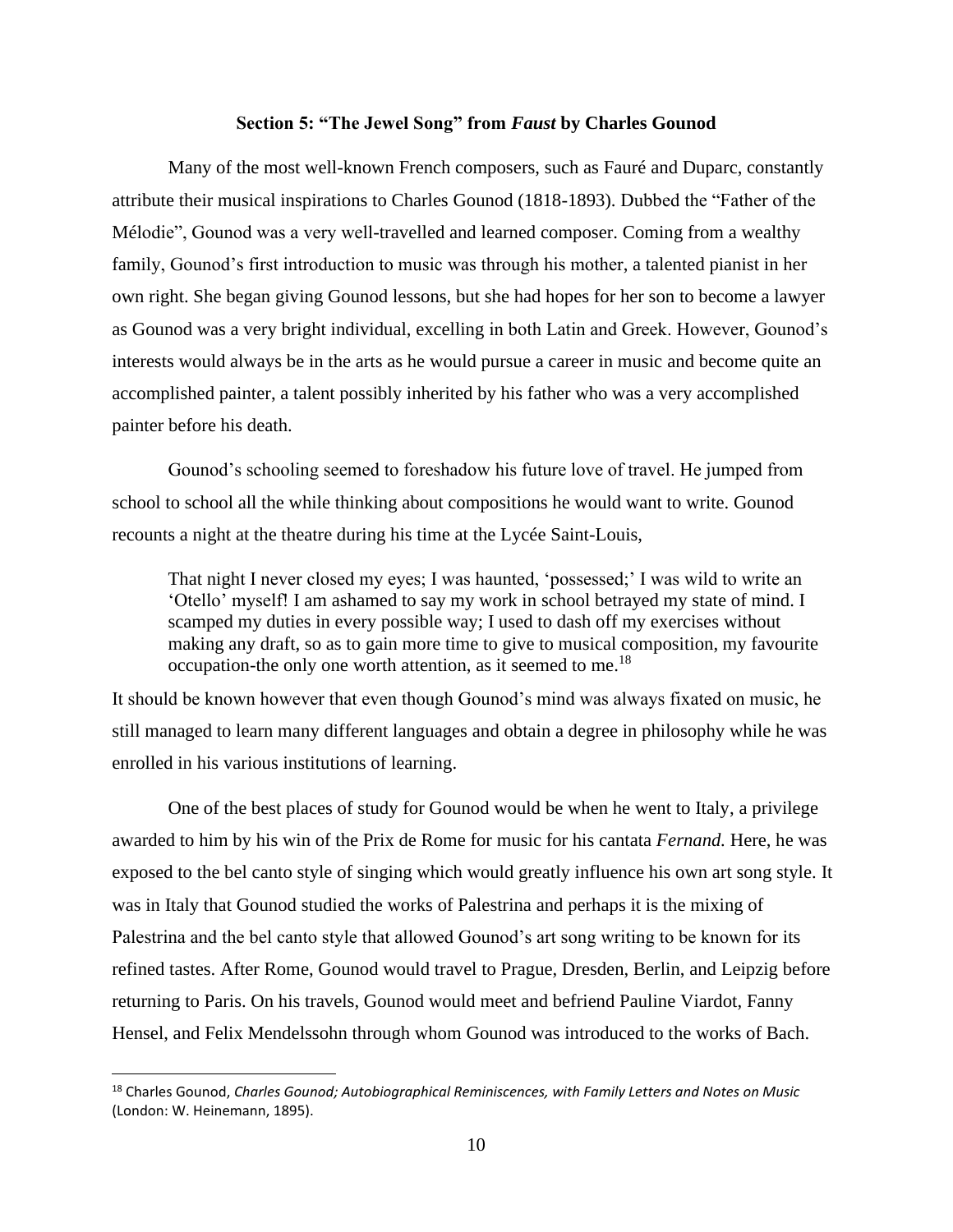While Gounod's French Mélodie would go on to inspire many later composers, perhaps his biggest claim to fame were his operas. Spawning some of the most well-known and performed soprano arias, Gounod's opera repertoire includes *Mireille, Rom*é*o et Juliette,* and perhaps his most famous opera, *Faust.* It was in Italy that Gounod was first introduced to the writings of Goethe, and he was enthralled by his writing of "Faust". However, his dreams of having a "Faust" opera would have to wait until he met the librettist team of Barbier and Carré in 1855. Carré himself had already written a three act play around Goethe's "Faust" and had been a moderate success at the Gymnase-Dramatique. However, this play would only provide the bone structure for the team as they worked to incorporate more of Goethe's original work into the plot.

Right when Gounod finished composing *Faust*, it immediately went into rehearsals, but the rehearsal process was stricken with a myriad of issues. The first singer to have been cast to play the titular Faust, Hector Gruyer, was replaced with a veteran from the opera house's roster Barbot citing Gruyer's inability to "cope with the part". One of the biggest issues for musical historians was that Gounod composed a lot more music than the final version. Throughout the rehearsal process, Gounod kept cutting scenes and numbers and would rip them out of his full signed score. Many of these cut pieces weren't published during Gounod's lifetime but as recently as the 1970's, extracts and the signed autographs of some of the original score have begun to surface in public records.<sup>19</sup>

*Faust* is, arguably, one of Gounod's most successful operas. Not only did it open with acclaim at the Théâtre Lyrique in 1859, it also survived the opera house's bankruptcy closure and continued to have many productions (six) over the course of a hundred years at the Opéra. Perhaps one of the reasons *Faust* was so successful was its dramatically different approach to its older grand opera contemporaries. *Faust* tells its story with a very tuneful and natural approach. Many of its arias are hummable and there were no big ballet's, opulent staging, or grand orchestral effects. It was sincere in its emotions, and it didn't hide behind any special effects. *Faust* was also immediately published after its first opening run and had productions in Strasbourg, Rouen, Bordeaux, Dresden, the La Scala theatre in Italy and at Her Majesty's Theatre in England. For many of these productions, Gounod would often write new material for the specific place. For example, he wrote new recitatives to replace the spoken dialogue and he

<sup>19</sup> Stanley Sadie and Laura Macy, *The Grove Book of Operas*, 2nd ed. (New York: Oxford University Press, 2009).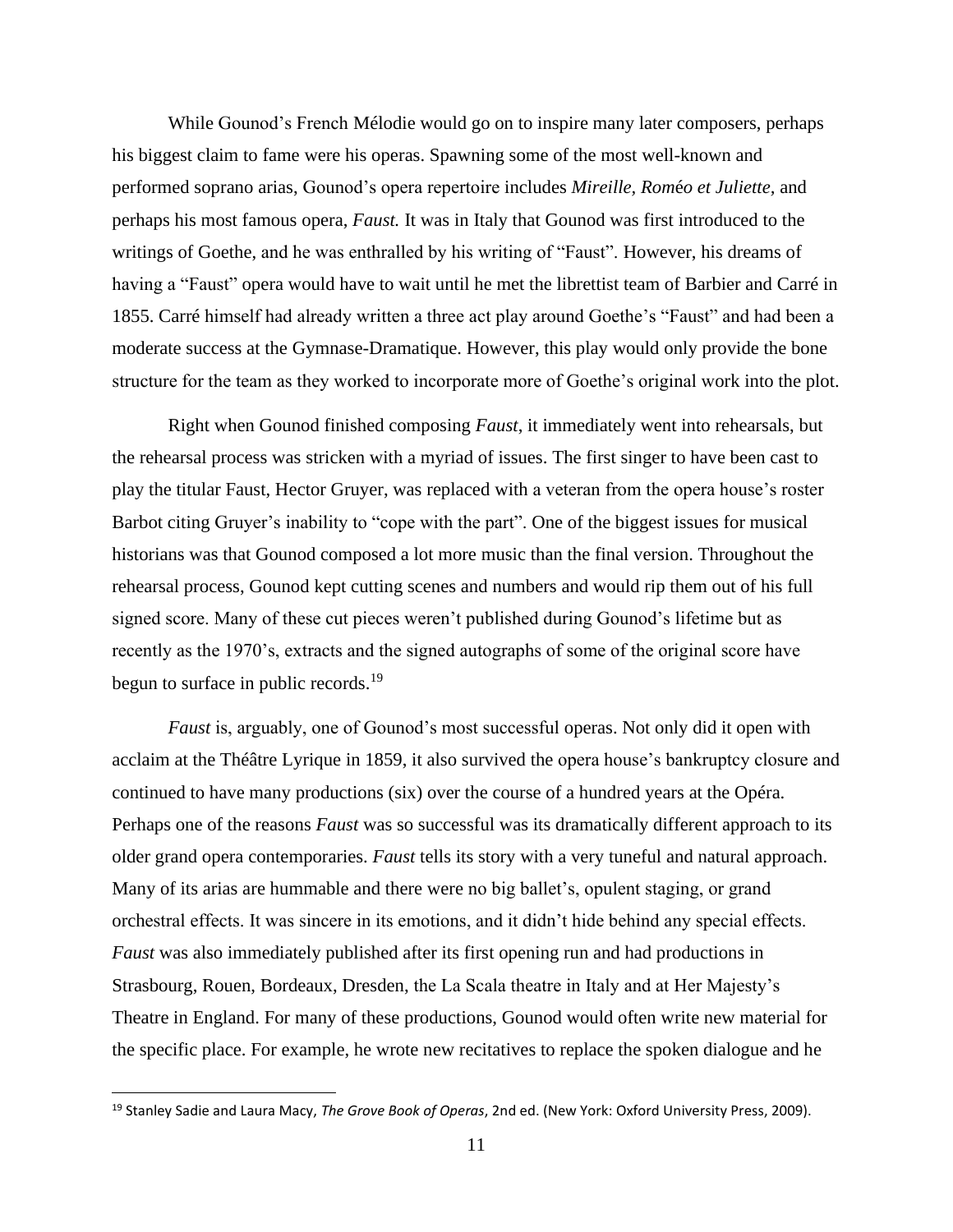also would create new solo numbers.<sup>20</sup> *Faust* truly was an opera that continued to change depending on where you saw it.

<sup>20</sup> Stanley Sadie and Laura Macy, *The Grove Book of Operas*, 2nd ed. (New York: Oxford University Press, 2009).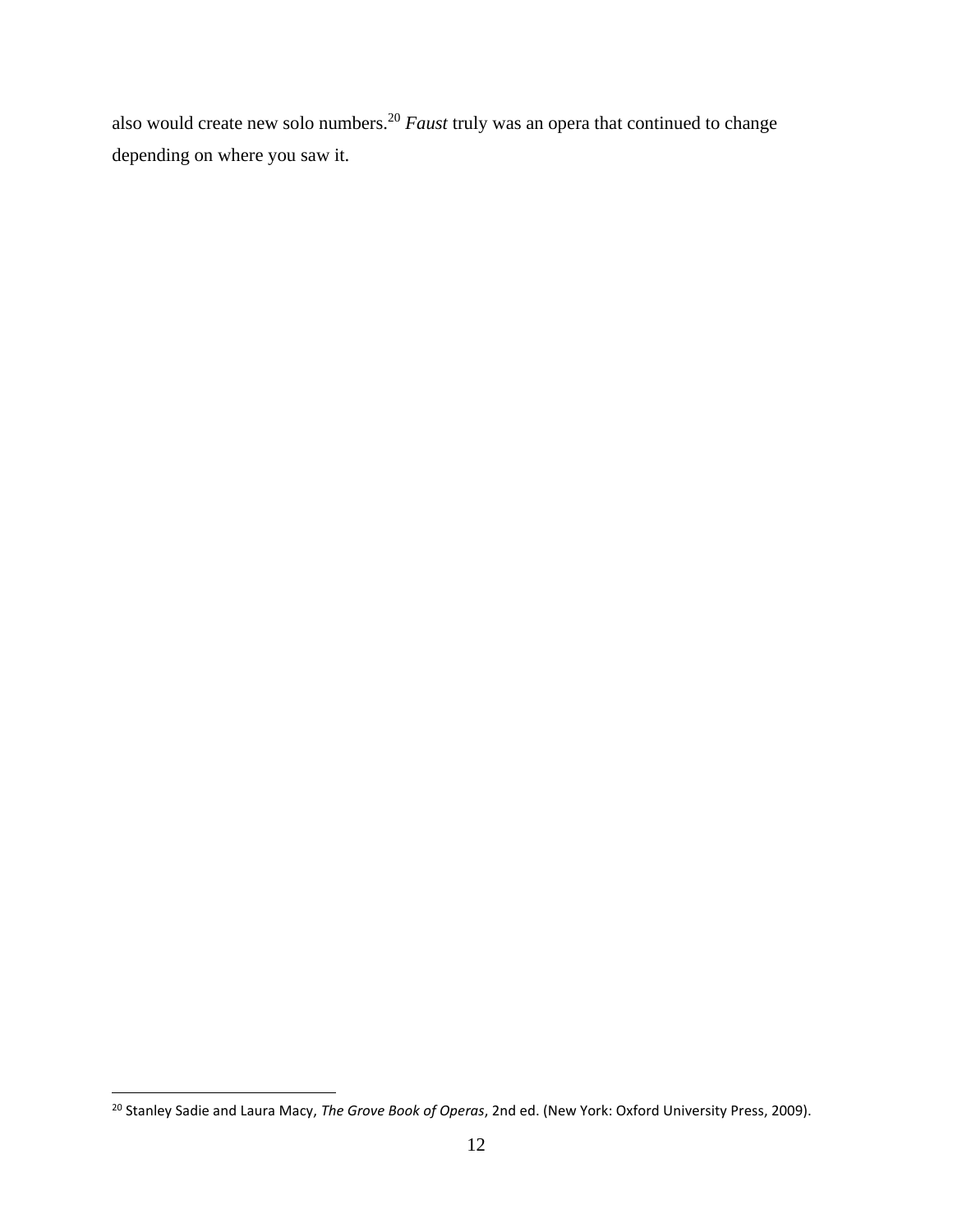# **Section 6: Four Lieder from Richard Strauss**

A complex human being in every sense of the word, Richard Strauss (1864-1949) was a master of German opera and lied. Born in Munich, Strauss was immediately engrossed in the musical world thanks to his father who played horn in the Court Opera in Munich and who took his son, Richard, to orchestral rehearsals for these operas. During these rehearsals, Strauss would learn much about the structure of music. His private studies for piano and violin had begun when he was still under ten. Strauss's father made sure that music was an integral part of the family home and would go on to teach his son about all the great musicians of the past such as Mozart, Haydn, and Schubert plus some of the more modern masters such as Mendelssohn and Schumann. Later in his life, Strauss would be well known for his restraint from overindulgence, instead wanting the beauty of the music to speak for itself. Perhaps that stemmed from his father's great influence on his son and the composers to whom he was introduced.

One composer who had a huge impact on Strauss was Richard Wagner. Strauss would go on to see every single opera in Wagner's *Ring Cycle* operas and saw *Tristan und Isolde* and *Die Meistersinger von Nürnberg*. His father played principal horn on many of these operas.<sup>21</sup> Strauss's distant connection with Wagner only deepened as he met his wife, soprano Pauline de Ahna, who was performing in Wagner's *Tannhäuser*. With her fiery personality and whirlwind relationships, Pauline would be one of the greatest influences of Strauss's vocal music. With his father making music the center of the household, Strauss practically growing up in the opera house, and his wife being a muse for his compositions, it is no surprise that Strauss would be well-known for his vocal music later in life.

While much is known and written about Strauss, the composer himself seems to live in a constant dichotomy. Bryan Gilliam speaks of this duality in Strauss quite beautifully,

Richard Strauss poses a unique challenge in modern music. His predilection for mixing the trivial and the sublime, for undercutting the extraordinary with the everyday, defines our stereotype of nineteenth and twentieth century composers…Strauss' world was one clearly divided into two distinct but frequently overlapping spheres of professional and domestic life…While other composers derived their creative spark through struggle or personal tragedy, Strauss would simply not indulge. He did not see discipline, order, and stability as obstacles but rather as catalysts for creativity.

<sup>21</sup> Bryan Randolph Gilliam, *The Life of Richard Strauss* (Cambridge: Cambridge University Press, 1999).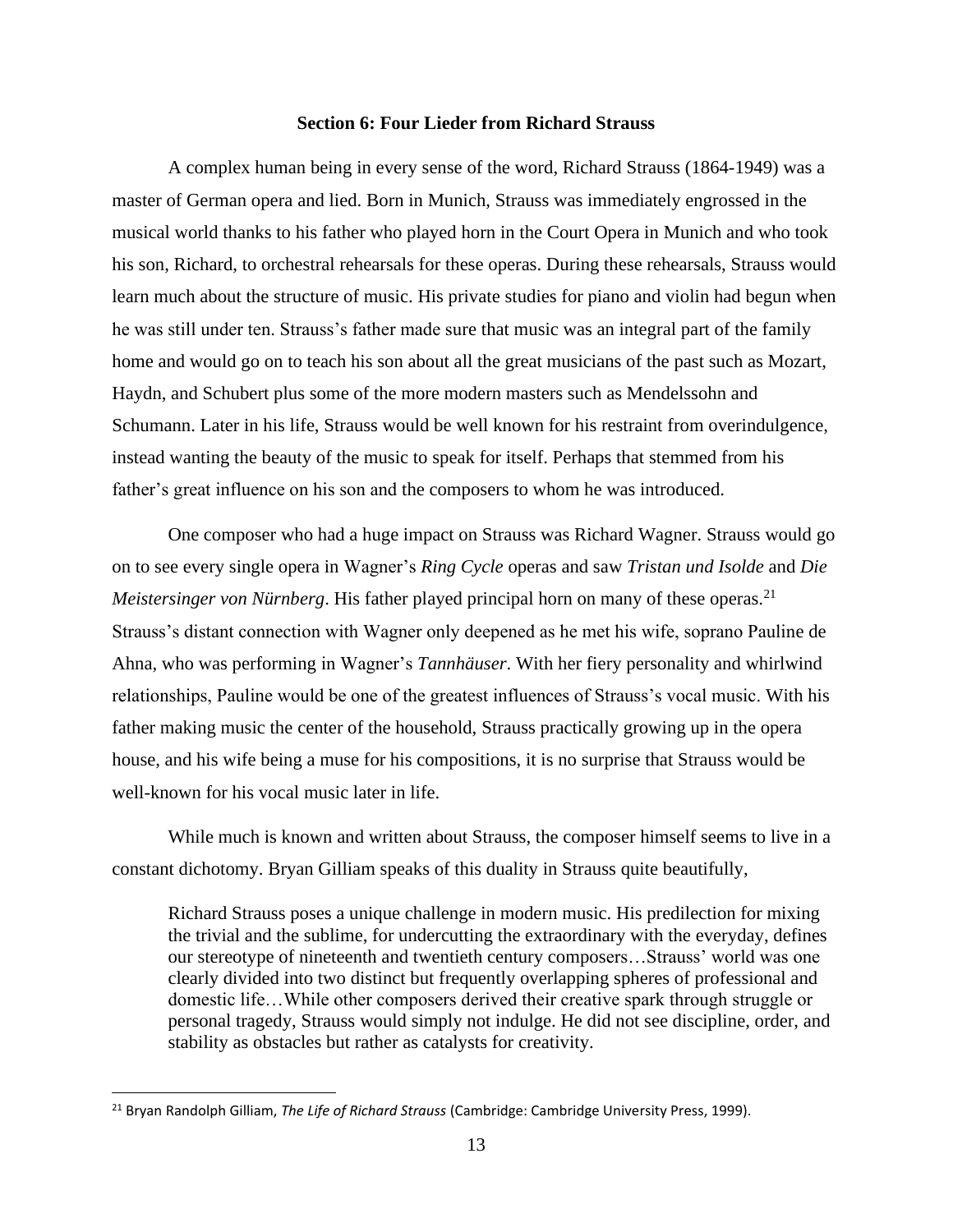On one level Strauss remains one of the most often performed, widely recorded composers of our century, and seems therefore to be readily accessible. Yet on another level we inevitably confront a private, contradictory human being who seems to elude our grasp… How, indeed, does one come to terms with the creator of temporally adjacent works such as *Symphonia domestica*, with its harmless depiction of family life, and *Salome*, an opera that combine oriental exoticism and sexual depravity?<sup>22</sup>

With so much happening in his music and with so many dualities in his publications, it is difficult to explain the man behind many beloved operas and arts songs. Perhaps one of the key factors in Strauss's enigma was his "acceptance" of being a musician and conductor under the Nazi regime. Strauss chose to keep quiet and take up positions as head of the Reichsmusikkammer and as principal conductor of the Bayreuth Festival. While this branded him as a "Nazi sympathizer" to many on the outside, Strauss wasn't interested in politics and was likely using his position to protect his Jewish daughter-in-law and grandchildren.<sup>23</sup> Strauss would later be cleared of any wrongdoing by the denazification tribunal in Munich.

Even though he wrote operas throughout his life, Strauss seemed to have a "song period" where he composed most of his lieder. This time was from 1899-1900 and he managed to compose six different collections that included thirty-one songs. All the songs in these opuses display "passionate lyricism and feature richly-textured accompaniments".<sup>24</sup> One of the best examples of this composition style would be with his earliest and arguably most well-known lied, *Allerseelen* (All Souls' Day) number 8 from opus 10, composed in 1882-3 with text from Hermann von Glim. All Souls' Day is November 2 and is a very important day in German culture. It is the day where the dead can come back to the living for a brief period. With such an emotional and heavy text, the singers try to connect and keep their lost loved one for as long as they can before eventually having to let them go. As this is one of Strauss's earlier songs, it verges on being too romantic and sentimental, but Strauss just manages not to overstep that line thanks to the way he sets the text. The song builds gently and quietly to the climax where the lyrics ask the loved one to come into their embrace once more. The long wandering postlude helps evoke the idea of the dead leaving the living once more before going back to rest in a place that the living cannot reach. This is one of Strauss's songs that he orchestrated, following in the

<sup>22</sup> Bryan Randolph Gilliam, *The Life of Richard Strauss* (Cambridge: Cambridge University Press, 1999).

<sup>23</sup> Bryan Gilliam, ed., *Richard Strauss and His World* (Princeton, NJ: Princeton Univ. Press, 1992).

<sup>24</sup> Carol Kimball, *Song: A Guide to Art Song Style and Literature* (Milwaukee, WI: Hal Leonard Corporation, 2005.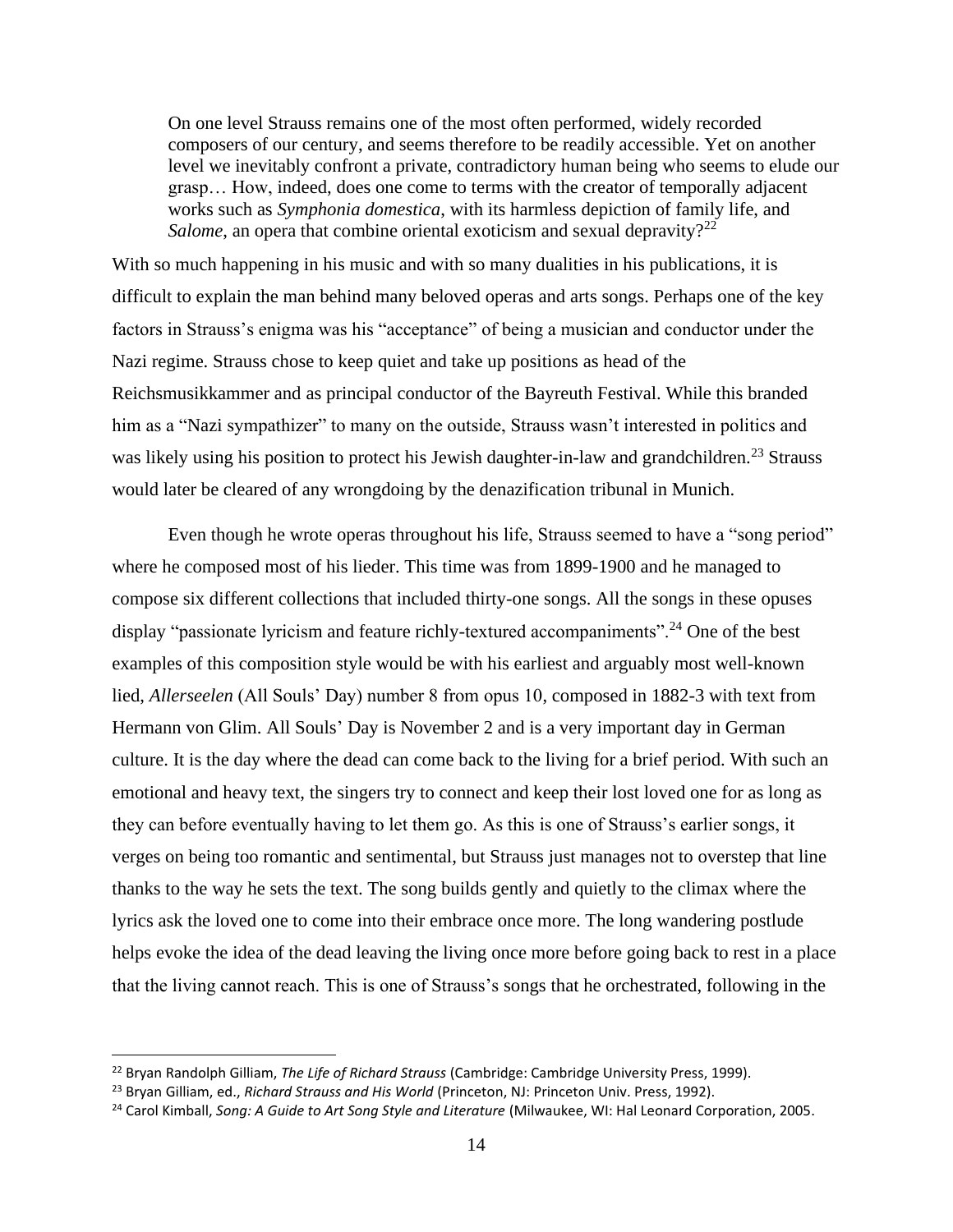steps of Berlioz and Mahler. However, many of his orchestrated songs are less popular than their solo piano and voice counterparts.

In 1888, Strauss published opus 19 that contained no. 2 *Breit' über mein Haupt* (Spread out over my head) with the text by Adolph Friedrich von Schack. Schack was known for his understandability and was loved by Naturalists. His poetry was realistic and sensual in its details and simple in its message. Even though it is a short song, Strauss shows his mastery in restraint as he paints the serene mood of the text. The song is primarily diatonic and like *Allerseelen,* the song is quiet and reserved throughout until it builds to one big climax when the singer exclaims that they only wish for the light of their lovers' eyes.<sup>25</sup>

Published in 1900, the same year as his opera *Feuersnot* and the Rückert and Uhland cycles, Op. 48 was one of Strauss's last song cycles. It contains no. 2 *Ich schwebe* (I float) and *Kling*! (Resound) both texts are by Karl Friedrich Henckell who was well known for his revolutionary and socialistic leaning poetry. *Ich schwebe* is very tonal despite the middle section which tends to be more fluid in its tonality. The text speaks of young love and the delusions that that type of love can create. Strauss uses the subtlety of the rhythm to help describe the lightness and fanciful nature of this type of love. The voice and piano rhythms never seem to truly come together as one is always one beat ahead or behind the other. There are two sections where the voice and piano do sync up. The first is during the first climax of the piece where the singer exclaims that their eyes are sparkling but the piano quickly rises seemingly catching the voice line off guard as the melody comes back in after the down beat. The second is during the ending line of the song where the singer talks about smiling at their love passing by. The piano still plays its lighthearted melody underneath, but it seems to guide the singer to its final 'glance' before continuing the skipping melodic line that ends in a soft dynamic, almost as if the piano itself has skipped off with joy.<sup>26</sup>

No. 3 *Kling* is an example of Strauss's use of the tone-poem. The piano offers no accompaniment other than its constant sweeping arpeggios as the vocalist sings over the top of

<sup>25</sup> Virginia Saya and Richard Walters, eds., *The Lieder Anthology High Voice* (Milwaukee, WI: Hal Leonard Corporation, 2003).

<sup>26</sup> Chris Woodstra, Gerald Brennan, and Allen Schrott, *All Music Guide to Classical Music: The Definitive Guide to Classical Music* (San Francisco, CA: Backbeat, 2005).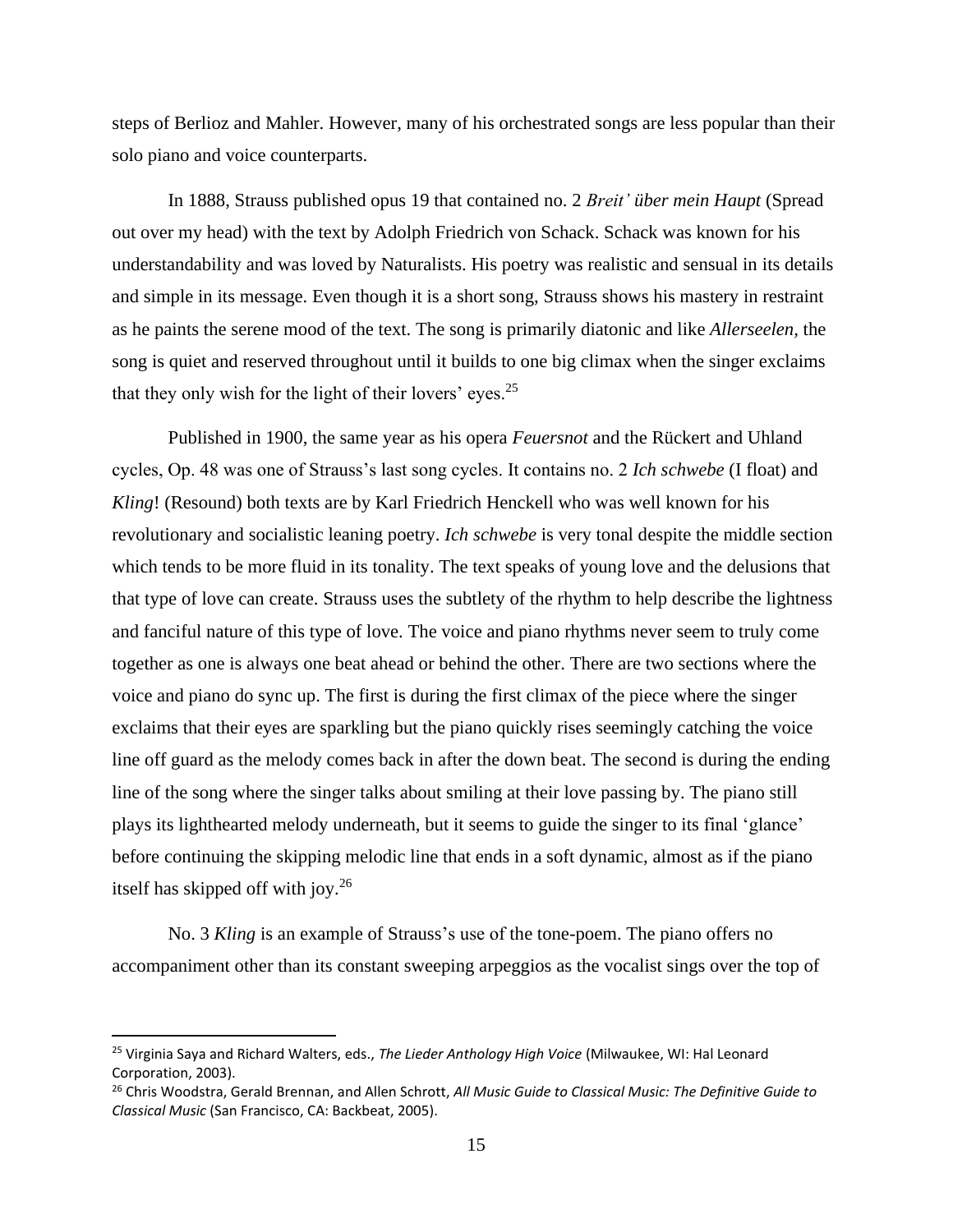them in an exclamation of joy.<sup>27</sup> This song is anything but tonal as the piano arpeggiates through many different tonal centers almost as if bursting with joy so much it cannot find where to put its tonal center. The voice and piano seem to be on their own joyful paths until they collide in a huge climax as the singer exclaims for their soul to sing and ring out for all to hear. It is during this cycle that Strauss shows his preference for the soprano voice, very likely heavily influenced by his soprano wife.<sup>28</sup>

 $27$  Ibid.

<sup>28</sup> Lorraine Gorrell, *The Nineteenth-Century German Lied* (Pompton Plains, NJ: Amadeus Press, 2005).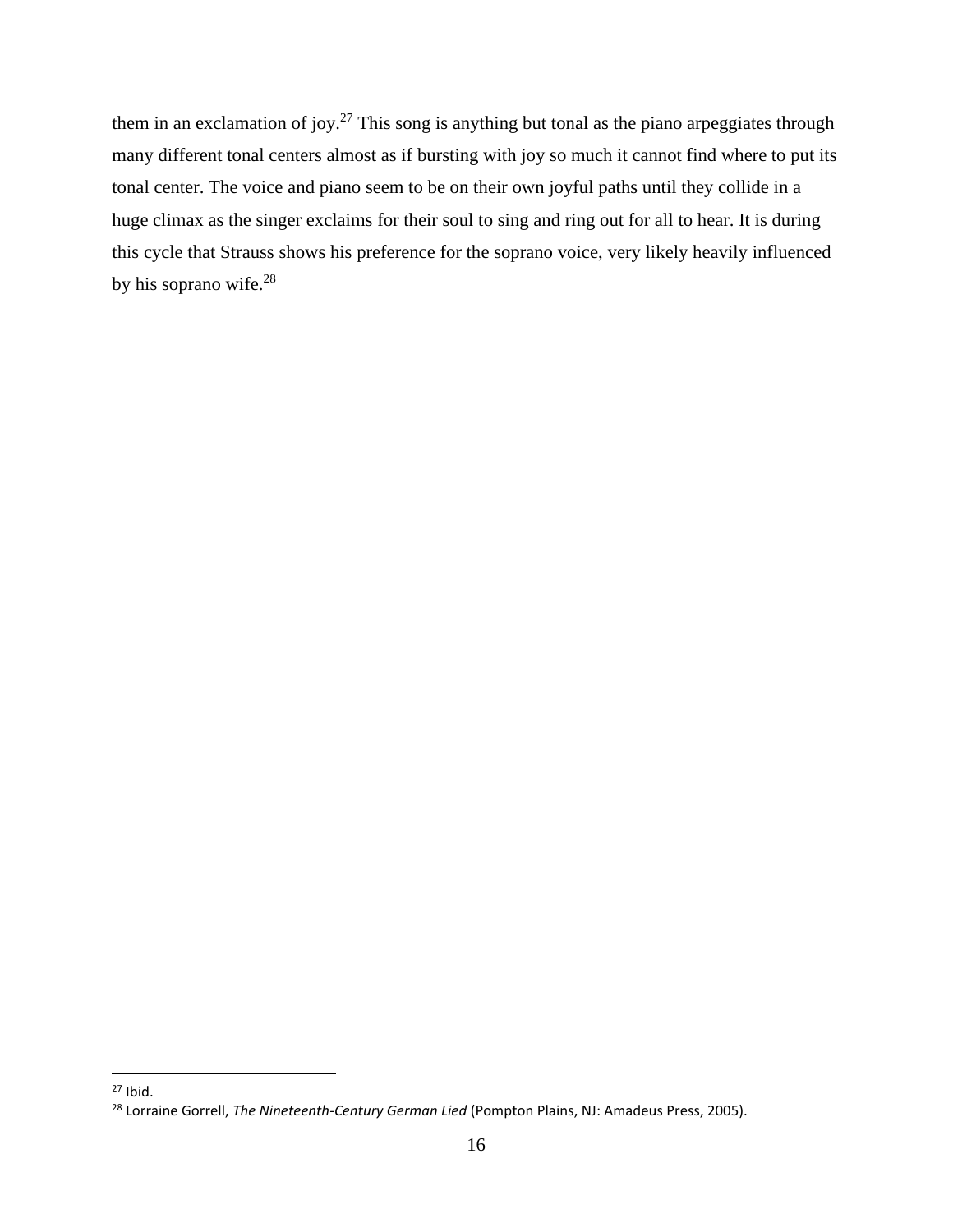# **Section 7: "Quel guardo il cavaliere, So anch'io la virtù magica" from** *Don Pasquale* **by Gaetano Donizetti**

One of the most prolific Italian composers, Gaetano Donizetti (1797-1848) wrote art songs, oratorios, cantatas, chamber and church music, several symphonies, and around seventy operas.<sup>29</sup> Born to a non-musical family, Donizetti wasn't the best-behaved young man. He would skip classes and constantly run around the city of Bergamo. However, he was encouraged by the maestro di cappella of Bergamo's church, a German composer named Johann Simone Mayr, to study music after having encountered and taught the young Donizetti in a choirboy school. It was because of Mayr's insistence that Donizetti's talent for music began to slowly surface. Donizetti didn't seem like a born prodigy, but his musical talents were indeed hidden underneath.

As Donizetti grew, he mostly stayed in Rome, Naples, and Milan but he did travel to Paris for a brief time. Around this time, the bel canto style of singing and romanticism were in full swing. Having finished his schooling, Donizetti set about writing music and shopping them around to any opera house who would take them. He was finally accepted at the Teatro San Luca and from then on, his opera career began to take off. Donizetti's opera contemporaries were the pioneers of the new grand opera genre, Rossini, and Bellini. Much like his fellow composers, Donizetti seemed to have a natural flair for the theatre. Many describe Donizetti's talent for weaving melodies that captured a character, situation, or feeling as skillful and masterful. In fact, much of the ways Donizetti would structure his scenes would serve as a model for Giuseppe Verdi.

Donizetti wrote both comic and dramatic operas. His comic operas featured a healthy mix of comedy and sentimentality, with hummable tunes and light rhythmic drives while his dramatic operas showcase more of his compositional talents. For example, Donizetti would sometimes avoid cadences that would lead to audience applause and would keep the dramatic tension unresolved.<sup>30</sup> In this sense, Donizetti would have complete control of not just the music, but the audience's reaction to it as well. It is no wonder that his dramatic opera *Lucia di Lammermoor* is a part of a great 'opera blockbuster trilogy' of the time, alongside Bellini's *Norma* and Rossini's *The Barber of Seville.* 

<sup>29</sup> J. Peter Burkholder, Donald Jay Grout, and Claude V. Palisca, *A History of Western Music*, 8th ed. (New York, NY: W.W. Norton & Company, 2010).

 $30$  Ibid.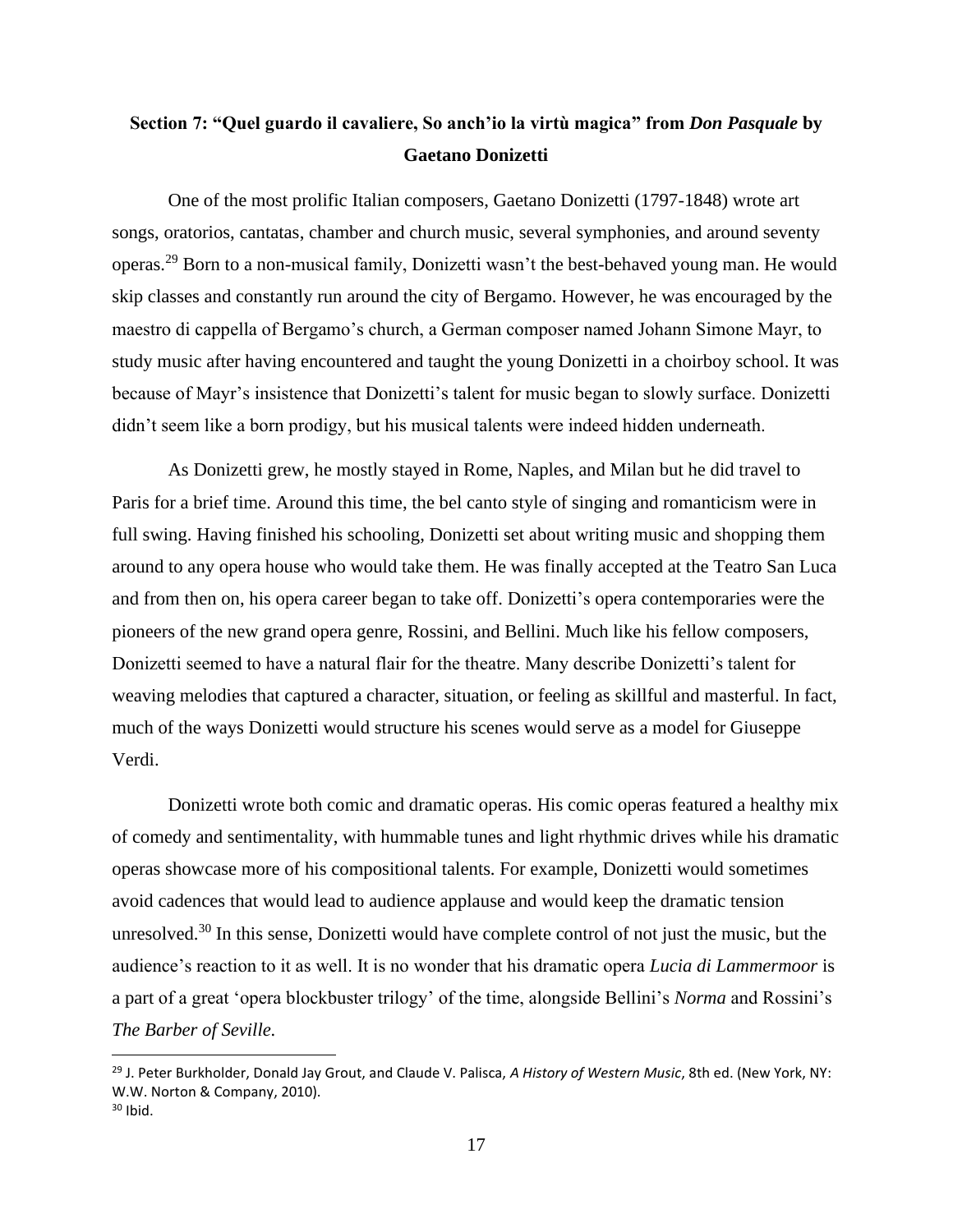Even though Donizetti was well known for his dramatic operas, his comic operas are also masterpieces. Perhaps his best-known comic-opera would be *Don Pasquale* which premiered at La Scala in Milan in 1843. With the libretto by Giovanni Ruffini, *Don Pasquale* was written very quickly, as with most Donizetti compositions. Much of the cast was handpicked as Donizetti had worked with them before and he knew what their voices could handle.<sup>31</sup> This was a very good idea for *Don Pasquale* is a light, fluffy, delight for the audience but it is extremely hard work for the performers. *Don Pasquale* was a huge success and, since its premiere, has never left the popular circle of classic operas. Indeed, *Don Pasquale* was such a success that in its first year, it premiered in London at Her Majesty's Theatre and in Vienna. It also has had premieres in Paris and even was sung in English for its American premiere in New York City.<sup>32</sup>

With *Don Pasquale*'s success sweeping Europe, Donizetti would only go on to write two more operas. He was institutionalized with the claim of a mental disease as Donizetti would suffer from headaches and he was diagnosed with cerebral-spinal syphilis. He would die a few years later seemingly detached from everyone and everything around him. While Donizetti's passing was tragic, his legacy lives on as one of the most influential and performed composers of his time. He is survived by his numerous works and paved the way for the next generation of great opera composers.

In the cavitina/cabaletta "Quel guardo il cavaliere… So anch'io la virtú magica", the audience is introduced to the main female lead of Norina. She is young, poor, and widowed, but nevertheless she is the love interest for the main lead Ernesto. During her aria, the audience gets to see how 'wise' Norina is about the world and how to navigate love. She playfully mocks a fairytale she is reading and claims that she knows how to be authentic while also manipulating the men around her. The audience gets a clear understanding of how bright and intelligent this young woman is. Her cleverness is extremely important to the plot of the opera as Norina stays in cahoots with another character to eventually humiliate Don Pasquale and get together with Ernesto. Norina's introductory aria is playful and silly which allows the singer to have fun with their choices of rubato and acting.

<sup>31</sup> "Don Pasquale," Encyclopedia Britannica (Encyclopedia Britannica, inc.), accessed October 20, 2021, https://www.britannica.com/topic/Don-Pasquale.

<sup>32</sup> Stanley Sadie and Laura Macy, *The Grove Book of Operas*, 2nd ed. (New York: Oxford University Press, 2009).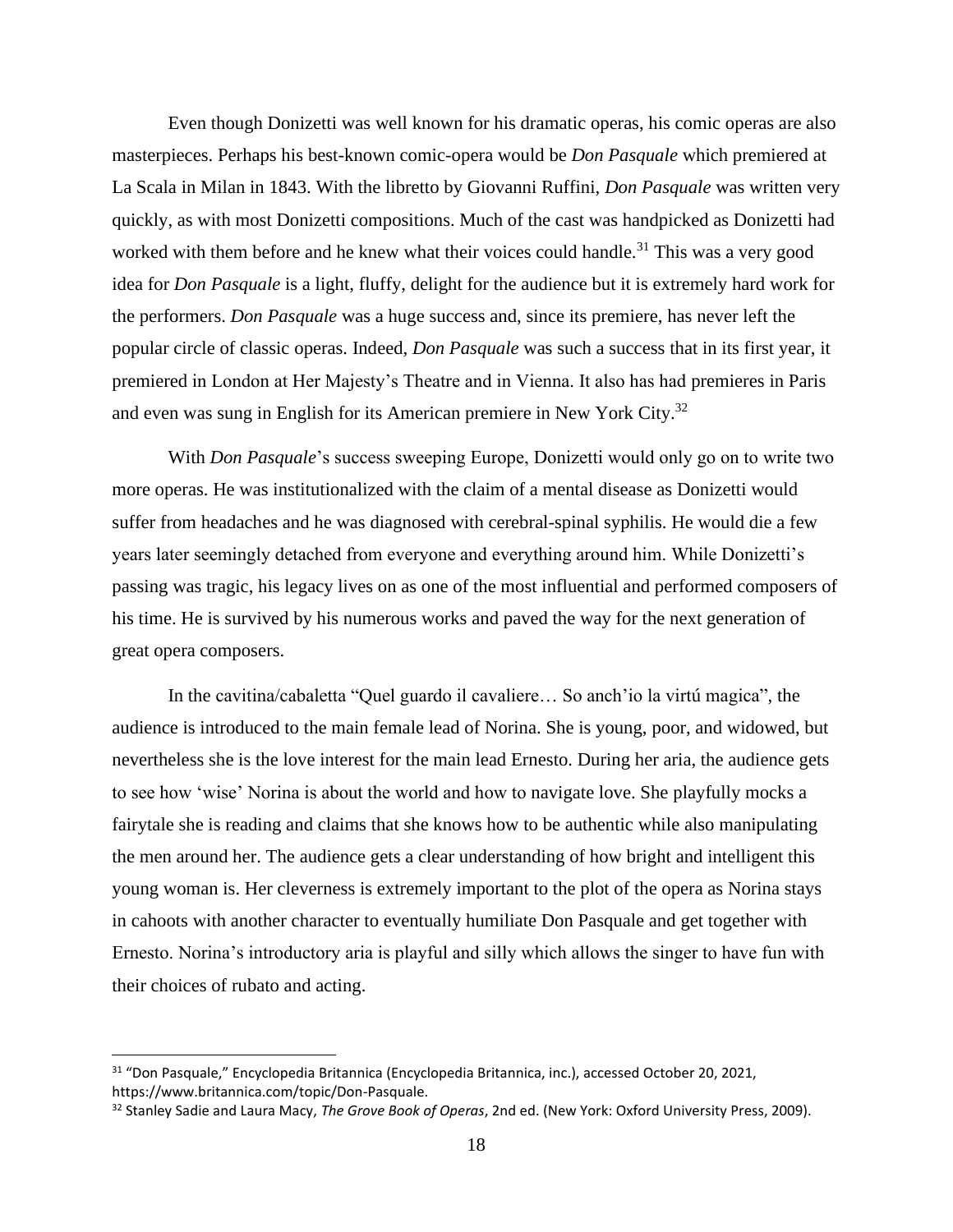#### **Section 8:** *Hayu Leilot* **by Mordechai Zeira**

Written during the 'golden age' of Israeli music, the beautifully haunting *Hayu Leilot* by Mordechai Zeira (1905-1968) with lyrics by Ya'akov Orland is, arguably, one of the best candidates to encompass the music of this time in Israel's young life. *Hayu Leilot* is an extremely important 'snapshot' song as it reminds the Israeli people of the harsh reality lived by the older generations to create the State of Israel. It is usually sung once a year on the Israeli Day of Remembrance for its nostalgic and sad tale but simply calling it a remembrance song would be doing it a huge disservice*. Hayu Leilot* was written as a nostalgic freeze frame of "The Second Aliyah" (defined as the second wave of Jewish people returning to the land of Israel right before the first world war), more specifically the life at the Kibbutz (lit. gathering/cluster) of Deganya and Kinneret. Deganya and Kinneret were established on the shore of the Sea of Galilee in a marshy land that had been completely neglected by the Ottoman Empire. Settlers in these Kibbutz worked hard, clearing out the swampy lands in unbearable heat just to make the land livable. Many died of exposure, heat stroke, and malaria. Even though the people living and working these lands lived hard and brutal lives, they believed they were building a brighter future and home for their children as they themselves had left the cruel and harsh realities of their previous homelands and were willing to do anything to build a better future for their people. *Hayu Leilot* is written, both lyrically and musically, like a fairytale. A small story of what life would have been like in the early Kibbutz.

Zeira himself was an immigrant to Israel from the Ukraine in 1924 and was a member of the young Zionist movement, a movement in which the Jewish people were trying to claim Israel back. Zeira has written over hundreds of Jewish songs, more than fifty of which have been cemented into the cultural heritage of Israel. Because of his prolific nature, Zeira helped to cement the identity of the Israeli people in music, poetry, and song. To this day, many Israelis would confirm that poets, musicians, and artists have a higher stance in Israeli society over any other form of occupation. Perhaps, this is because of people like Zeira who helped establish what it meant to be Israeli from the very beginning. Having come from Ukraine, many of Zeira's melodies for his Israeli music are heavily influenced by Eastern European cantorial and Russian romance music. Many in Israel call him a master of lyricism, melody, and emotional intensity. The last point is especially important for Jewish music because subtlety is extremely important to

19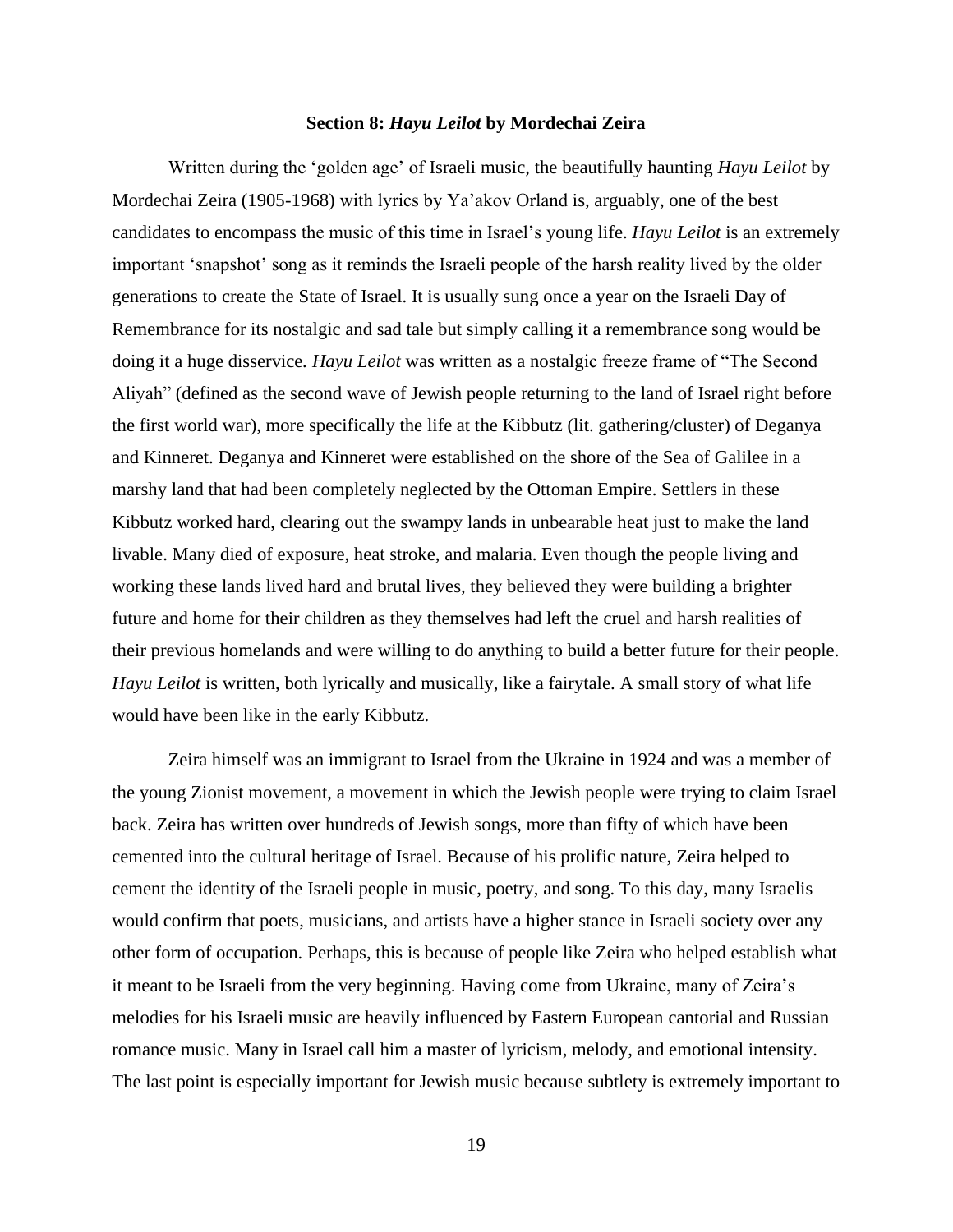the art of Israeli music. Israeli music, especially during the golden age', was chock-full of emotions but restrained in its outward expression of them. Many Israeli composers look to Zeira as an influence as many western composers might look to Mendelssohn or Bach for influence.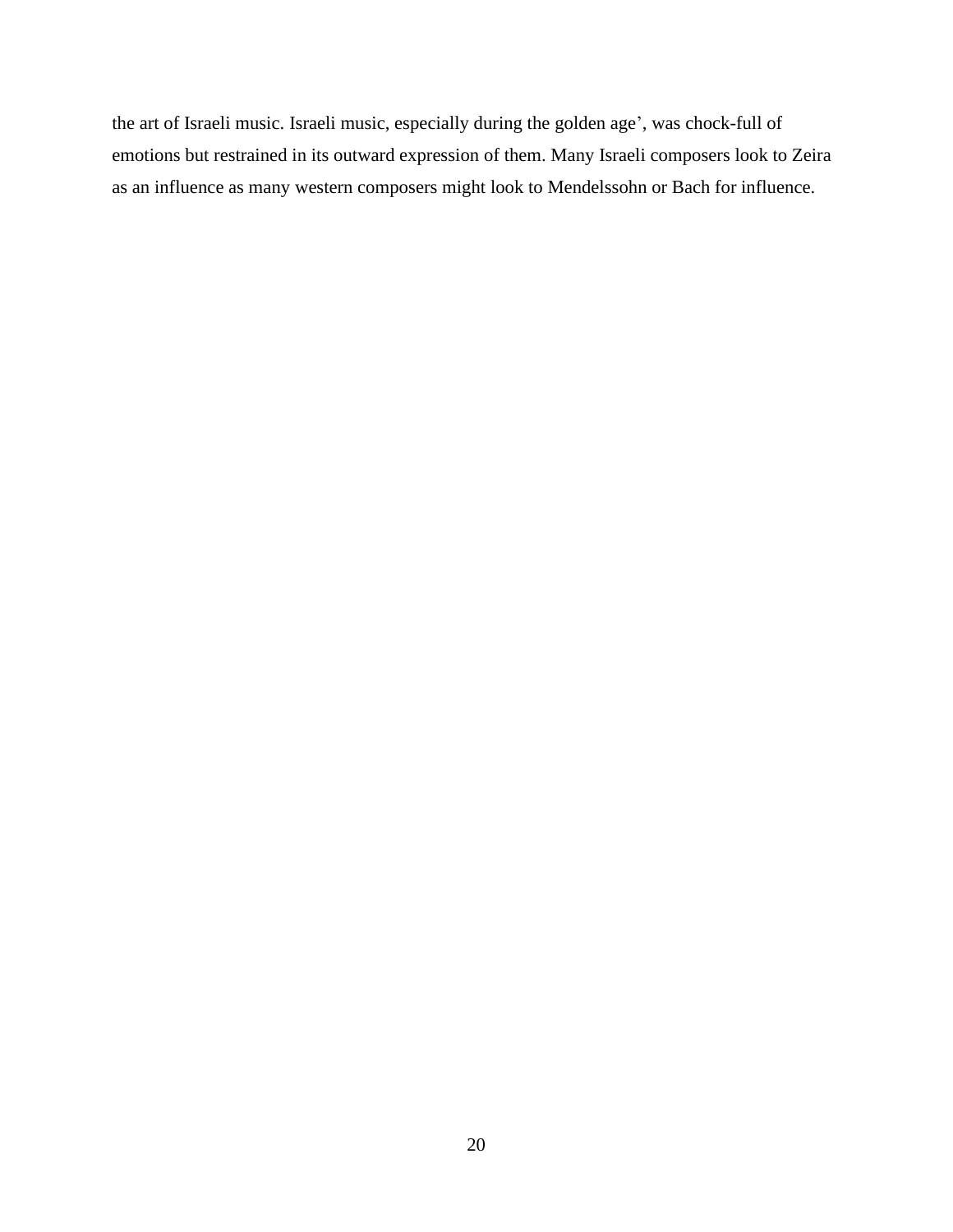#### **Section 9:** *Chakeh Li Aba* **by Danny Maseng**

Newly composed, *Chakeh Li Aba* started life as a poem by Natan Yonatan (1923-2004). Yonatan started writing poetry in 1940 and would go on to receive recognition for his poems with people citing his lyrical qualities and use of folk imagery. While many of his poems are diverse in subject matter, much of Yonatan's more regarded poetry revolves around the human cost of war. The inspiration behind these poems comes from the death of his son, Lior, during the October 1973 war. His son was in his early twenties when he was killed in war, and this deeply affected Yonatan's writings. *Chakeh Li Aba* is a poem where Yonatan writes what he thinks his son would tell him if his son could speak to him one more time. While deeply emotional in its text, Yonatan keeps with the Israeli tradition of being emotional yet subtle in his word choice. He also manages to weave in a religious undertone as he describes his son going up to the mountain and as he repeats that line, the text morphs into going up to  $G-d^{33}$ . Yonatan would win the Bialik Prize for his significance to Hebrew Literature by the city of Tel Aviv.

A friend of Yonatan's and hailing from Tel Aviv, Danny Maseng (b.1950) tackles Yonatan's poetry with grace and respect. Maseng simply sets the text and allows the poetry to speak for itself while the music simply carries it along. It should be no wonder why Maseng is able to set Yonatan's text with such Israeli skill for Maseng has been composing Israeli and religious music for decades. Many temples and synagogues around the world and the United States of America use his setting of religious texts in their services and holidays. He was also one of the pioneers, alongside Debbie Friedman, for including live instruments into Jewish services. Maseng has written and released many 'love letter' songs and poems about Israel and now works to bring about the beauty of Israeli music (new and old) to the forefront of the musical stage. While Israel might be a young country, many composers alongside Danny are working to have the music of Israel heard with the weight of all the history that its people have to offer.

<sup>33</sup> When speaking about the one G-d spoken about in the Torah, Jewish tradition states that G-d's true name cannot be fully uttered by human tongue, nor can even his shorter names be fully written out outside of Hebrew text. Even in the Torah, where G-d's name is properly written out in the Holy language (Hebrew) it is never pronounced out loud. There are many religious reasons for this line of thinking, but the most readily available answer is that G-d is too mighty and too much for the human tongue or pen to capture and therefore cannot be uttered by the tongue nor fully written out in secular print. Because of this, I have decided to respect their tradition on this matter and opted their way of spelling G-d's name when they used it in their own writings.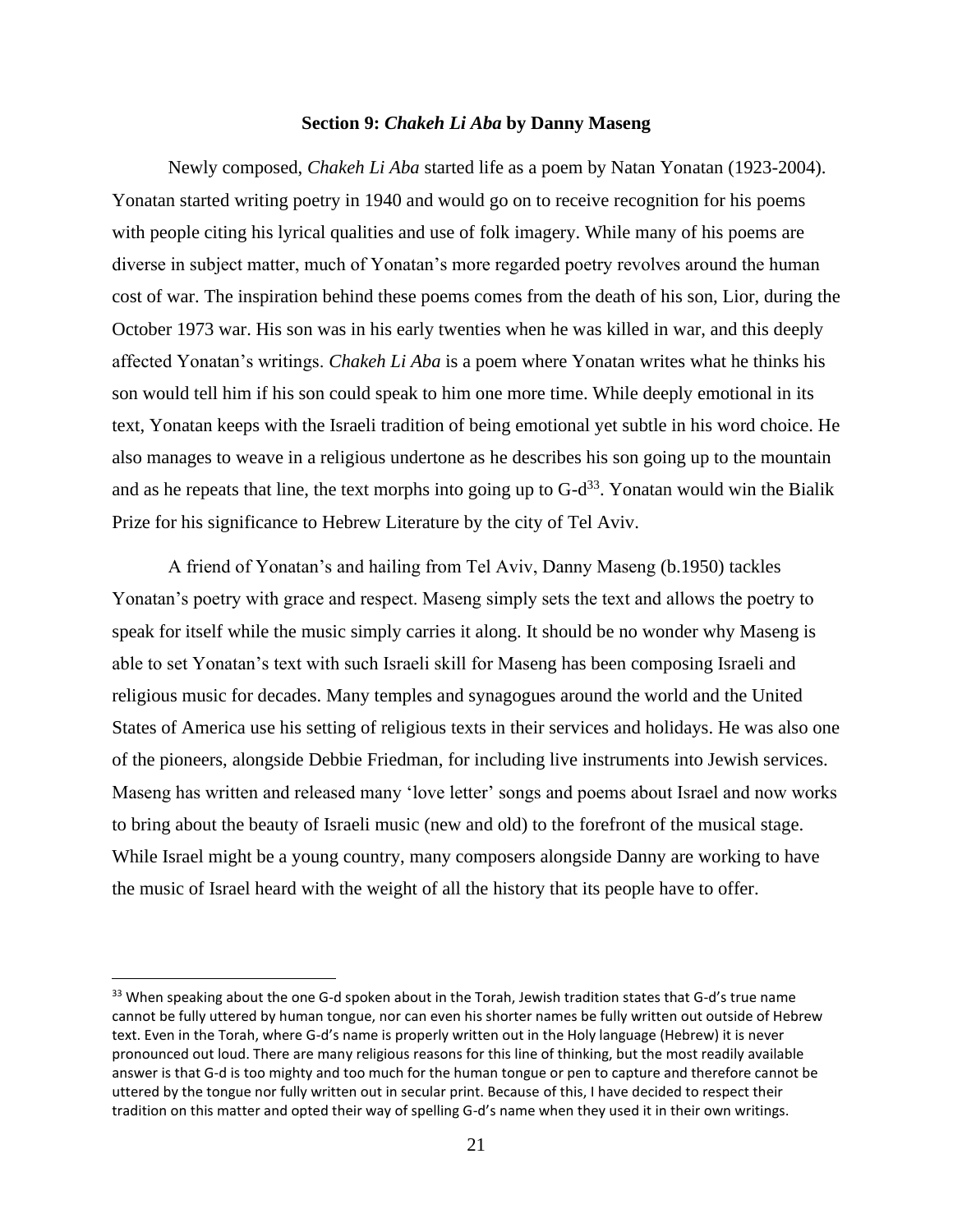# **Section 10:** *Kedusha* **by Michael Skloff**

Best known for co-writing the *Friends* TV show theme song "I'll Be There for You", Michael Skloff (b. 1959) has been composing for 3 decades. Having been raised in the Jewish faith, Michael composed his version of the "Kedusha" prayer as a gift to his friend Danny Maseng who was the cantor at Temple Israel of Hollywood, the temple Skloff attended. The "Kedusha" prayer is one of the most common prayers in the Jewish liturgy. Kedusha roughly translates to "Holiness", and it is recited during the Amidah prayer, a prayer that is said during every service. The "Kedusha" prayer is extremely important as it is the sanctification of G-d's holy name. Because of the grand setting, Skloff's "Kedusha" isn't normally sung every week, but it is saved for extremely special occasions such as the High Holy Days of the Jewish celebration. It is during this period where the sanctification of G-d's name with Skloff's musical setting can, and indeed does, set the stage for the days of celebration and repentance that are to come in the Jewish faith.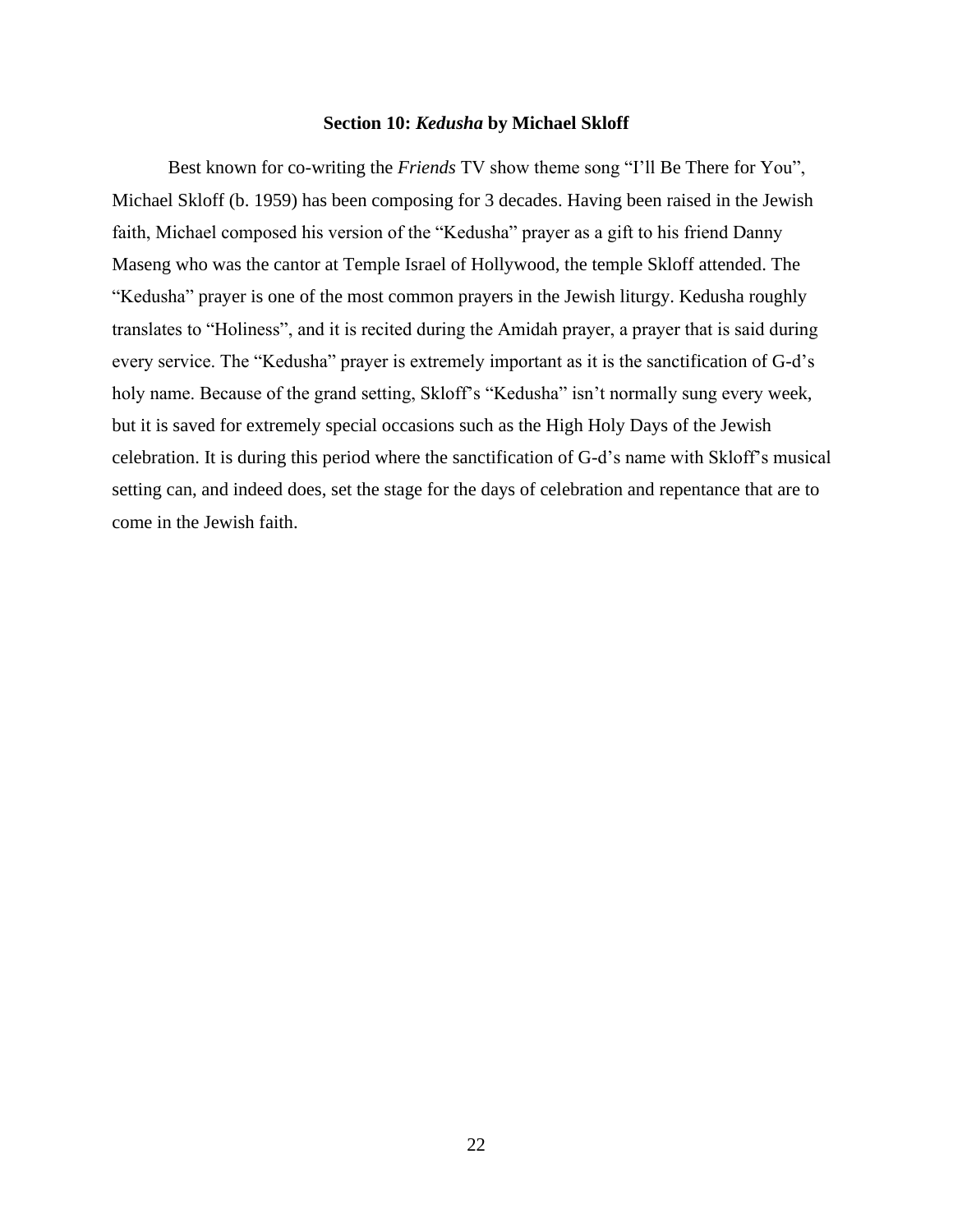# **Section 11:** *Heart, we will forget him* **by Aaron Copland**

A writer, teacher, conductor and composer, Aaron Copland (1900-1990) was an American composer from New York. Copland has been referred to as "the Dean of American Composers" by his own peers and critics. His slowly changing harmonies and the openness of his compositions are why many people have considered this to be what the American classical sound should be. Receiving his love of music from his mother, Copland began to write songs at the age of eight with his earliest notation of music being when he was eleven. Starting his compositions in the Romantic style, Copland would eventually venture to Paris to hear the most modern and latest music Europeans had to offer. After studying at the Paris Conservatoire and the Fontainebleau School of Music, Copland returned to America with an optimistic spirit.<sup>34</sup>

Even though he fell in love with the more modern compositional style, Copland found that it wasn't a financially suitable endeavor and therefore began to write in the more "accessible" style. These pieces include his ballets of *Appalachian Spring* and *Rodeo* alongside his Third Symphony. However, upon becoming aware of Schoenberg and his influence over fellow composers, such as Stravinsky, Copland's music began to marry his two styles, his love for the modern approach but the accessibility of the vernacular style.

It is during this period of stylistic marriage that Copland composed *Heart, We Will Forget Him*. The fifth song in Copland's "Twelve Poems of Emily Dickinson", Copland seems to have perfectly married his two styles during this piece. At twenty-eight minutes, this song cycle is the longest piece Copland has ever written for voice. Perhaps to keep the poetry at the forefront, Copland uses simple melodic material with wide, angular vocal lines with the occasional outburst of dissonance. According to Copland himself, "the piano was easy, it was the vocal lines that were my real challenge, I followed the natural inflection of the words of the poems, particularly when they were conversational."<sup>35</sup> According to Christie Finn,

Even with its contemporary tonality, "Heart, We Will Forget Him" has an unmistakable folksong-like quality and genuine simplicity in Copland's setting. The listener cannot help but

<sup>34</sup> Howard Pollack, *Aaron Copland: The Life and Work of an Uncommon Man* (New York, NY: Henry Holt and Company, 2015).

<sup>35</sup> <sup>35</sup> Carol Kimball, *Song: A Guide to Art Song Style and Literature* (Milwaukee, WI: Hal Leonard Corporation, 2005.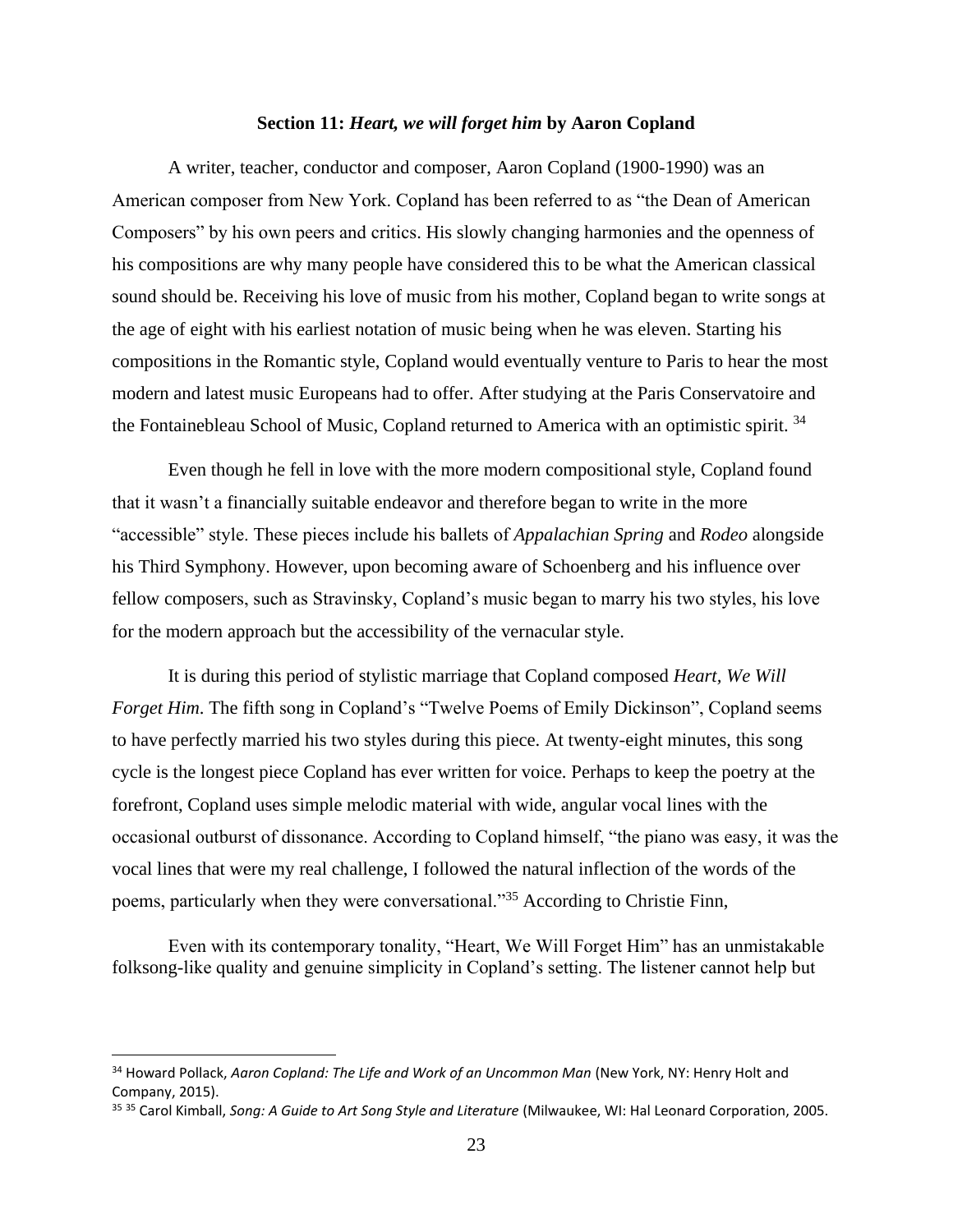feel like a sympathetic observer to a dialogue between the brain and heart of a despairing lover. The song ends clearly: the lover is not (and perhaps never will be) forgotten.<sup>36</sup>

According to Copland, it was his intuition and spontaneous response to Dickinson's poetry that inspired him to write this song cycle. It remains one of the most important contributions to American music ever composed. <sup>37</sup>

Emily Dickinson was born in 1830 and died of heart failure in 1886. Unlike most women during her time, she never married which makes "Heart, we will forget him" more interesting. Who exactly this poem was written about remains unknown. Much of her poetry was published after she died by her sister Lavinia. Dickinson lived a solitary life, mostly staying confined to her family's homestead. Many scholars now believe that Dickinson might have suffered from agoraphobia, depression, and anxiety. While she didn't lead the happiest of lived, Dickinson left a huge legacy of beautiful poetry behind her which continues to inspire many composers.

<sup>&</sup>lt;sup>36</sup> Christine Finn, "Heart, We Will Forget Him," Song of America, July 18, 2018, https://songofamerica.net/song/heart-we-will-forget-him-1/.

<sup>37</sup> <sup>37</sup> Carol Kimball, *Song: A Guide to Art Song Style and Literature* (Milwaukee, WI: Hal Leonard Corporation, 2005.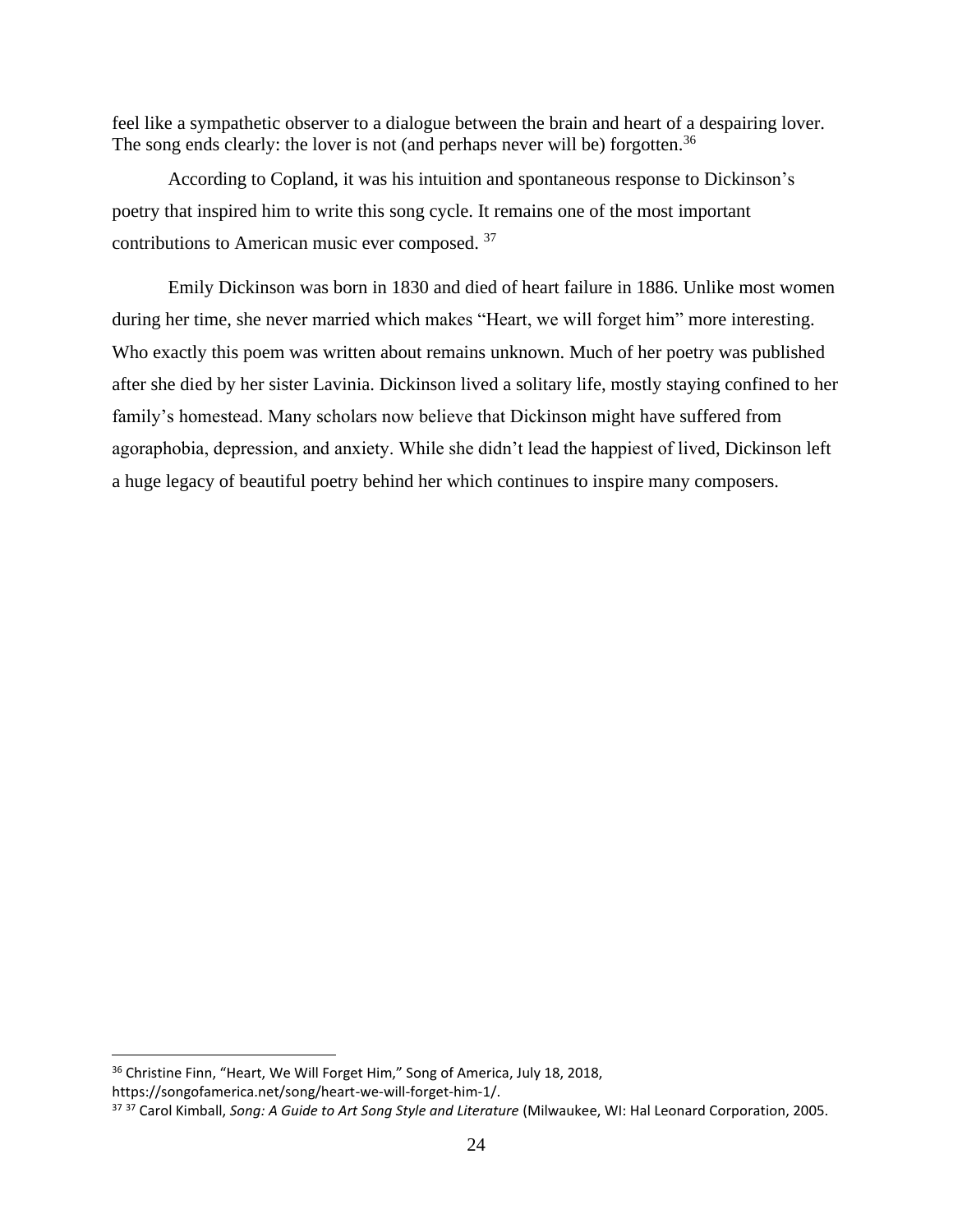# **Section 12:** *Will there really be a morning?* **by Ricky Ian Gordon**

Still performing live at the time of writing this thesis, Ricky Ian Gordon (b.1956) is an American composer from New York whose compositions span the concert hall, opera, dance, theatre, and film. His most recent composition *Ellen West,* a one-act opera, premiered in 2019 to glowing reviews with another opera *The Garden of the Finzi-Continis* set to premiere in 2022. Gordon studied piano, composition, and acting at Carnegie Mellon University which might explain why he feels so at home in many different genres of composition. Much of his compositional style is steeped in the traditions of cabaret and musical theatre.

Gordon describes many of his inspirations about why he chose to write certain songs in the front of his music books. *Will There Really Be a Morning* has an excerpt from the composer reading,

In 1983, I was at Easter brunch with my friend Jim Mahady. He picked up Frances Farmer's autobiography, which uses this poem for the title and epigraph. This was the only time Jim ever asked me to write something for him and I did. It is also the only song of mine that uses a repeat, I wanted to hear it again. <sup>38</sup>

The original poet for *Will There Really Be a Morning* is Emily Dickinson whose poetry is known to have a whimsical nature even though the subject of death is very frequent in her writings. The meaning of the poem is ambiguous but according to Nadia Colburn,

Emily Dickinson's "Will There Really Be a Morning" is a poem about her relationship with meaning itself, and with, one might say, God. What is the absolute "morning"? How do abstract concepts or ideals relate to lived experience? What is the role of language in mediating that? And how can we all be seekers for these ideals and these lived realities both?<sup>39</sup>

<sup>38</sup> Gordon, Ricky Ian. *A Horse with Wings; the Songs of Ricky Ian Gordon*. Milwaukee, WI: Hal Leonard Corporation, 1995.

<sup>&</sup>lt;sup>39</sup> Nadia Colburn and \*, "Emily Dickinson Will There Really Be a Morning?" Nadia Colburn, May 10, 2021, https://nadiacolburn.com/emily-dickinson-will-there-really-be-a-morning/.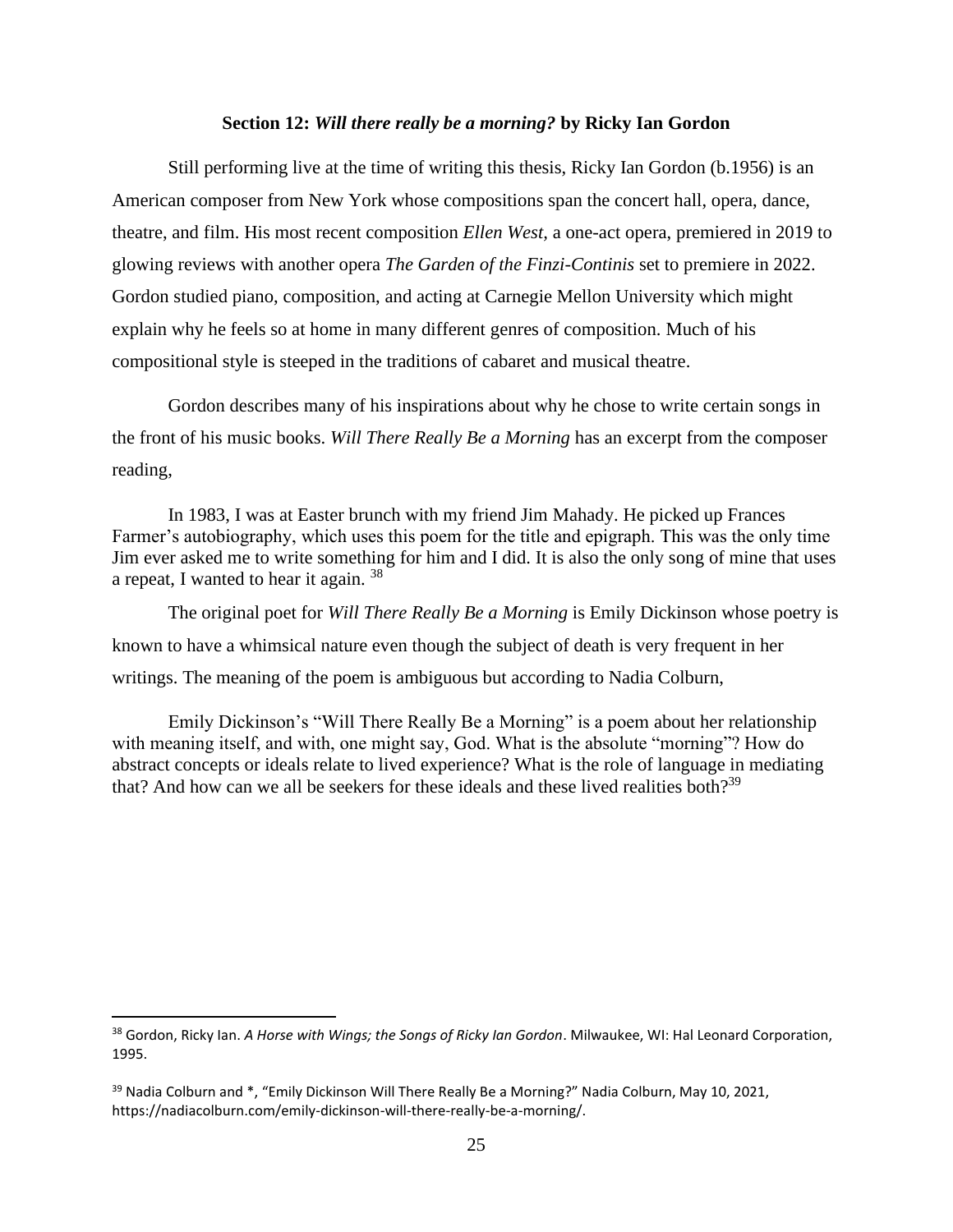#### **Section 13:** *I am Rose* **by Ned Rorem**

American composer Ned Rorem (b. 1923) is one of the most influential composers still living today. His prolific nature for writing music isn't limited to one genre. Having written for solo instrument/voice, ensembles, orchestras, and operas, Rorem's fingerprints can be seen all throughout the modern music scene. Rorem has been recognized and honored heavily, winning many awards such as the Pulitzer Prize for his suite *Air Music*, a Fullbright Fellowship, a Guggenheim Fellowship, an award from the National Institute of Arts and Letters, and is a threetime winner of the ASCAP Deems Taylor award.

Rorem was born in Indiana but soon moved to Chicago where he studied piano at the age of ten. His piano teacher introduced him to the works of Debussy and Ravel which "changed my life forever," according to the composer. $40$  He has studied composition and music immensely, gaining degrees from Juilliard and Northwestern University. With all of his knowledge and vast musical catalogue, perhaps Rorem's best expression of music can be found in his art songs. Rorem's musical style seems to blend the sensitivity for the literature and an elegant lyric music sense.<sup>41</sup> His most ambitious and 'tour de force' composition comes in the form of *Evidence of Things Not Seen*, a vocal work from 1997 that includes thirty-six songs! Outside of his compositions, Rorem is also a prolific writer. He has also been very open about his private life alongside his many relationships and sexual orientation.

A short but adorable art song from Rorem is *I am Rose* which was dedicated to Marya Freund on her 80<sup>th</sup> birthday. Ms. Freund was a wonderful soprano who was very well known in the 1920's. Rorem was one of the many composers who gifted her a composition for her  $80<sup>th</sup>$ birthday alongside Schoenberg. *I am Rose* is a very short but sweet song that showcases Rorem's affinity with a lyrical line. The piano and singer are locked in a playful and youth dance which is uncomplicated and straightforward. The lyrical lightness and fun bounce to the song evokes the youth nature of the singer. A very flattering and youthful gift to give an elegant and well honored elder soprano.

<sup>40</sup> Burning Sled Web Design, Ned Rorem Biography, accessed November 19, 2021, http://nedrorem.org/bio.html.

<sup>41</sup> Carol Kimball, *Song: A Guide to Art Song Style and Literature* (Milwaukee, WI: Hal Leonard Corporation, 2005.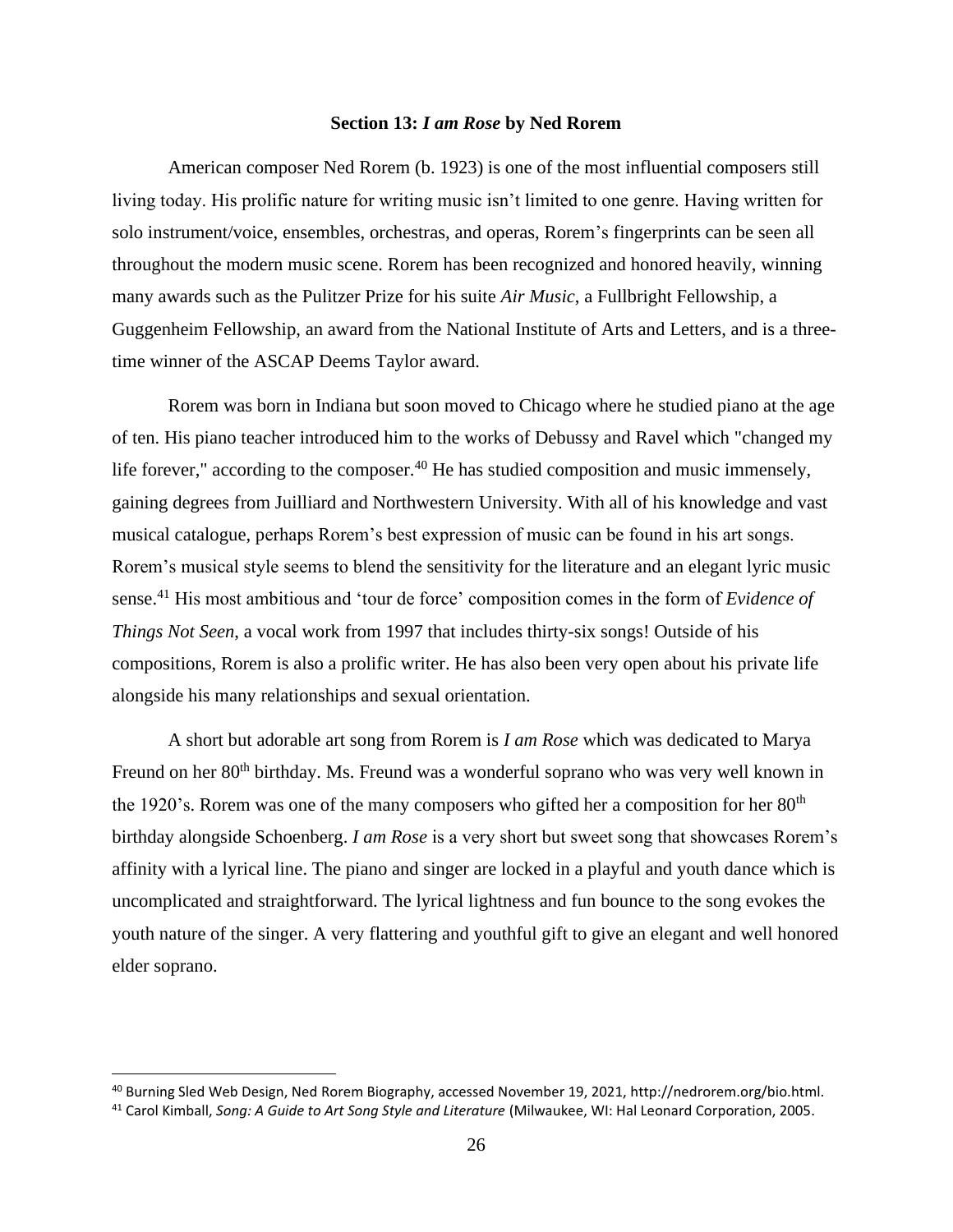#### **Section 14:** *The Year's at the Spring* **by Amy Beach**

Recognized as the first successful woman composer in the United States, Amy Marcy Cheney Beach (1867-1944) from birth was seen as a prodigy in music. With piano being her main instrument, Beach's childhood was filled with music, so much so that her family found it difficult to keep up with her musical demands. She was clearly gifted in the field of music and was married to Dr. Henry Harris Aubrey Beach when she was only eighteen. Her new husband was a lecturer at Harvard University, but he was also an amateur singer. This marriage gave her access to a new social standing in life which would give her access to many important figures in the musical and art world. Studying piano and composition at a European Conservatory in Boston, Beach began her formal education in composition in which she would become quite prolific. She composed over three hundred works in her lifetime, one hundred and seventeen of which were art songs. Even though she composed so many songs, Beach insisted that writing songs was more of a pastime, a way for her to relax and take some time off composing much harder pieces of music. In her own words "I just drop the larger work for the day and write a song. It freshens me up; I really consider that I have given myself a special treat when I have written a song" $42$ 

After her husband died, Beach would set out on a European tour, performing in recitals in order to establish a name for herself as a pianist and composer. By this time in her life, she was already well known in the States, having performed with the Boston Symphony Orchestra, in own personal recitals, and having been commissioned to compose pieces from Chicago to San Francisco. In Europe, Beach made a successful name for herself, having received rave reviews in the German papers. However, she would have to return to the States following the breakout of World War I. She would continue to give solo recitals around the Eastern United States and eventually would become the composer in residence at St. Bartholomew's Protestant Episcopal Church in New York. Later in her life, she would become the leader of the Music Teachers National Association, Music Educators National Conference, and was the first female president and co-founder of the Society of American Women Composers. Beach herself is well remembered, not only for her great skills in composition, but also her generosity. Even in her

<sup>42</sup> Adrienne Fried Block, *Amy Beach, Passionate Victorian* (New York: Oxford University Press, 200).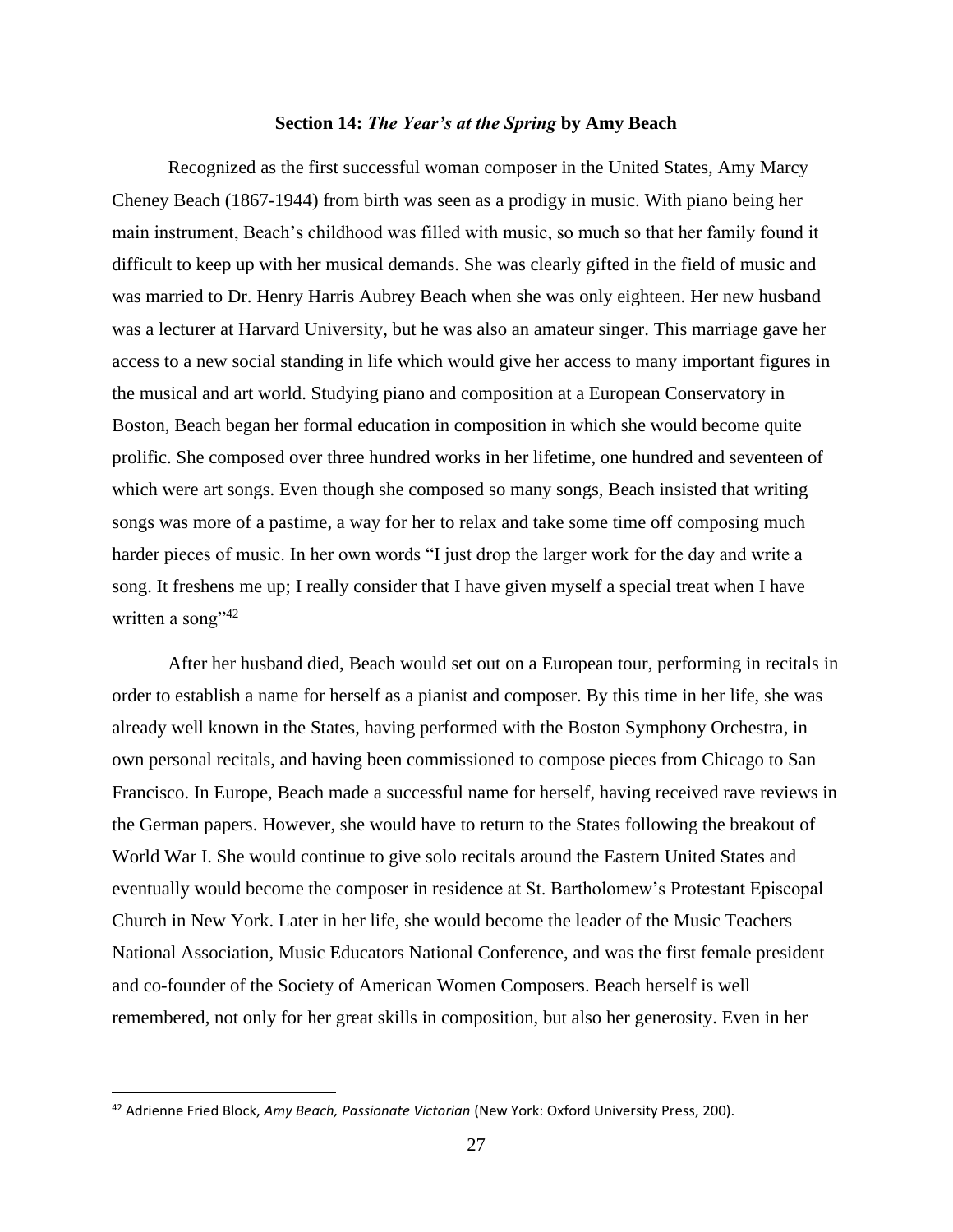will, she gave her royalties to the MacDowell Colony.<sup>43</sup> Beach is well regarded as a hero to women composers, especially in the United States as she forged a path during her life to show how important and impactful women can be to the art of music making.

Arguably, Beach's most well-known song composition comes from Op. 44 entitled *Three Browning Songs* (1900). This opus was dedicated to the Browning Society of Boston as the society had commissioned Beach to compose music using Browning's poems for his birthday.<sup>44</sup> Beach was deeply religious and therefore wrote many of her compositions using religious texts so it is unclear as to whether Beach would have set Browning's poetry on her own accord (as Browning wasn't that religious himself) without the commission from the society. However, Beach was well known for her love of nature and romantic melodies which, oddly, made the three Browning poems that comprise this opus ("The Year's at the Spring", "Ah, Love, but a day!" and "I send my heart up to thee") perfect for Beach's personal composition style.

Beach's late romantic compositional style can be clearly seen in "The Year's at the Spring". She composed this song while on a train while saying the text to the poem over and over in her head. She found that the persistent rhythm of the train permeated the rhythm of the text, and this can be clearly seen by the constant triplet figure in the piano, driving the piece forward like a train to its joyous destination. The song is full of joy, youth, and exuberance and Beach pours that part of herself into the accompaniment.<sup>45</sup> The drive of the piece evokes the feeling of watching the beauty of nature fly by a train window as it causes the music to soar into a beautiful arc that finally arrives at its own station with the climactic "All's right with the world". It might not be the longest piece in Beach's repertoire, but its effective use of a rhythm and developed idea helps cement "The Year's at the Spring" as one of Beach's most performed and enduring pieces of music.

<sup>43</sup> Julie Anne Sadie and Rhian Samuel, *The Norton/Grove Dictionary of Women Composers* (New York: W.W. Norton, 1995).

<sup>44</sup> Carol Kimball, *Song: A Guide to Art Song Style and Literature* (Milwaukee, WI: Hal Leonard Corporation, 2005). <sup>45</sup> Adrienne Fried Block, *Amy Beach, Passionate Victorian: The Life and Work of an American Composer, 1867-1944* (Oxford: Oxford University Press, 2000).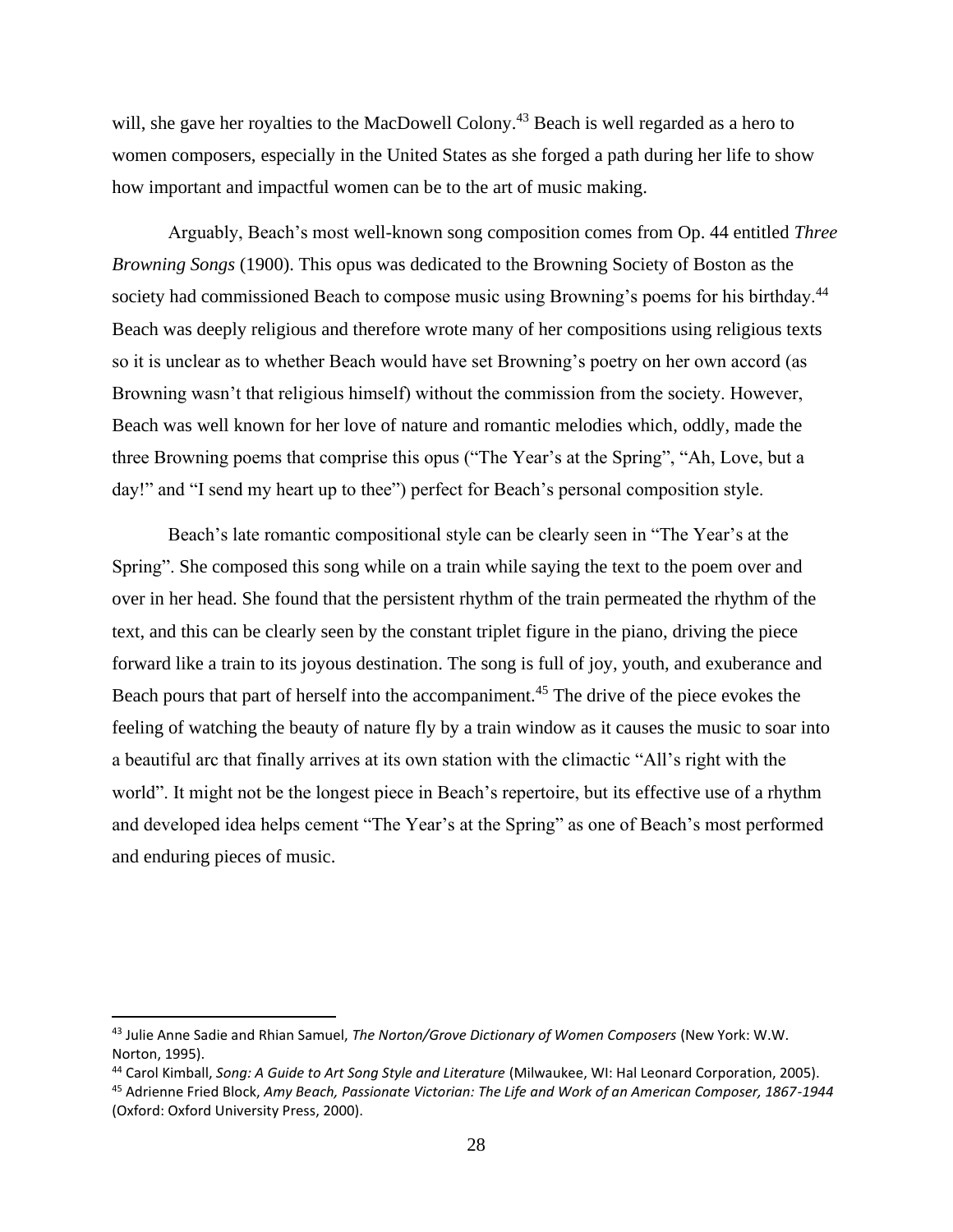# **Section 15: "Never" from** *On the Twentieth Century* **by Cy Coleman**

Born Seymour Kauffman to a landlady and a brick mason, Cy Coleman (1929-2004) was an unexpected musical prodigy from Bronx, New York. Indeed, both his parents knew little to nothing about music and it was only by the intervention of his neighbors who saw and recognized his talent that Coleman was able to receive classical piano training with Constance Tallarico and eventually Rudolph Guren. Coleman impressed his teachers and went on to perform in many contests, earning him several victories and opportunities to play at the Town Hall and Carnegie Hall. With his mother refusing to send him to Europe for further study (due to her fear of the looming World War II), Coleman would instead go on to study at New York's High School of Music & Art and eventually at the New York College of Music.

Even with all the classical training Coleman was receiving, he decided to part ways with the classical tradition and dive more into popular music, specifically that of the Broadway musical. Perhaps this change of heart came about when still a senior in high school, Coleman was given the opportunity to be the rehearsal pianist for the musicals of *If the Shoe Fits* and *Cinderella*. After his schooling, Coleman would go on to collaborate with Carolyn Leigh, which would turn out to be a successful but frustrating partnership. It was this collaboration that Coleman would write "Hey, Look Me Over" from *Wildcats* (1960), "Witchcraft", "The Best is Yet to Come", and "Playboy's Theme" which would go on to become Playboy magazine's signature musical theme. <sup>46</sup>

Coleman was bitten by the popular music bug, and it certainly didn't let him go until he took his last breath. Coleman would collaborate and work with many different lyricists and musicians to create a vast library of compositions ranging from his deep-rooted love of Broadway to the silver screen in films. Some of his most famous Broadway music compositions include *City of Angels* (1989), *The Will Rodgers Follies* (1991), and *On the Twentieth Century*  (1978). <sup>47</sup> While prolific in his compositions, Coleman initially wasn't that excited about composing *On the Twentieth Century,* but his partners Betty Comden and Adolph Green eventually convinced him to stay on board with this idea. Coleman's reasoning for this was that *On the Twentieth Century* was based off Ben Hecht and Charles MacArthur's comedy *Twentieth* 

<sup>46</sup> Andy Propst, *You Fascinate Me so: The Life and Times of Cy Coleman* (New York: Applause Theatre et Cinema Books, 2015).

<sup>47</sup> Lee Stacy and Lol Henderson, *Encyclopedia of Music in the 20th Century* (London: Fitzroy Dearborn, 1999).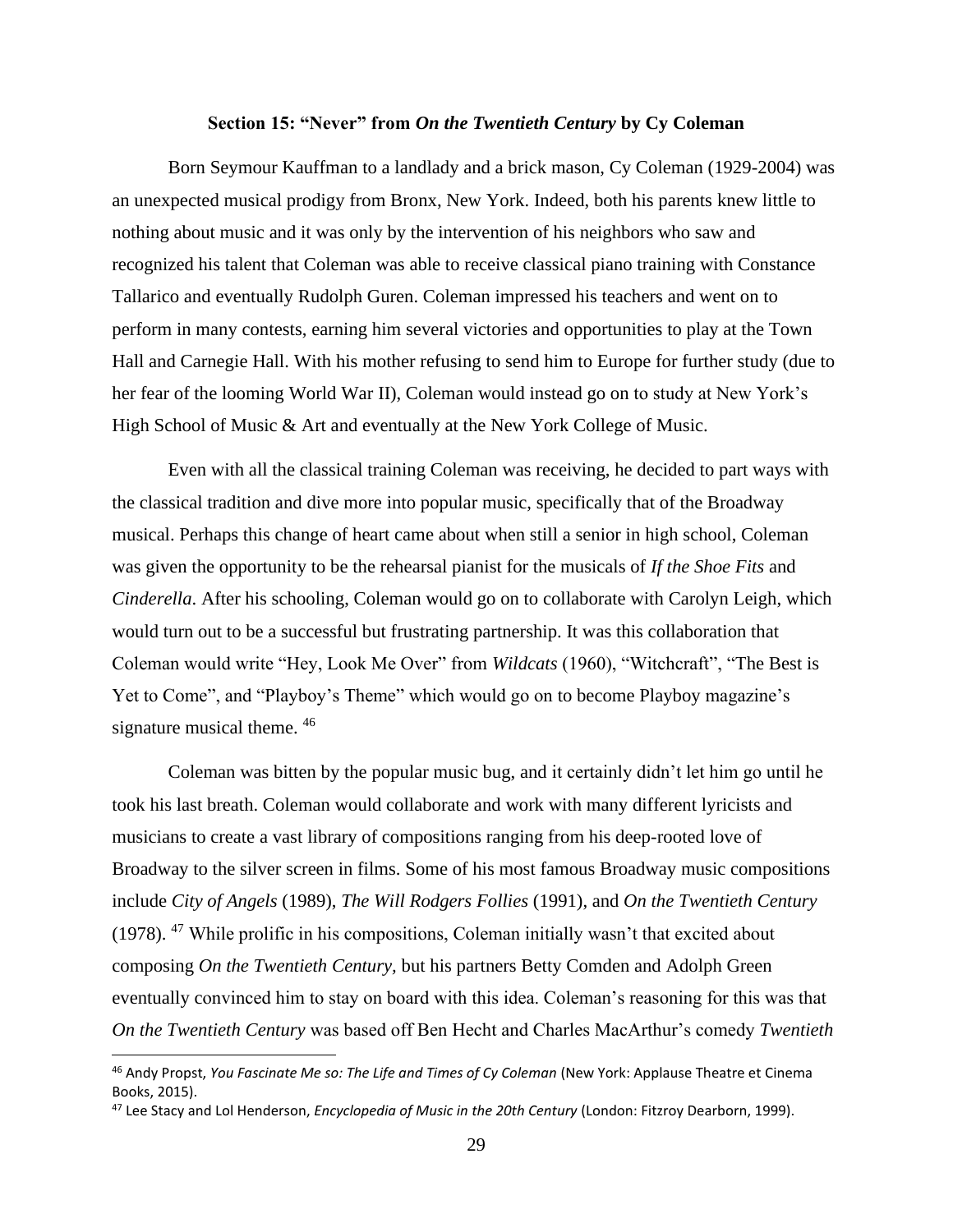*Century* which was a period piece set in the 1920's. In his own words, Coleman stated, "I knew there was a certain perception that the show should have a 1920s score. I didn't mind doing a period piece, but it was not a period that I wanted to do. I felt it was too boxlike and confining musically."<sup>48</sup>

However, after some convincing and an improvisation session in which all three creators had a 'lightbulb' moment as to how the musical should sound, *On the Twentieth Century* was now cooking with gas. Precisely why Comden and Green kept coming back to creating a musical version of Hecht and MacArthur's comedy is unspecified. The rehearsal process was riddled with misfires as actors and actresses kept being cast and recast but finally the cast was decided upon Madeline Kahn as leading lady Lily Garland and Jon Cullum as leading man Oscar Jaffee. Cullum even noted that he didn't interact with Coleman that much because there was so much going wrong with the production that they didn't have time to interact.<sup>49</sup> Even as opening night hit, the critics weren't kind to Ms. Kahn calling her performance distant from the character. When Kahn eventually left the production, the role of Lily went to Judy Kaye, which launched her career.

*On the Twentieth Century* was a successful show with a yearlong run at the St James Theatre in New York, albeit recieving mixed reviews. Perhaps the show is best known in modern day for its 2011 production at the Roundabout Theatre Company with Hugh Jackman as Oscar Jaffee and Kristin Chenoweth as Lily Garland. This revival was nominated at the Tony Awards for Best Revival, but it did not take the award home.

<sup>48</sup> Andy Propst, *You Fascinate Me so: The Life and Times of Cy Coleman* (New York: Applause Theatre et Cinema Books, 2015).

 $49$  Ibid.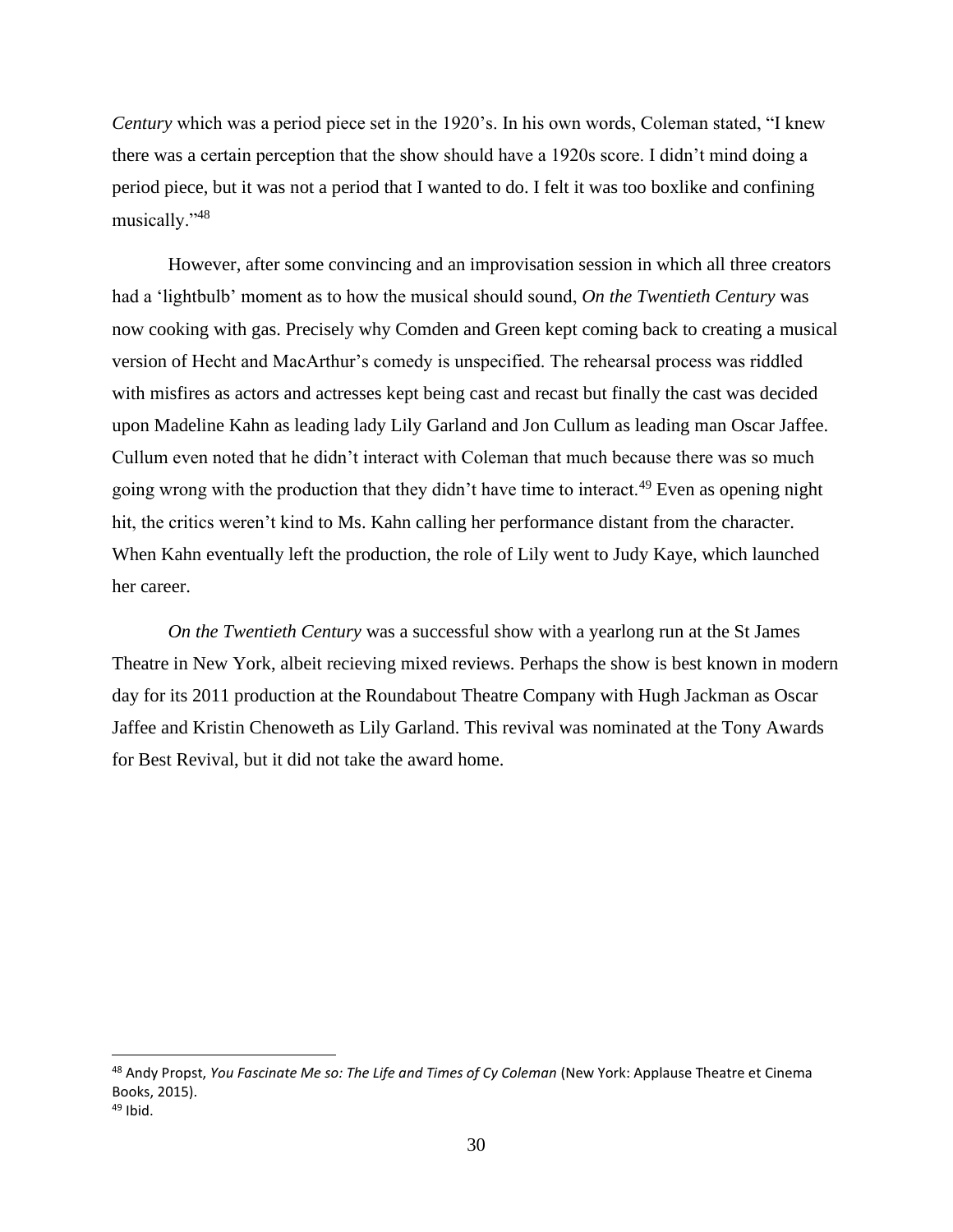# **Section 16: "How could I ever know?" from** *The Secret Garden* **by Lucy Simon**

The middle child of the famous Simon Sisters family, Lucy Simon (b. 1944) had always been the quieter and more demure child out of her siblings. After the sisters decided to make their own careers, her elder sister Joanne would go on to be an opera star while the youngest sister Carly would go on to outshine her two sisters with her pop career. But while Joanne was singing opera and Carly was composing "Nobody Does It Better" for the James Bond movie *The Spy Who Loved Me*, Lucy continued being a singer/songwriter during which time she would win two Grammys for her children's albums of *In Harmony* and *In Harmony 2*. <sup>50</sup> However, it was her team up with lyricist Marsha Norman that would put her name squarely in the theatrical world's eyes.

Based on the book of the same name by Frances Hodgson Burnett, *The Secret Garden* opened on Broadway at the St. James Theatre in New York on April 25, 1991. While Norman is one of the main female voices in American contemporary theatre, for Simon, this was her Broadway debut. Norman was a good choice in lyricist to team up with as she has won a Pulitzer Prize, Hull-Warriner Award, and the Susan Smith Blackburn Prize for her play *'night, Mother.<sup>51</sup>* Many other of Norman's plays also won awards in the theatre scene so she was a veteran when it came to the theatre. However, while Norman was an accomplished playwright, *The Secret Garden* was also her first attempt at a Broadway musical. Norman and Simon teamed up to make their first ever Broadway musical debut and was hoping the show would be a success.

Luckily for both, *The Secret Garden* was a smash, running for an impressive seven hundred and nine performances. *The Secret Garden* would go on to be nominated for "Best Musical" and "Best Original Score" at the Tony Awards and would take home three awards for "Best Book", "Best Performance" and "Best Scenic Design". Simon has gone on to compose the music for another musical, *Doctor Zhivago,* which premiered on Broadway at the Broadway Theatre in 2015.

<sup>50</sup> Program for Marsha Norman and Lucy Simon's *The Secret Garden* at the St. James Theatre, New York. Playbill 1991

<sup>51</sup> Marsha Norman and Frances Hodgson Burnett, *The Secret Garden: Musical Book and Lyrics* (New York, NY: Theatre Communications Group, 1992).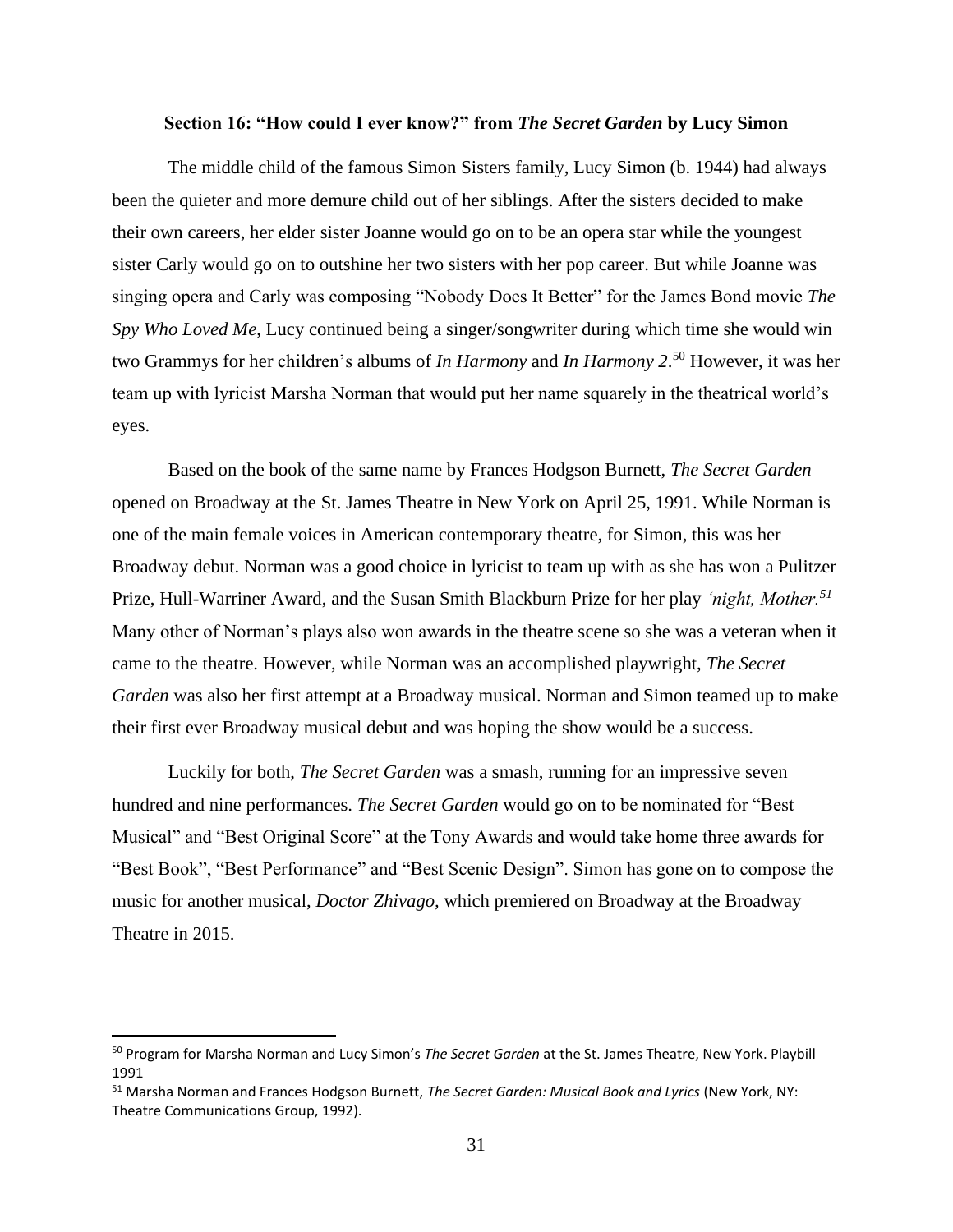#### **Section 17: "Love never dies" from** *Love Never Dies* **by Andrew Lloyd Webber**

The successful musical theatre composer Andrew Lloyd Webber (b. 1948) began his love of composing for the theatre at the age of seventeen. While his love of music began when he was young, his mother had hoped for her son to be a classical musician. Webber would go on to disappoint her, but his father took an interest in Webber's "puerile melodies".<sup>52</sup> Perhaps it was thanks to his father's interest in Webber's love of non-classical music that kept his passion alive. Webber would go onto study music at the Royal College of Music in London and during this time, Webber would be introduced to his famous partner in crime lyricist, Tim Rice (whom many might know for his musical work at the Walt Disney company and DreamWorks). Eventually, this duo would go on to create *Joseph and the Amazing Technicolor Dream Coat, Jesus Christ Superstar,* and *Evita*.

While Webber has many mega hits under his belt, he also has as many misses to his name as well. However, Webber's song writing has endured many of these failures, as demonstrated by the titular "Love Never Dies" from *Love Never Dies*. Aside from musicals, Webber has also dipped his toes into writing classically as he wrote a Requiem dedicated to his father and *Variations*, a set of variations based on Niccolò Paganini's *Caprice*. Webber has also dabbled in film scoring with *The Odessa File* and *Watership Down*. However, he is best known for his mega musicals and the songs from those musicals. Webber can be considered musical royalty with how much he has given to the genre of musical theatre. Despite the many ups and downs in his career, from mega hits to mega flops and from original songs to accusations of plagiarism, Webber continues to compose musicals and his newest musical, an adaption of the classic fairytale *Cinderella*, opened in London's West End in August of 2021.

The beginning of what would eventually become the musical *Love Never Dies* was a rocky one. While Webber had always wanted to have a sequel to his insanely popular musical *The Phantom of the Opera* since 1986, Webber was artistically stuck on where to take the story. While *The Phantom of the Opera* was based on Gaston Leroux's novel of the same name, *Love Never Dies* had no pre-existing material to be based on. That was when Webber sought out the veteran, journalist, and spy thriller novelist Fredrick Forsyth. While they threw ideas back and forth, Webber would eventually part ways with Forsyth stating that the ideas that were presented

<sup>52</sup> Andrew Lloyd Webber, *Unmasked: A Memoir* (New York: Harpercollins, 2019).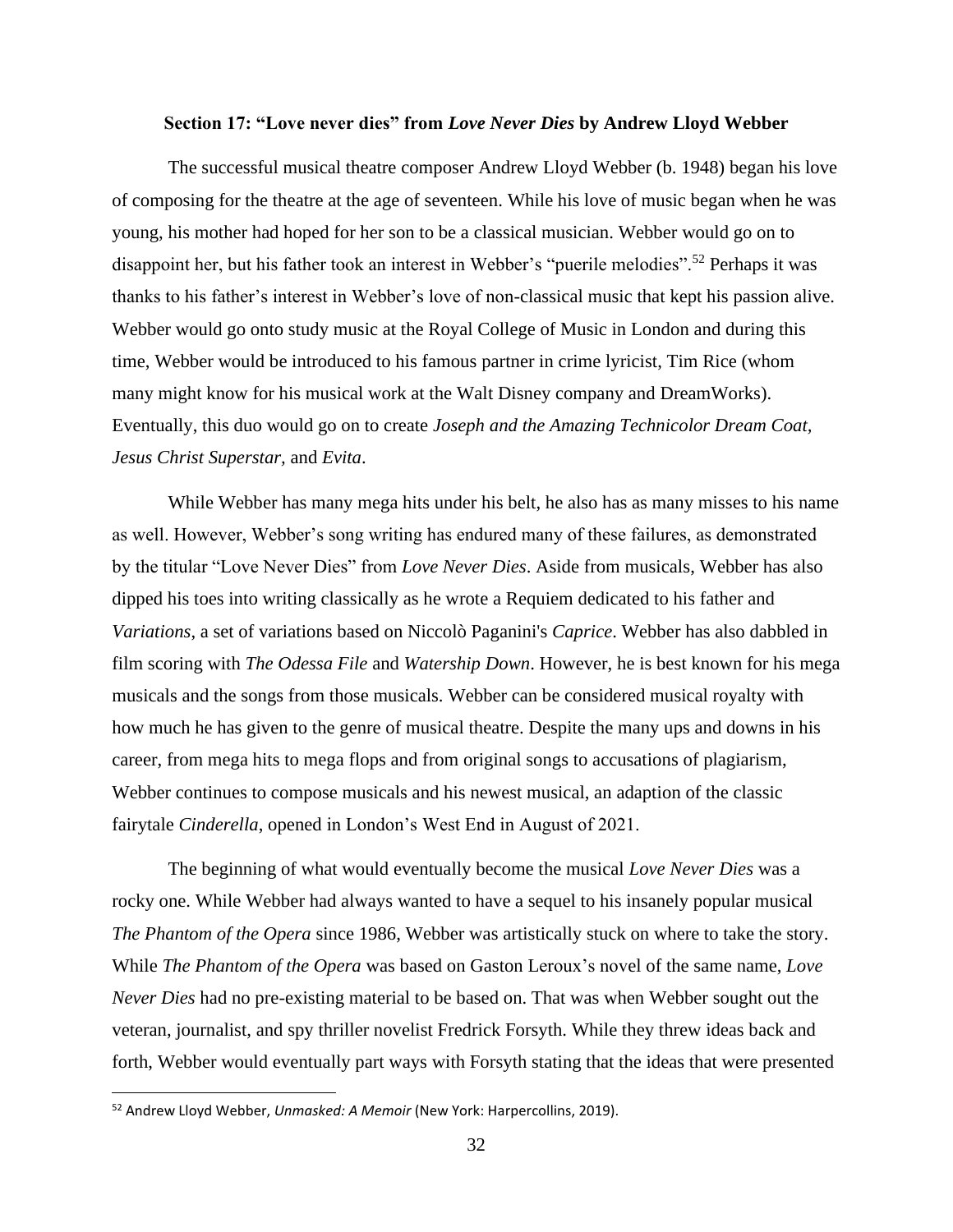would be too difficult to adapt to stage. Parting ways, Forsyth would take his unused ideas and use them to mold the plot of his book *The Phantom of Manhattan*. <sup>53</sup> Webber then went to librettist Ben Elton to help rewrite the ideas that he had come up with Forsyth.

The titular song "Love Never Dies" is a rewrite of one of Webber's earlier songs. This is a technique that Webber has employed many times. He will compose a song without having a musical in mind for that song. This happened with the number "Memory" from Cats. Webber had written "Memory" but only the music and he put it on the shelf until he could find the right place for it.<sup>54</sup> This is exactly what he did with "Love Never Dies". Perhaps that is why the titular song is the most sung and remembered from this musical. Cobbling together the plot with different ideas and a delay by "cat interference" later, Webber finally revealed his new musical on London's West End in 2010 but was closed in a few short months due to poor critical reception. Webber made more adjustments to the musical and then opened it once more in Australia, Copenhagen, Vienna, Tokyo, Hamburg, A United States Tour, and a World Tour. To this day, *Love Never Dies* has never played on Broadway. Even though the musical hasn't seen the warmest reaction from critics, it has become a 'guilty pleasure' or 'love to hate' musical amongst *The Phantom of the Opera* community and fans.

<sup>53</sup> Frederick Forsyth, Peter Marinker, and Gaston Leroux, *The Phantom of Manhattan* (London: Royal National Institute of the Blind, 2007).

<sup>54</sup> John Snelson, *Andrew Lloyd Webber* (New Haven: Yale University Press, 2009).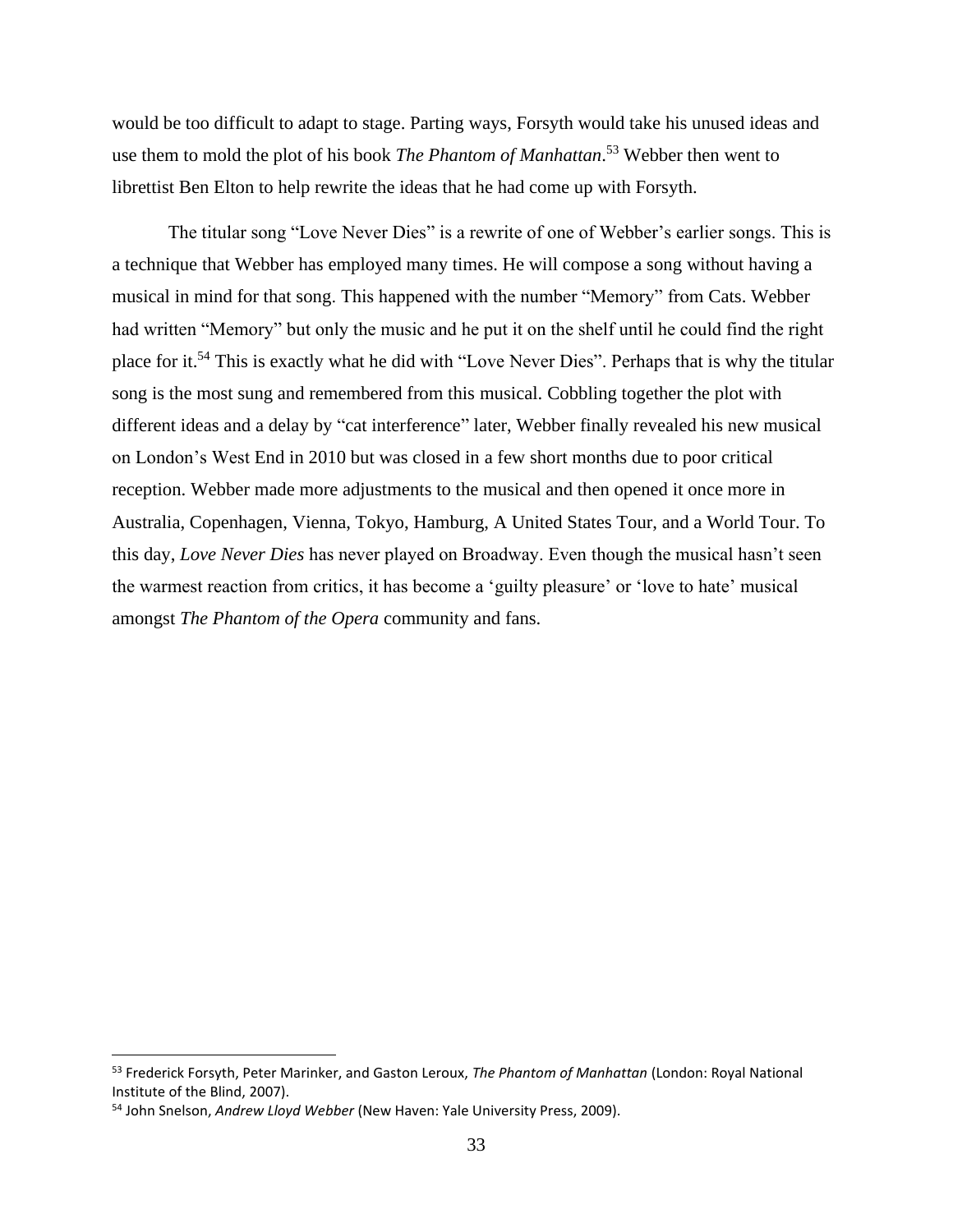## **Section 18: "Mein Herr Marquis" from** *Die Fledermaus* **by Johann Strauss II**

As the grand Romantic age of music continued, Grand opera began to become a luxury. Many people were looking for the grandness of opera without the gravitas. This came in the form of musical theatre's predecessor, operetta. Operetta combined the singing talents of opera with spoken dialogue that was mainly for entertainment.

Originating in the opéra bouffe of Offenbach… was manifestly entertainment, in which nationalism was beside the point. It could be both funny and romantic, spoofing the conventions of opera yet using them sincerely when appropriate.<sup>55</sup>

Alongside the operetta master Offenbach, Gilbert and Sullivan and Johann Strauss the Younger (1825-1899) would join on the operetta pedestal.

Not to be confused with Richard Strauss, Johann Strauss was born in Vienna where his father, a composer himself, desperately wished for him to become a banker and to stay far away from music. However, Strauss would ignore his father's wishes and would go on to study counterpoint and harmony under Joachim Hoffman and violin under Anton Kollman. It was Kollman who would help young Strauss get his foot in the door with the Vienna Court Opera as he worked there with the ballet. This disobedience of his father's wishes would become a lifelong difficulty for Strauss as there became an intense rivalry between father and son until his father died of scarlet fever.

Johann Strauss Jr. would eventually overtake his father in popularity and would go on to revive the popularity of the waltz and become one of the most well-known operetta composers of all time. One of his most famous and enduring operettas is *Die Fledermaus* with the libretto by Carl Haffner and Richard Genée. Haffner first translated the vaudeville *Le Réveillon* into German and then Genée was brought on to adapt this translation for Strauss's libretto. Even though they are credited as the librettists for this operetta neither Genée nor Haffner ever met each other in person.<sup>56</sup> *Die Fledermaus* premiered at the Theater an der Wien in 1874 and has been a part of the standard repertoire ever since. Maybe apropos of this being a comic operetta, *Die Fledermaus* has two funny little anecdotes that can be found in the Grove Book of Operas.

<sup>55</sup> J. Peter Burkholder, Donald Jay Grout, and Claude V. Palisca, *A History of Western Music*, 8th ed. (New York, NY: W.W. Norton & Company, 2010).

<sup>56</sup> Stanley Sadie and Laura Macy, *The Grove Book of Operas*, 2nd ed. (New York: Oxford University Press, 2009).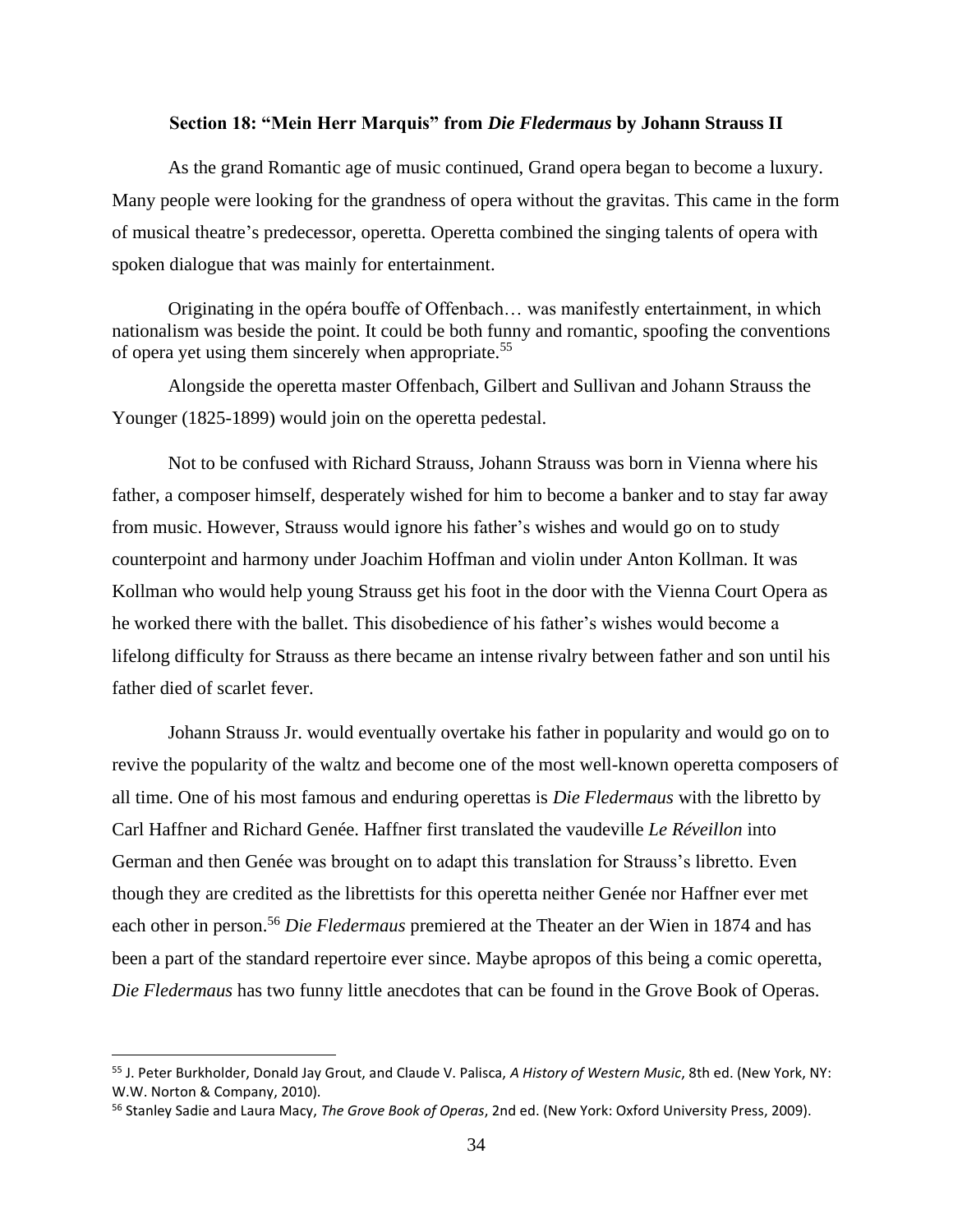…the first that the work was composed in 42 days, and the second that it was such a failure that it had to be taken off after 16 nights. The work was indeed sketched out in six weeks, but six months elapsed from start of composition to production. Moreover, Rosalinda's "Czardas" had already been performed…at a charity performance, and her disguise as a Hungarian at Orlofsky's party was a means of enabling it to be taken over into the operetta. The was indeed taken off after 16 performances, but only because of a pre-booked visiting operatic company season, after which it returned.<sup>57</sup>

The plot of *Die Fledermaus* can get complicated but thankfully, the characters sometimes are as confused as the audience is with everything that is happening. Much of the comedy comes from one character being confused and other characters pointing out how funny it is that they are. Eisenstein, the leading man of the operetta, is usually the character that is at the butt of many jokes. The plot kicks off when he lies to his wife about serving his time in jail to go to a party at Prince Orlofsky's palace. Wishing to go to the party as well, Adele, Eisenstein's maid, borrows a dress from his wife to go as well, thinking that they would never run into each other since the palace is so huge. Of course, the two run into each other and Eisenstein immediately claims that Adele is his maid. Showing off how clever and quick thinking she is, Adele immediately puts on a ruse saying that it is impossible for her to be a maid because of how gorgeous and graceful she is, she eventually gets the entire party in on her lie as she laughs off Eisenstein's accusation. Subtextually, Adele is secretly threatening Eisenstein, explaining that if he tells on her, she'll tell on him to his wife. The aria provides a delightful and entertaining conclusion to my recital program.

<sup>57</sup> Stanley Sadie and Laura Macy, *The Grove Book of Operas*, 2nd ed. (New York: Oxford University Press, 2009).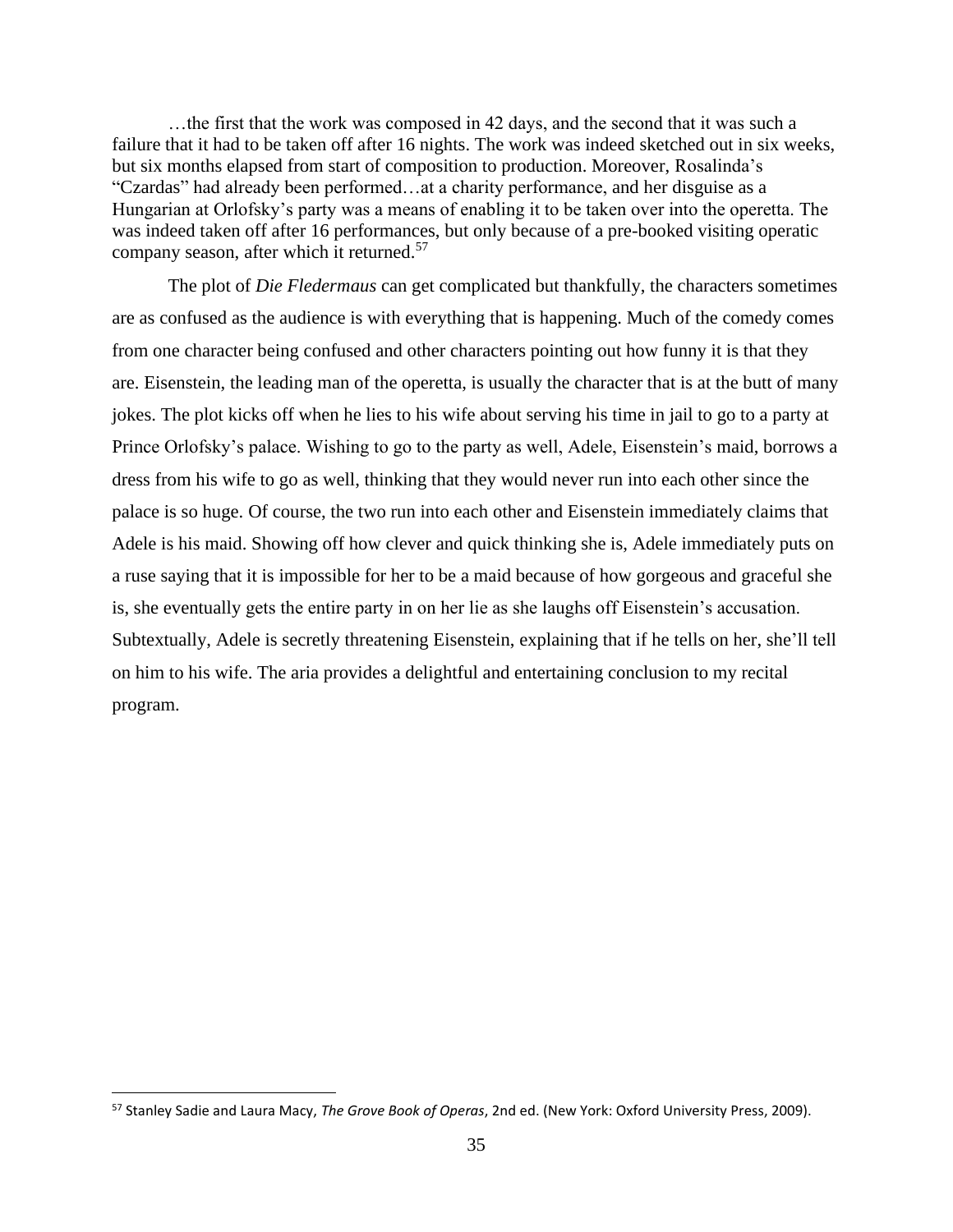# **Bibliography**

- Block, Adrienne Fried. *Amy Beach, Passionate Victorian: The Life and Work of an American Composer, 1867-1944*. Oxford: Oxford University Press, 2000.
- Burkholder, J. Peter, Donald Jay Grout, and Claude V. Palisca. *A History of Western Music*. 8th ed. New York, NY: W.W. Norton & Company, 2010.
- Burrows, Donald. *Handel*. 2nd ed. New York City: Oxford University Press, 2012.
- "Chansons Grises, Song Cycle: Details." AllMusic. Accessed October 21, 2021. https://www.allmusic.com/composition/chansons-grises-song-cycle-mc0002369618.
- Colburn, Nadia, and \*. "Emily Dickinson Will There Really Be a Morning?" Nadia Colburn, May 10, 2021. https://nadiacolburn.com/emily-dickinson-will-there-really-be-a-morning/.
- Design, Burning Sled Web. Ned Rorem Biography. Accessed November 19, 2021. http://nedrorem.org/bio.html.
- "Don Pasquale." Encyclopædia Britannica. Encyclopædia Britannica, inc. Accessed October 20, 2021. https://www.britannica.com/topic/Don-Pasquale.
- Finn, Christine. "Heart, We Will Forget Him." Song of America, July 18, 2018. https://songofamerica.net/song/heart-we-will-forget-him-1/.
- Gordon, Ricky Ian. *A Horse with Wings; the Songs of Ricky Ian Gordon*. Milwaukee, WI: Hal Leonard Corporation, 1995.
- Forsyth, Frederick, Peter Marinker, and Gaston Leroux. *The Phantom of Manhattan*. London: Royal National Institute of the Blind, 2007.
- Galanes, Philip. "Carly and Lucy Simon on Music, Fame, Sibling Rivalry and, Yes, James Taylor." *The New York Times*, April 24, 2015.
- Gilliam, Bryan Randolph. *The Life of Richard Strauss*. Cambridge: Cambridge University Press, 1999.
- Gilliam, Bryan, ed. *Richard Strauss and His World*. Princeton, NJ: Princeton Univ. Press, 1992.
- Gorrell, Lorraine. *The Nineteenth-Century German Lied*. Pompton Plains, NJ: Amadeus Press, 2005.
- Gounod, Charles. *Charles Gounod; Autobiographical Reminiscences, with Family Letters and Notes on Music*. London: W. Heinemann, 1895.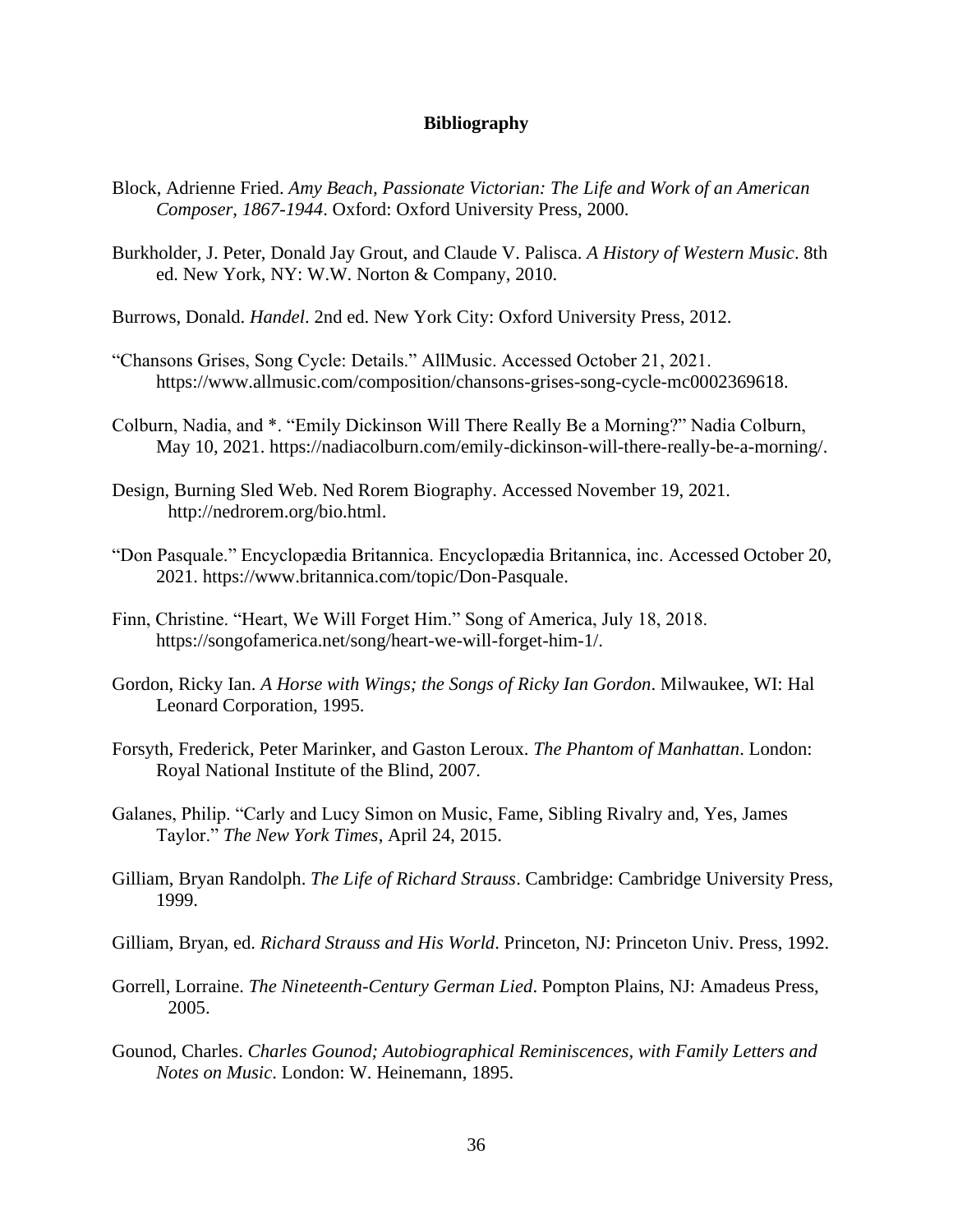- Pollack, Howard. *Aaron Copland: The Life and Work of an Uncommon Man*. New York, NY: Henry Holt and Company, 2015.
- Hahn, Reynaldo, Simoneau Léopold, and Reinhard G. Pauly. *On Singers and Singing: Lectures and an Essay*. Portland: Amadeus Press, 1990.
- "Handel House Handel's Operas: Alcina." Handel and Hendrix, June 14, 2018. https://handelhendrix.org/learn/about-handel/opera-synopses/alcina/.
- Kimball, Carol, and Richard Walters, eds. *The French Song Anthology High Voice*. Milwaukee, WI: Hal Leonard Corporation, 2001.
- Kimball, Carol. *Song: A Guide to Art Song Style and Literature*. Milwaukee, WI: Hal Leonard Corporation, 2005.
- Meister, Barbara. *Nineteenth-Century French Song: Fauré, Chausson, Duparc, and Debussy*. Bloomington, IN: Indiana University Press, 1998.
- Norman, Marsha, and Frances Hodgson Burnett. *The Secret Garden: Musical Book and Lyrics*. New York, NY: Theatre Communications Group, 1992.
- Noske, Frits, and Rita Bentom. *French Song from Berlioz to Duparc: The Origin and Development of the mélodie*. New York: Dover Publications, 1988.
- "Parnassian." Encyclopedia Britannica. Encyclopedia Britannica, inc. Accessed October 20, 2021. https://www.britannica.com/topic/Parnassian.
- Program for Marsha Norman and Lucy Simon's *The Secret Garden* at the St. James Theatre, New York. Playbill 1991
- Propst, Andy. *You Fascinate Me so: The Life and Times of Cy Coleman*. New York: Applause Theatre et Cinema Books, 2015.
- Ravens, Simon. *The Supernatural Voice: A History of High Male Singing*. Woodbridge: Boydell & Brewer, 2014.
- Sadie, Julie Anne, and Rhian Samuel. *The Norton/Grove Dictionary of Women Composers*. New York: W.W. Norton, 1995.
- Sadie, Stanley, and Laura Macy. *The Grove Book of Operas*. 2nd ed. New York: Oxford University Press, 2009.
- Saya, Virginia, and Richard Walters, eds. *The Lieder Anthology High Voice*. Milwaukee, WI: Hal Leonard Corporation, 2003.
- Snelson, John. *Andrew Lloyd Webber*. New Haven: Yale University Press, 2009.